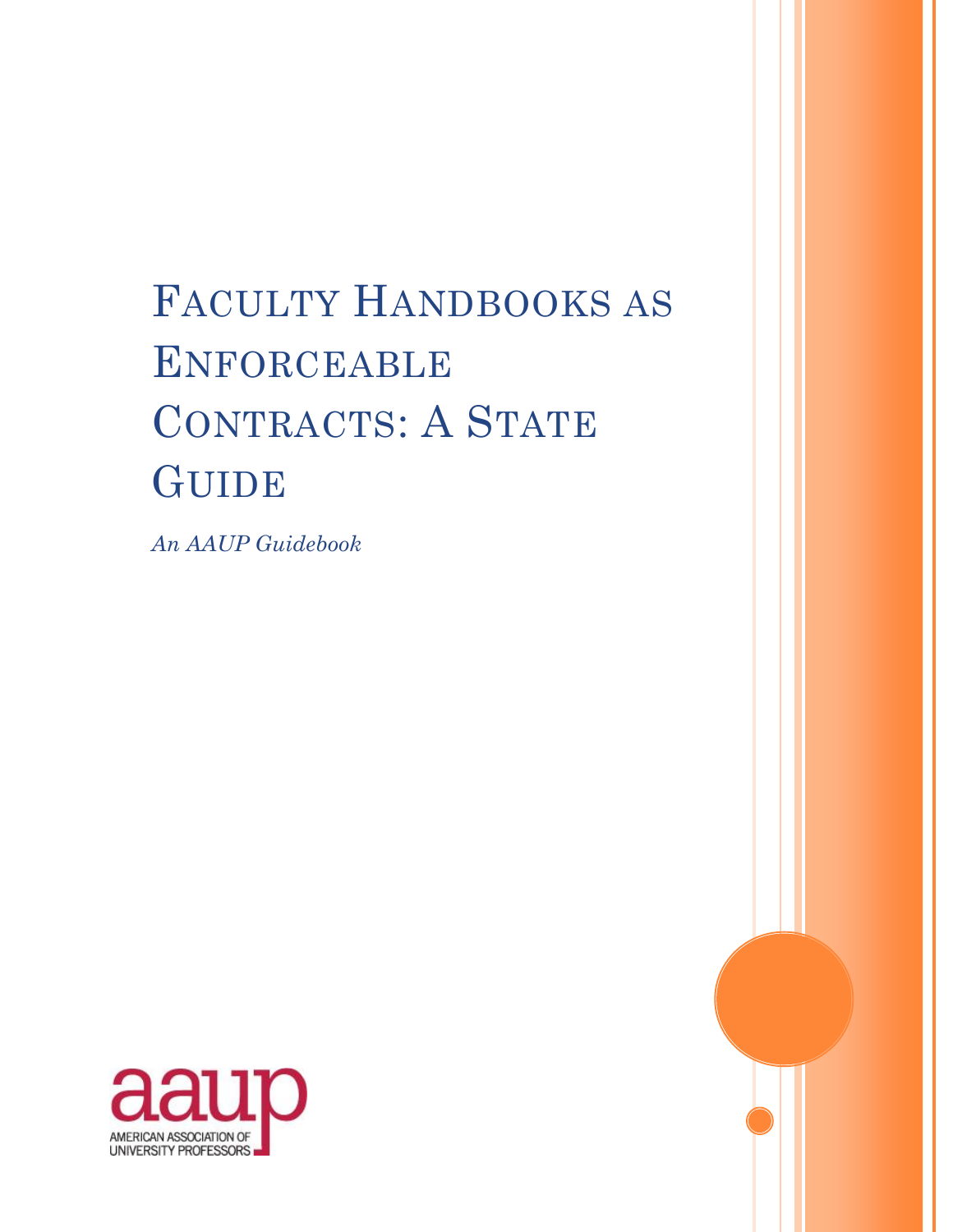2009 American Association of University Professors. All rights reserved. Reproductions of excerpts for nonprofit use is hereby granted to educators, scholars, students, nonprofit educational institutions, and government. Any reproduction for commercial use without written permission is strictly prohibited.

American Association of University Professors

1133 Nineteenth Street, NW Suite 200 Washington, DC 20036-3655

(202) 737-5900 www.aaup.org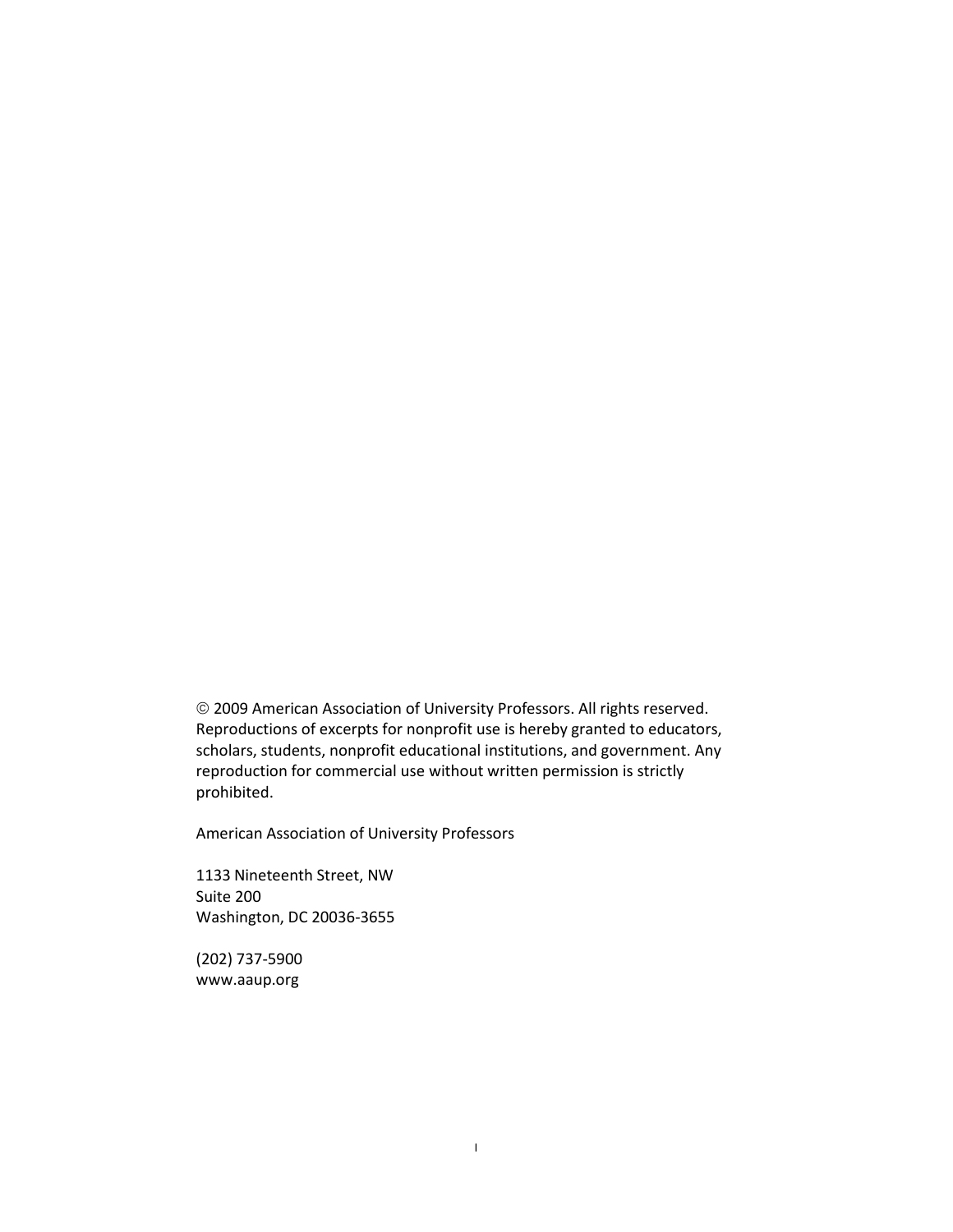# **Contents**

# **Case Summaries and Citations**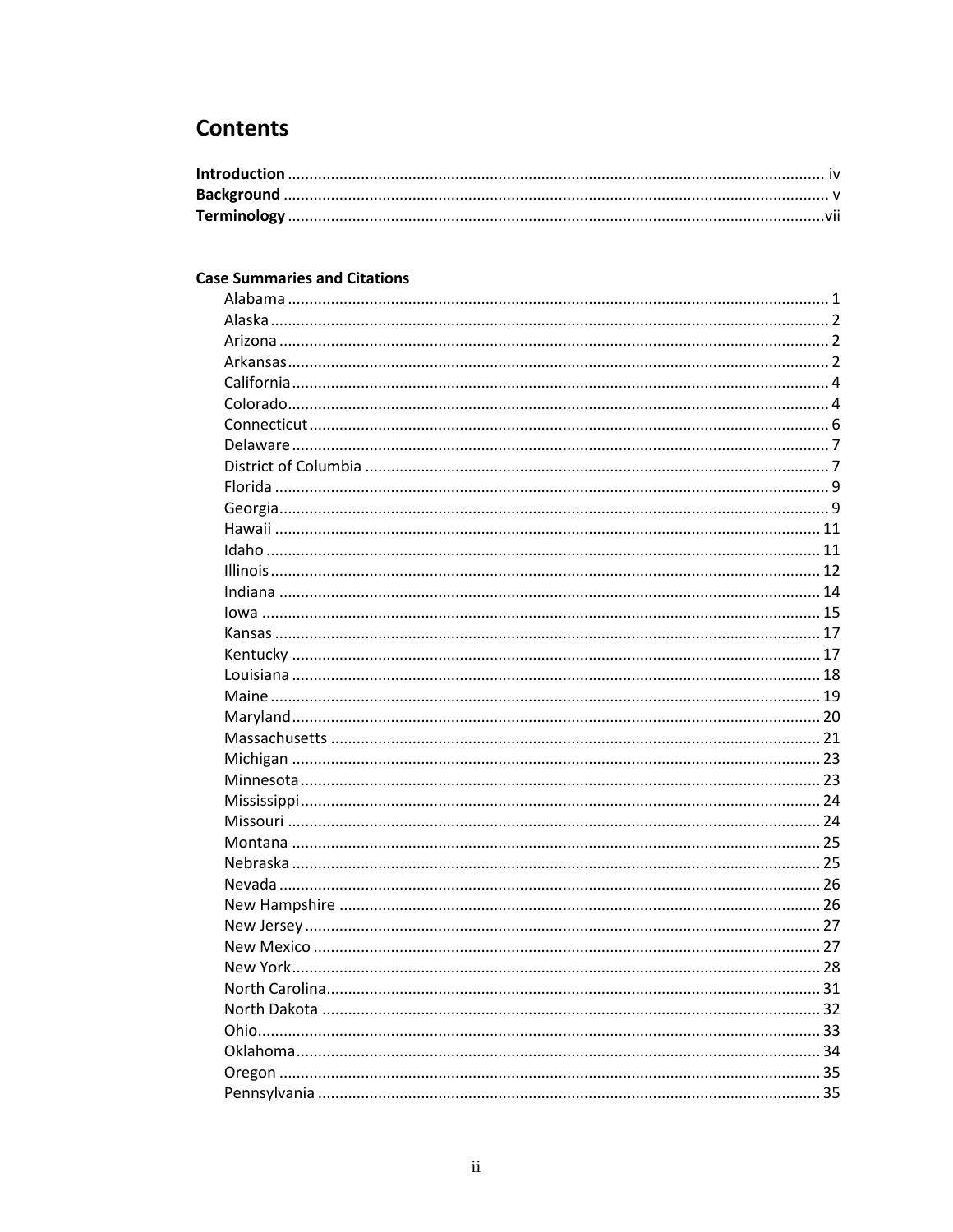# **References**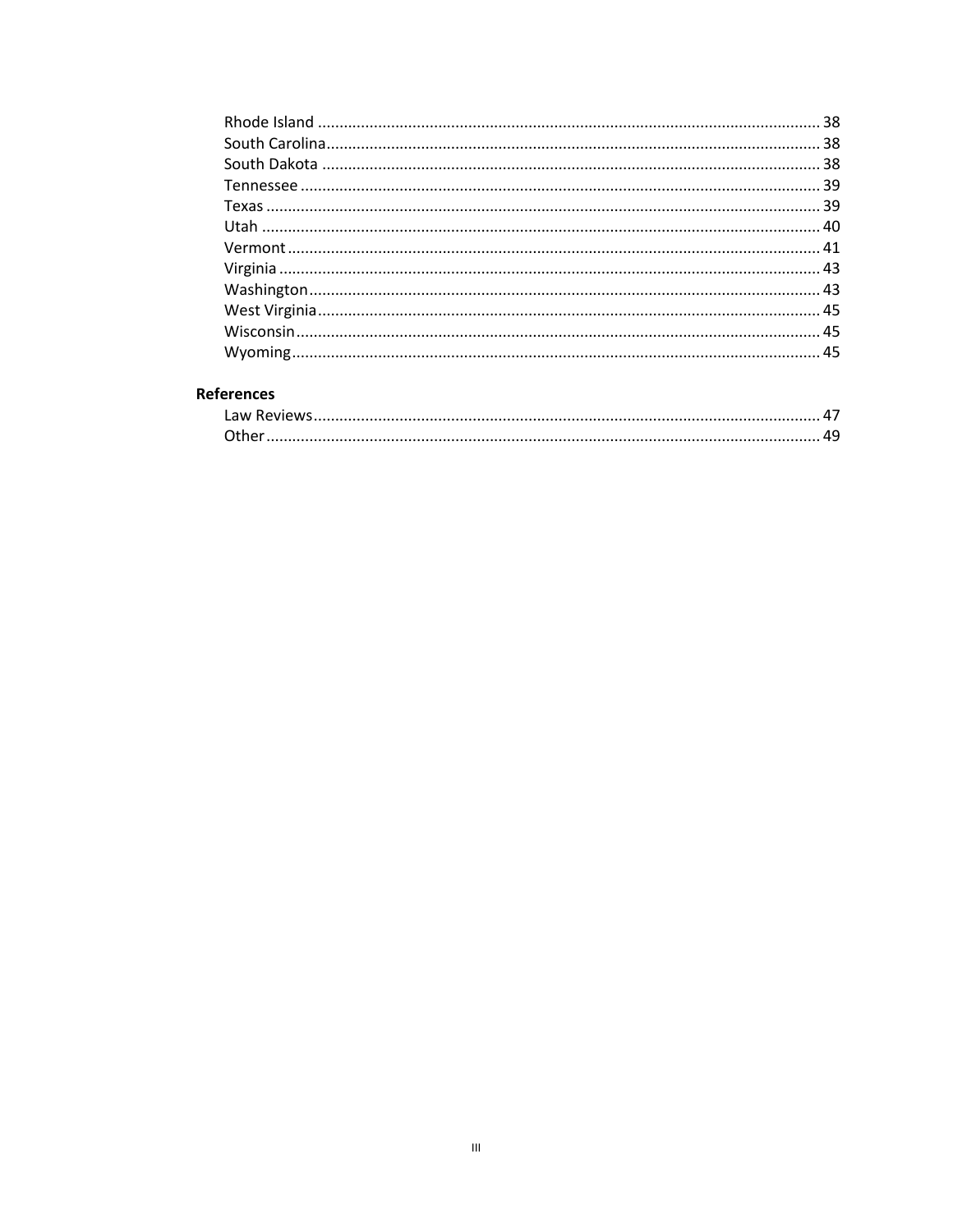# **Introduction**

 $\overline{a}$ 

Each year, the American Association of University Professors (AAUP) receives many inquiries about the legal status of faculty handbooks. To respond to some common inquiries, the Association's legal office prepared this overview of faculty handbook decisions.<sup>1</sup> It is arranged by state and includes decisions of which the Association is aware and that it considers most helpful. The guide provides background to help professors, administrators, and their lawyers analyze whether the provisions of a faculty handbook are enforceable as a contract. References to law review articles and other general sources appear at the end of the guide. This compilation is not exhaustive. It excludes scores of cases addressing the enforcement of employee or personnel manuals and handbooks outside higher education, while including a few non-higher education cases where the issues raised in such cases are relevant in a higher education setting. This compilation also includes a few cases that involve personnel manuals and handbooks applicable to college and university staff because these cases touch on issues relevant to the status of faculty handbooks. This guide is not intended as legal advice. Rather, the AAUP intends this guide to provide general legal information about this developing area of the law. The Association urges you to consult counsel in your state experienced in higher education or employment law. Should you require assistance locating appropriate counsel, the AAUP may be able to refer you to a local attorney; please e-mail [attorneyreferral@aaup.org](mailto:attorneyreferral@aaup.org) for assistance.

 $1$ We would appreciate comments and suggestions about ways to make this publication as user-friendly as possible. We also ask that you forward to us additional relevant cases and their citations for inclusion in the next edition. Please contact the AAUP Office of Staff Counsel, a[t legal.dept@aaup.org.](mailto:legal.dept@aaup.org)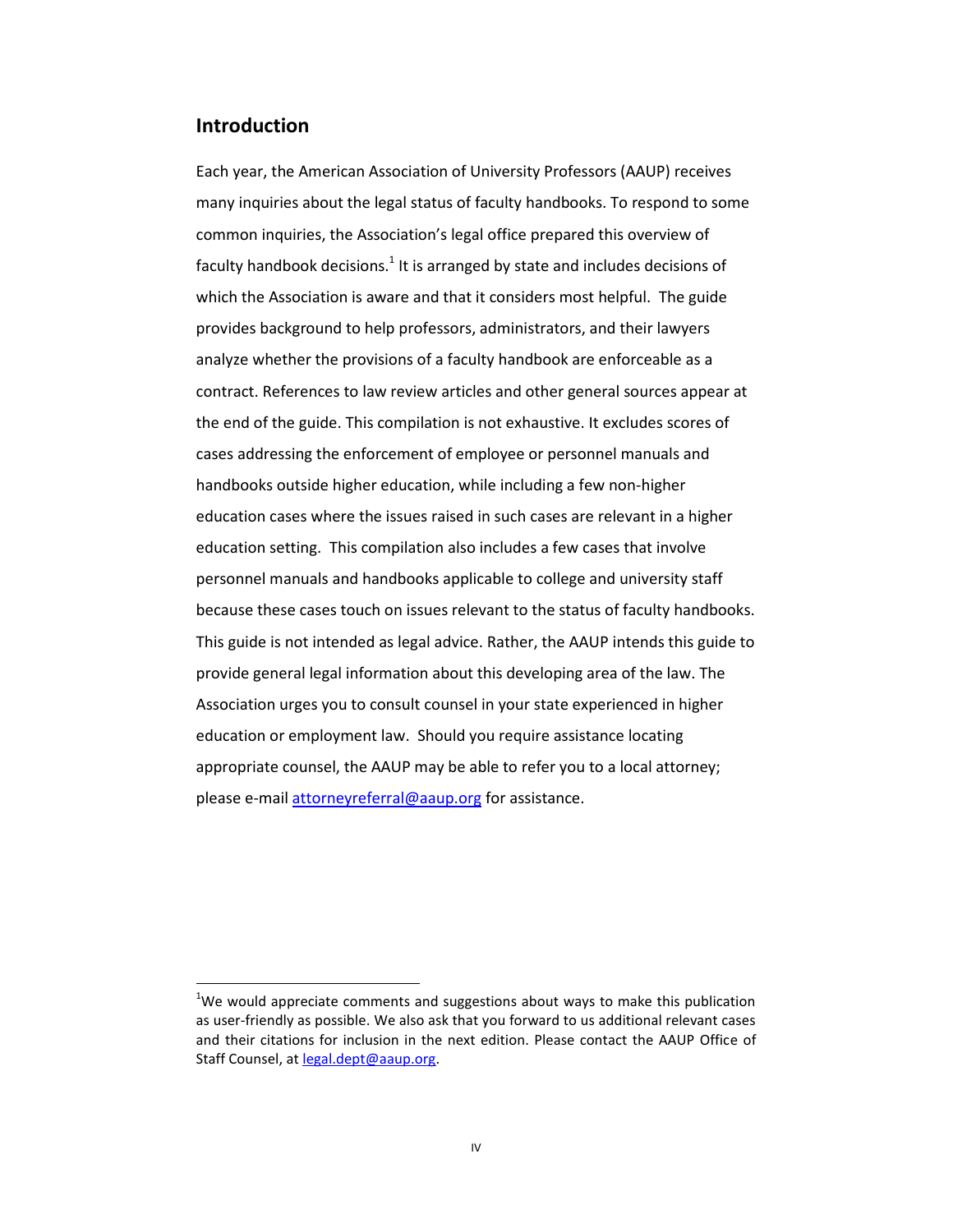#### **BACKGROUND**

Most employees, including university support staff who are not unionized, are "employees-at-will." In most states, the at-will employment rule is that either party—the employer or the employee—may terminate the employment relationship virtually at any time and for any reason or no reason at all (but not based upon unlawful discriminatory motivations, of course).

A faculty member, however, almost always has a contract or letter of appointment. Courts are often asked to decide whether a faculty handbook which includes policies, rules, and procedures under which professors work also establishes a contractual relationship between a professor and an institution. The issue usually arises in the context of a breach-of-contract claim, and the question is whether the faculty handbook is part of the employment contract between the professor and the institution. A majority of states have held that contractual terms can at times be implied from communications such as oral assurances, pre-employment statements, or handbooks (Chagares 1989). Of these, handbooks are the most common source of implied contractual terms (Chagares 1989).

Faculty handbook cases raise many issues, including:

- Must a faculty handbook be expressly incorporated by reference into a professor's letter of appointment for the handbook terms to be enforceable?
- May a faculty handbook become part of a professor's employment contract based on the university's established practices even when no express reference to the handbook exists in that contract?
- Is a faculty handbook a unilateral policy statement subject to change at the discretion of the institution?
- Must a faculty handbook meet the legal contract requirements of offer, acceptance, and consideration before the handbook is enforceable as an employment contract? (Consideration is a legal term referring to something of value given in exchange for a promise.)
- What is the legal effect of a disclaimer in a faculty handbook in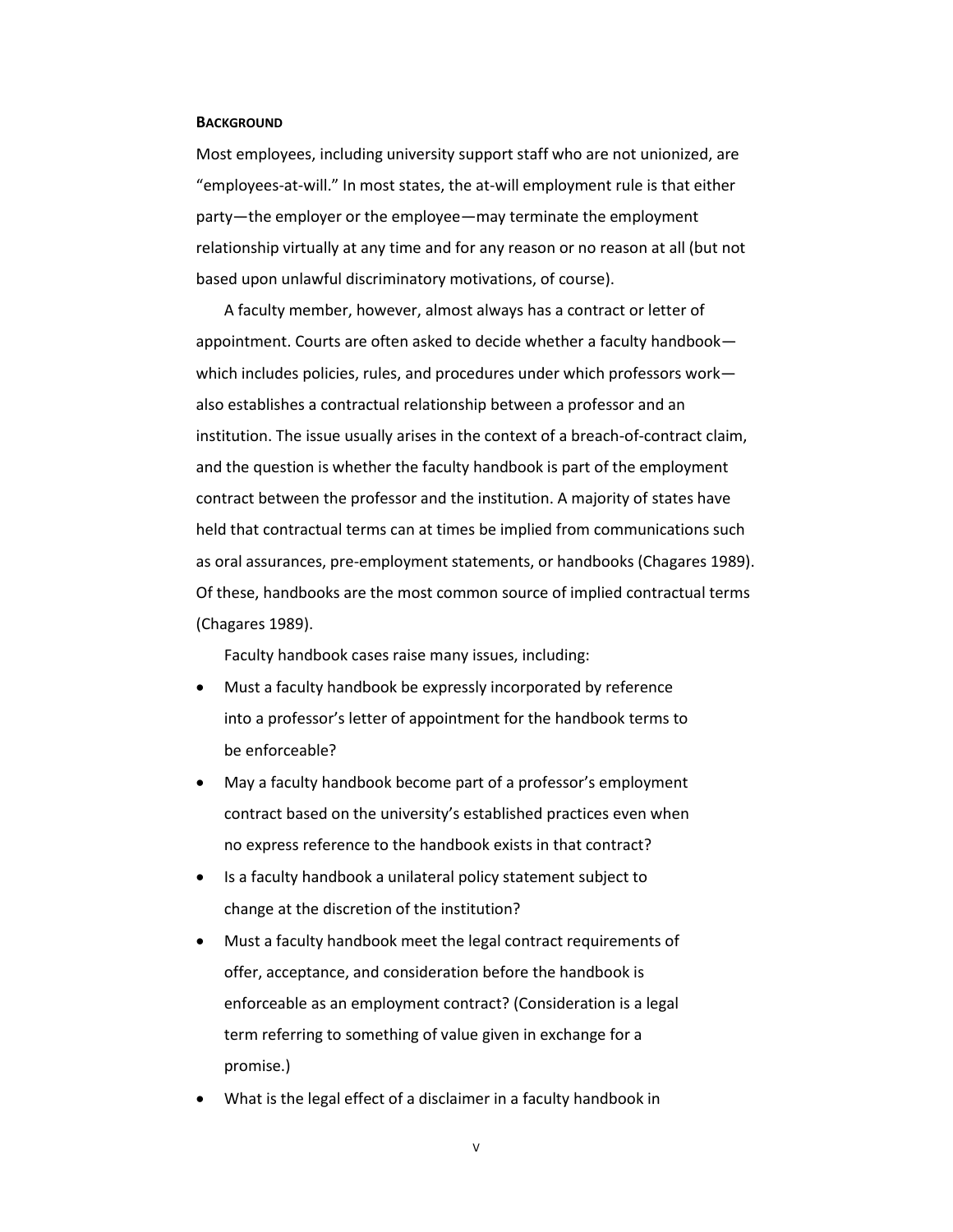which a college or university disavows any intent to be contractually bound by the contents?

- Do faculty members at public institutions have a constitutionally protected due process and property interest in continued employment based on a handbook's provisions? (Property interest has been defined by the U.S. Supreme Court as follows: "A person's interest in a benefit is a 'property' interest for due process purposes if there . . . are rules or mutually explicit understandings that support his claim of entitlement to the benefit and that he may invoke at a hearing." *Perry v. Sindermann*, 408 U.S. 593, 601 (1972).)
- When a university or college updates its faculty handbook or merges with another institution, does the new or the old handbook control a professor's claim?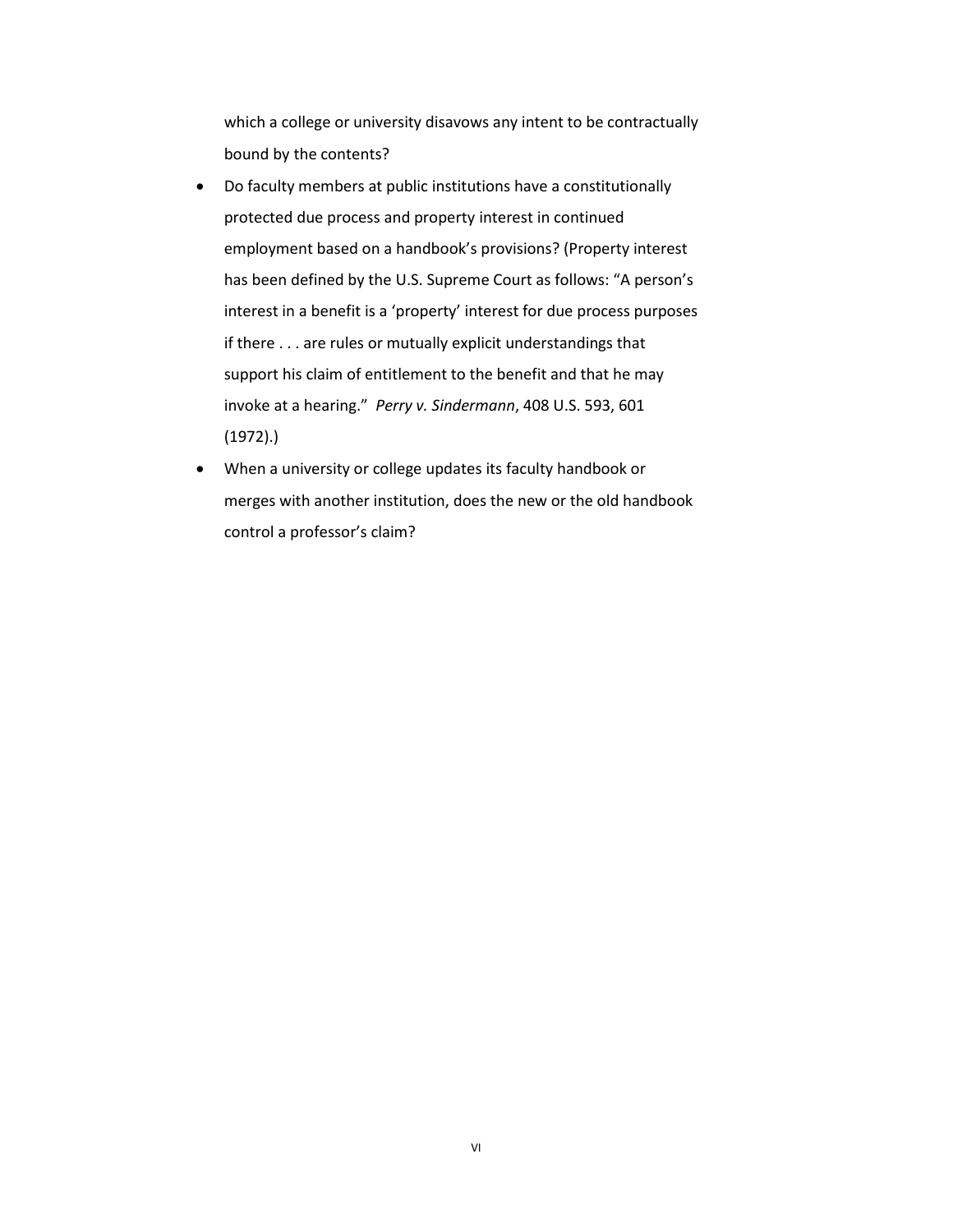# **Terminology**

Nonlawyers may wish to know that the term *aff'd mem.* means that an appeals court affirmed a trial court's decision without writing an opinion. The term *reh'g denied* indicates that a court has declined to rehear a case, and the term *cert. denied* means that a state's highest court or the United States Supreme Court declined to review an appellate court's decision. The term *en banc* means that all of the judges of a court – e.g., all of the judges of the Fifth District Court of Appeals, not just a panel of judges – heard a case, a practice sometimes followed in important cases in which an earlier decision merits reconsideration. The term *dicta* means the part of a judicial opinion which is editorializing on the part of the judge; it does not form part of the basis for the opinion, and it may not be cited as precedent. The term *per curiam* indicates that the opinion is delivered "by the court" rather than by an individual justice. *Per curiam* decisions are often, though not always, shorter decisions that deal with issues the court views as noncontroversial. The term "Not recommended for publication" refers to cases the court did not intend for publication. The court limits the use of these cases as precedents for future cases, so please check your local court rules before relying on these cases. Readers should check, or "Shepardize," cases listed in this guide for their current status before relying on them. The AAUP updates this list of cases only periodically.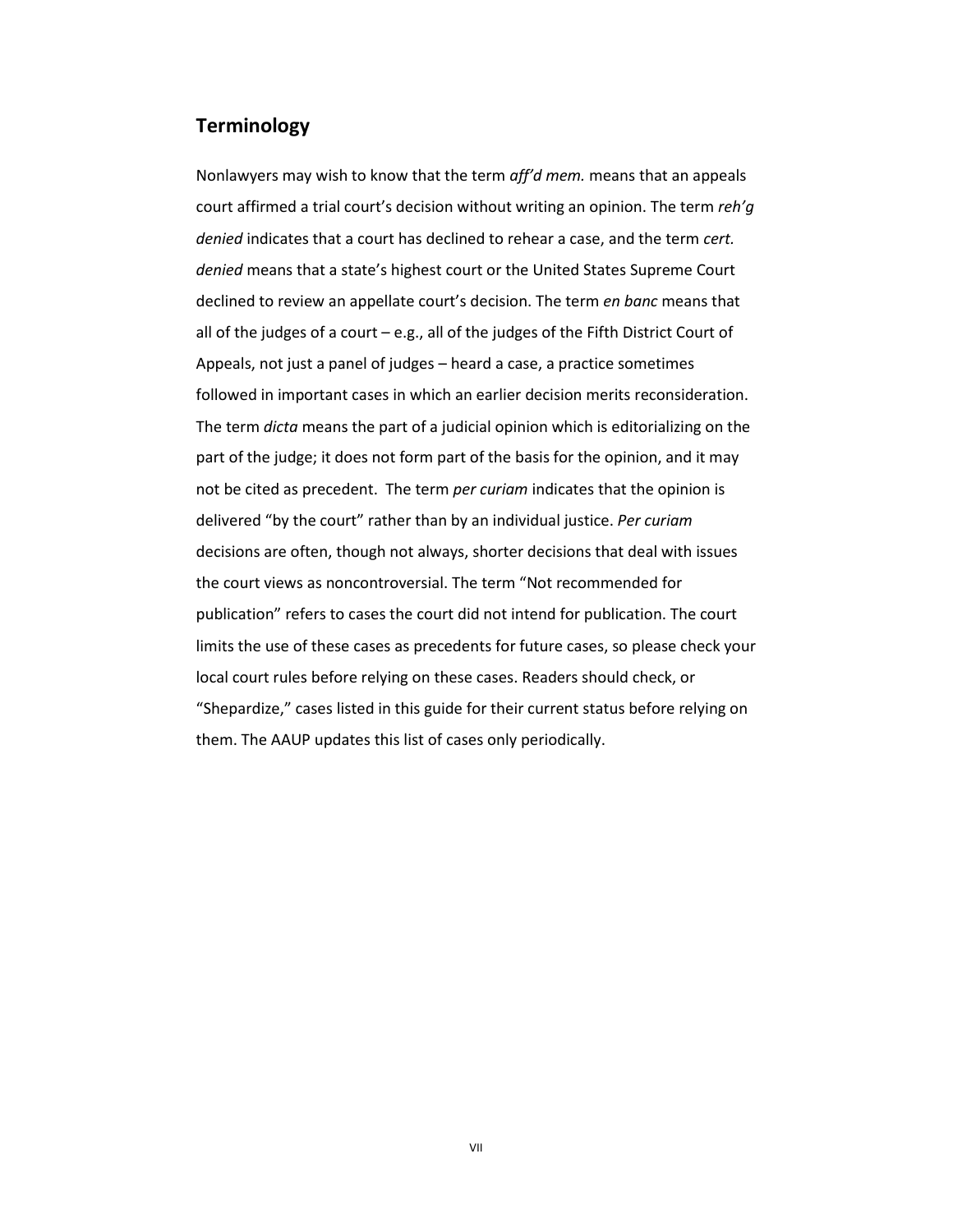# **Case Summaries and Citations**

#### **ALABAMA**

*House v. Jefferson State Community College*, 2005 WL 327355 (Ala. Feb. 11, 2005). A former instructor sued a college, claiming that his employment was terminated without a hearing in violation of his employment contract. The instructor's contract stated that he was employed on probationary status pursuant to a specific provision in the college's policy manual. According to the manual, a probationary employee under contract who is terminated within the period of the contract is entitled to a hearing. The court held that the instructor's letter of appointment clearly incorporated this provision of the manual, and the instructor was therefore entitled to a hearing.

*Boyett v. Troy State University at Montgomery*, 971 F. Supp. 1403 (M.D. Ala. 1997), *aff'd*, 142 F.3d 1284 (11th Cir. 1998). A list of reasons for nonreappointment of nontenured professors provided in a faculty handbook, explicitly identified as a partial list and clearly distinguishing tenured and nontenured professors, cannot serve as the basis for a "legitimate expectation that reappointment could be denied only for cause."

*Anderson-Free v. Steptoe*, 970 F. Supp. 945 (M.D. Ala. 1997). For an employee handbook to be incorporated as part of a contract, it must satisfy three conditions: (1) "the language . . . must be specific enough to constitute an offer"; (2) "the handbook must have been issued to the employee"; and (3) "the employee must have accepted the offer by retaining employment after having been issued the handbook."

*Shuford v. Alabama State Board of Education*, 978 F. Supp. 1008 (M.D. Ala. 1997). In a case involving a university president, the court ruled that to determine whether the language of a handbook is sufficient to create a property interest in continued employment, it would look to "substantive restrictions on the employer's discretion to discharge, rather than on the procedural protections provided." A sixty-day notice requirement, which limited the timing of employment termination rather than the decision to terminate, was a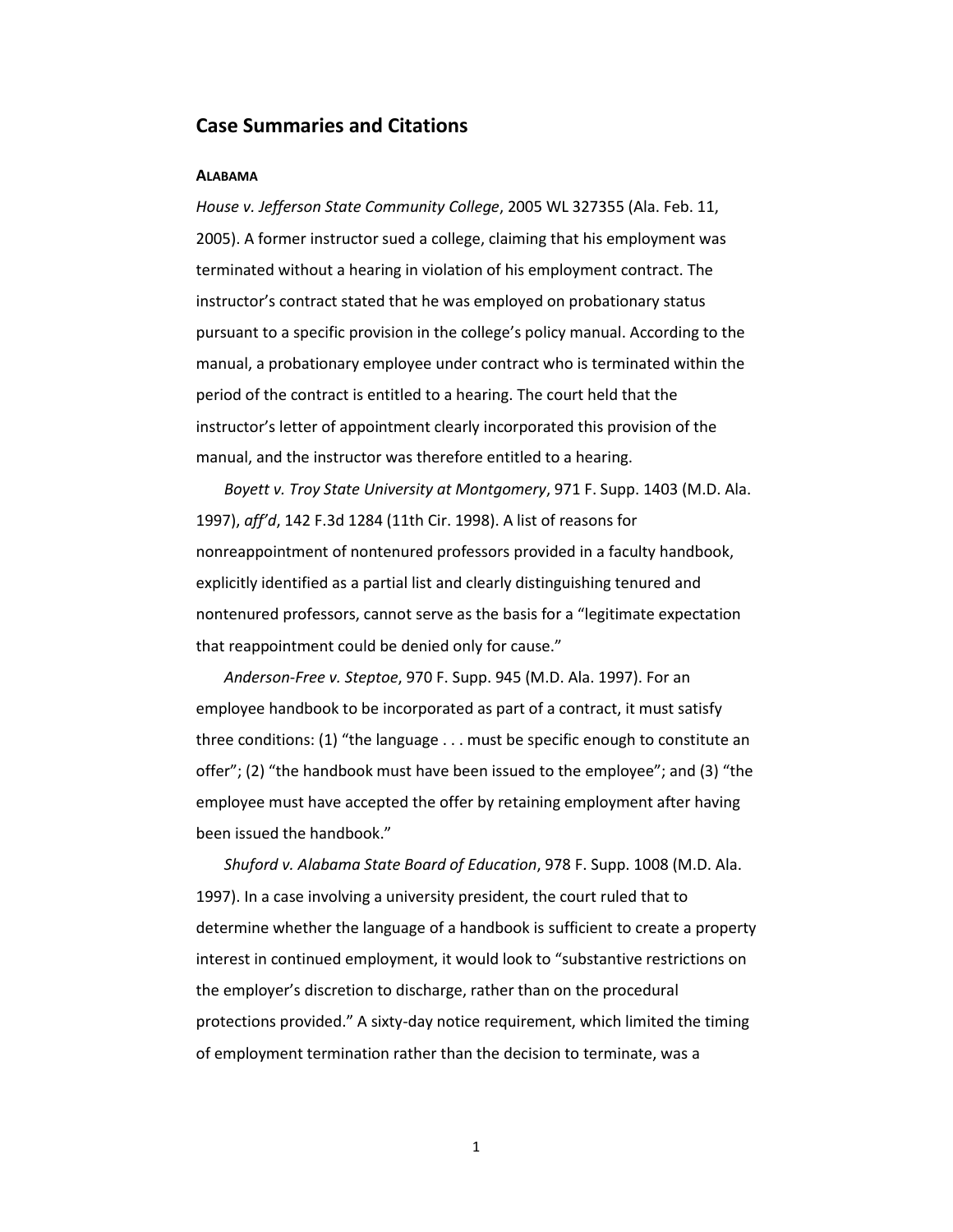procedural rather than a substantive restriction, and therefore did not constitute a property interest in continued employment.

#### **ALASKA**

*Zuelsdorf v. University of Alaska-Fairbanks,* 794 P.2d 932 (Alaska 1990). A policy manual was expressly incorporated in an employment contract between a university and two nontenured professors through explicit reference in letters of appointment. Once the deadline established in the faculty manual for sending a notice of nonretention for the school year had passed, the professors had a vested right in employment for that year, and that right could not be changed unilaterally by the university's subsequent amendment of the manual to provide for a later deadline.

#### **ARIZONA**

*University of Arizona v. County of Pima*, 722 P.2d 352 (Ariz. App. 1986). The university appointed a nontenured faculty member for a period of four years. After one year the university attempted to dismiss the faculty member by relying on the university's policy manual, which stated that faculty members cannot be appointed for a period greater than one year. The court held that when an administration enters into a contractual relationship with a faculty member, separate from the university's policy manual, the university cannot rely on the provisions of the policy manual to break that contract.

*Smith v. University of Arizona,* 672 P.2d 187 (Ariz. App. 1983). An assistant professor sought and was denied a tenure review process at the end of six years of service as specified by the faculty handbook. The court determined that the university was required to conduct a tenure review process in compliance with the faculty manual.

#### **ARKANSAS**

*Doe ex rel. Doe v. Little Rock School District*, 380 F. 3d 349 (8th Cir. 2004). The court stated that a student handbook may not be considered a binding contract between a school and a student, but opined in *dicta* that an employee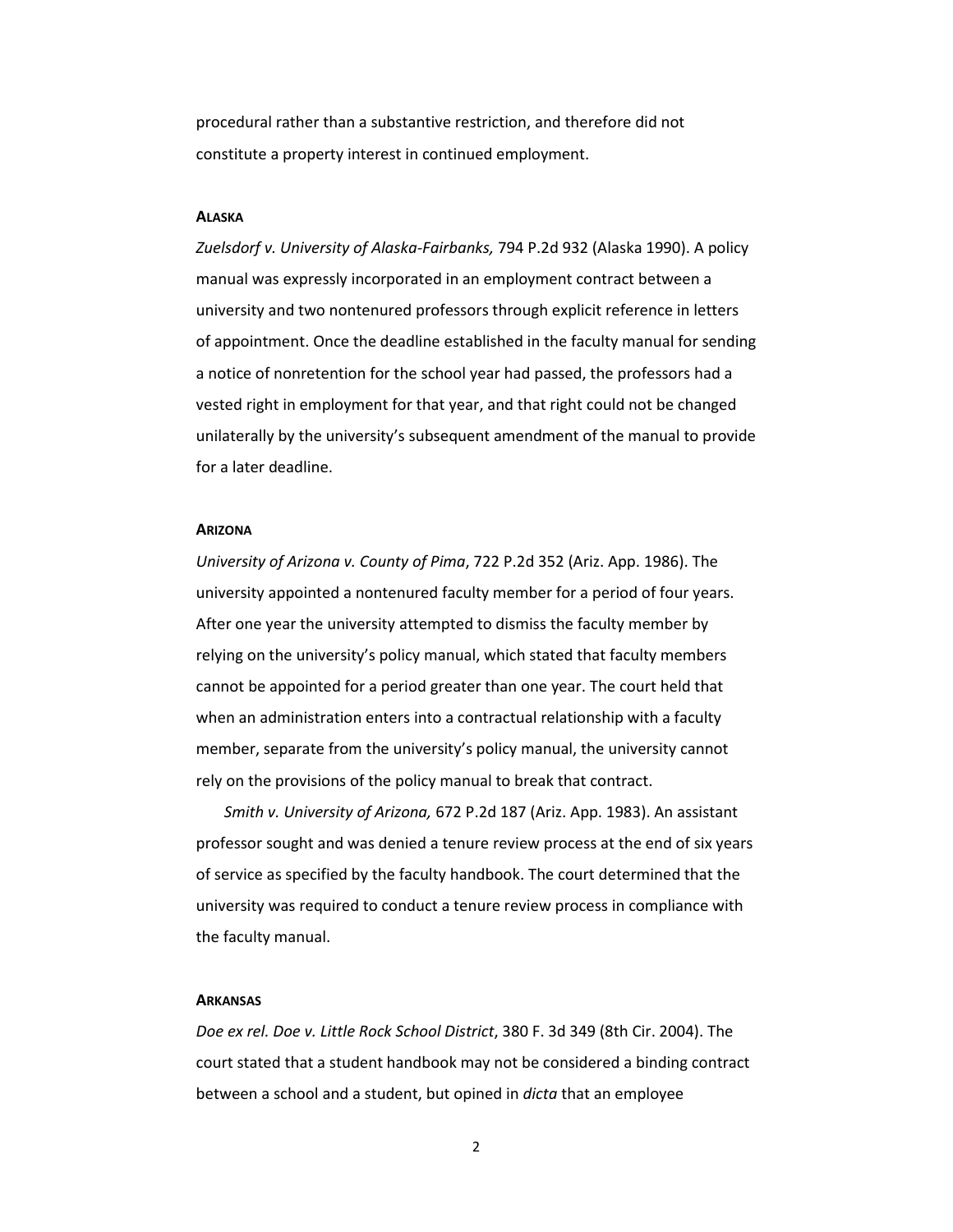handbook may be enforceable as a contract under traditional contract principles.

*Casteel v. Clear Channel Broadcasting, Inc.,* 254 F. Supp. 2d 1081 (W.D. Ark. 2003). Former employees sued a company and the company moved to stay action and compel arbitration. The employees had received a "New Hire Guide" containing a six-page Arbitration Agreement. The court held that the guide did not constitute a binding contract to arbitrate, even for employees who had signed an acknowledgment of receipt of the guide.

*Brown v. Pepsico*, 844 F. Supp. 517 (W.D. Ark. 1994). Following his termination, an employee filed a breach-of-contract claim in which he stated that the company handbook created a contractual employment relationship with his employer that could be terminated only for cause. The district court, relying on the employee handbook, determined that the employees were employed at will. The manual specifically provided that "the employee may quit at any time" and that "the company may terminate an employee, with or without cause."

*Crain Industries Inc. v. Cass*, 810 S.W.2d 910 (Ark. 1991). A business laid off six senior employees while retaining several other employees who had shorter lengths of service with the company. The senior employees claimed a breach of contract based on a provision in the employee handbook stating that if it became necessary to reduce the number of employees, employees would be laid off on the basis of least seniority. The company claimed that the employee handbook did not constitute a legally binding contract. The Supreme Court of Arkansas disagreed, finding that when an employer makes definite statements about what its conduct will be, an employee has a contractual right to expect the employer to perform as promised.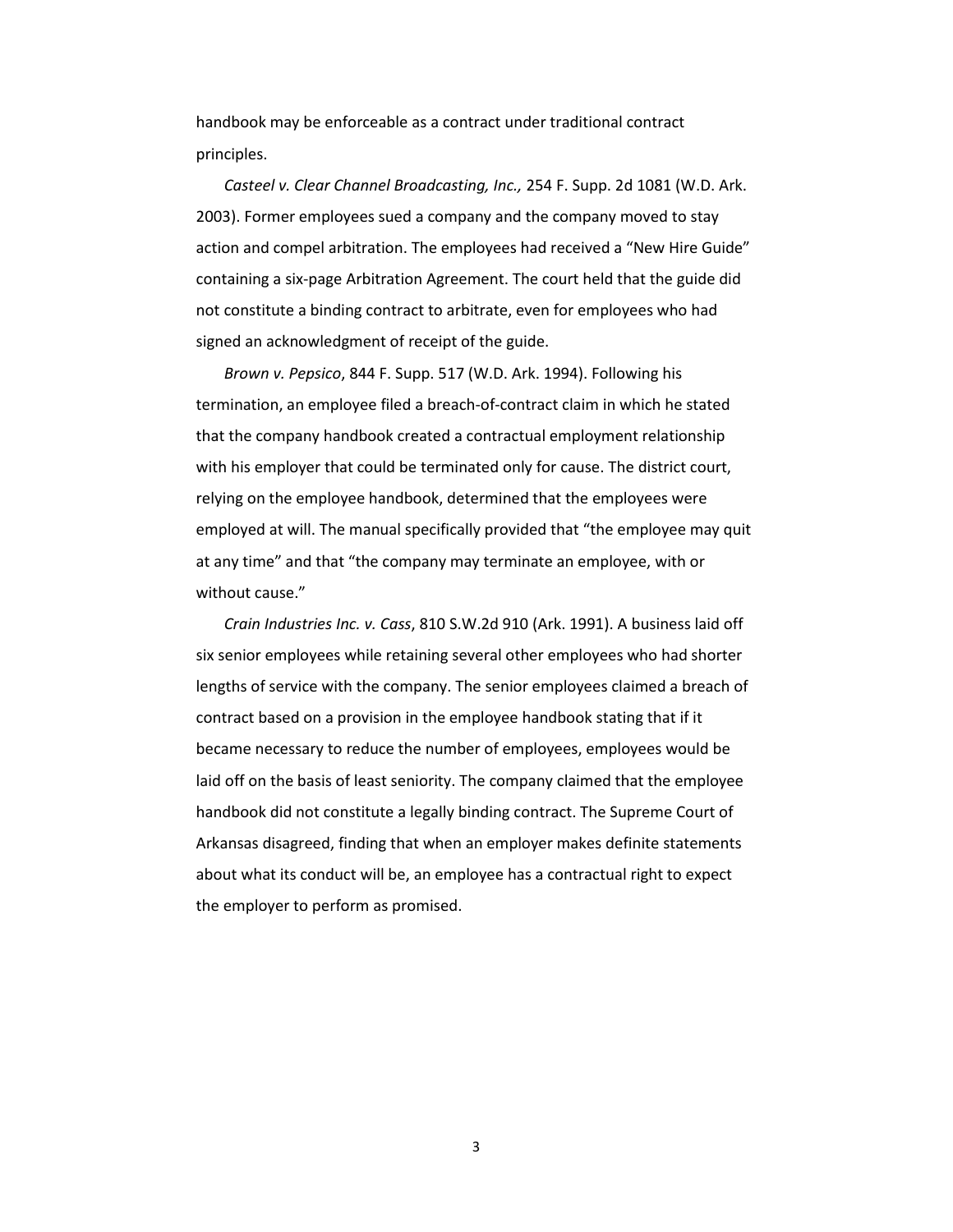#### **CALIFORNIA**

*Gutkin v. University of Southern California*, 125 Cal. Rptr. 2d 115 (Cal. App. 2002). For claims involving the revocation of tenure or tort claims against a private university, faculty members must exhaust all possible administrative remedies before a California court will hear their case.

*Slatkin v. University of Redlands*, 106 Cal. Rptr. 2d 480 (Cal. App. 2001). Faculty members bringing claims of discrimination against colleges or universities in the State of California do not have to exhaust all administrative remedies before a California court will hear their case.

*Pomona College v. Superior Court*, 53 Cal. Rptr. 2d 662 (Cal. App. 1996). Under California law, in cases not involving discrimination, administrative (not judicial) review was the exclusive remedy available to a nontenured professor who alleged procedural defects in a college's tenure review and grievance procedure and alleged that the process was governed by the college handbook.

#### **COLORADO**

*Darr v. Town of Telluride*, 495 F.3d 1243 (10th Cir. 2007). When town unilaterally changed employment policy from one granting pre-termination notice and hearing to policy holding that employment was terminable at will, court rejected terminated employee's contract claim based on prior manual and policies and held that newly-adopted policies governed.

*Hulen v. Yates*, 322 F.3d 1229 (10th Cir. 2003). A tenured professor possessed a property interest protected under the due process clause based upon his contract with the state university and confirmed by the university's customs and practices. The parties agreed that the university's faculty manual had contractual force.

*Johnson v. Colorado State Board of Agriculture and Colorado State University*, 15 P.3d 309 (Colo. App. 2000). The university's faculty manual contained a policy that called for the performance review of tenured faculty members. Unsatisfactory performance reviews could lead to dismissal. In 1997 and 1998 a tenured faculty member received unsatisfactory reviews and was dismissed. The tenured faculty member argued that the policy manual called for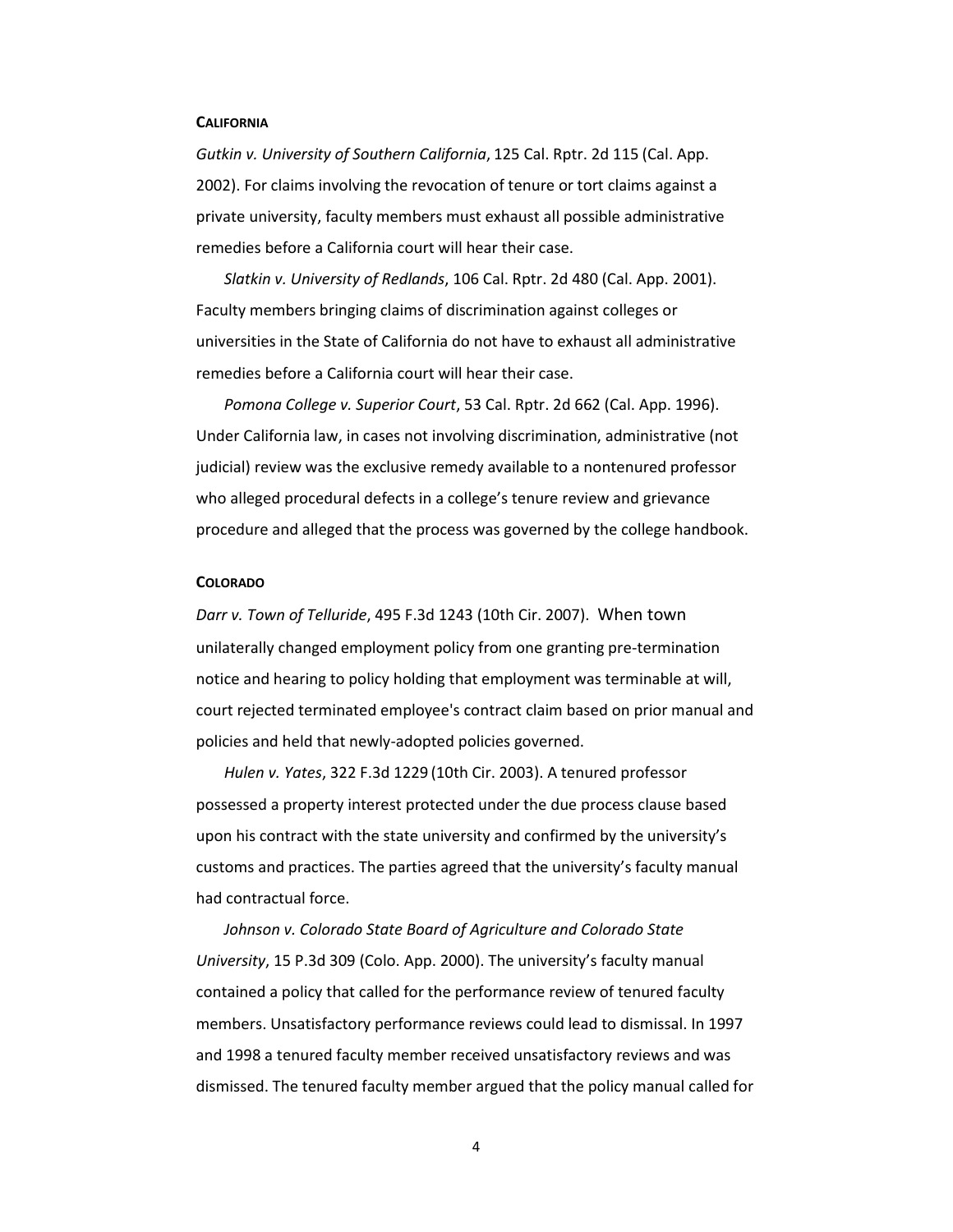performance review of tenured faculty members every five years and that his two unsatisfactory reviews therefore occurred over too short a time period. The university argued that the faculty manual called for tenured faculty members to be reviewed on a yearly basis. The court stated that if a faculty manual, which the court treated as an enforceable contract, contains an ambiguous policy, the court will look to other indicators. The court looked to the intent of the policy and found that the faculty manual called for performance review on a yearly basis.

*Thornton v. Kaplan*, 937 F. Supp. 1441 (D. Colo. 1996). Metropolitan State College of Denver, which denied tenure to a professor, did not violate the professor's property interest in having his tenure application reviewed fairly and in compliance with the school's written policies and procedures because no property interest is created by general criteria for awarding tenure and procedures for tenure review. Rather, property interest would be attained only when a university's "discretion is clearly limited so that the employee cannot be denied employment unless specific conditions are met."

*Laubuch v. Bradley*, 572 P.2d 824 (Colo. 1977). The language of the faculty handbook at Colorado School of Mines reinforced the college's contention that the school had no tenure system in place. In addition, simple reliance on length of service cannot support an interest in continued employment. "[L]ongevity of employment per se, without additional supportive facts . . . [does not create] a protectable interest to the individual."

*University of Colorado v. Silverman*, 555 P.2d 1155 (Colo. 1976). A dean conditioned retaining an untenured professor on two factors: the renewal of a grant under which the professor was hired and a favorable recommendation by the professor's department. Both conditions were met, but the professor was not retained. The court found that it was the professor's responsibility to be aware of a faculty handbook provision that stated that the board of regents made all faculty appointments. The power to make appointments could not be delegated to the dean, so the professor was not justified in relying on the dean's statements.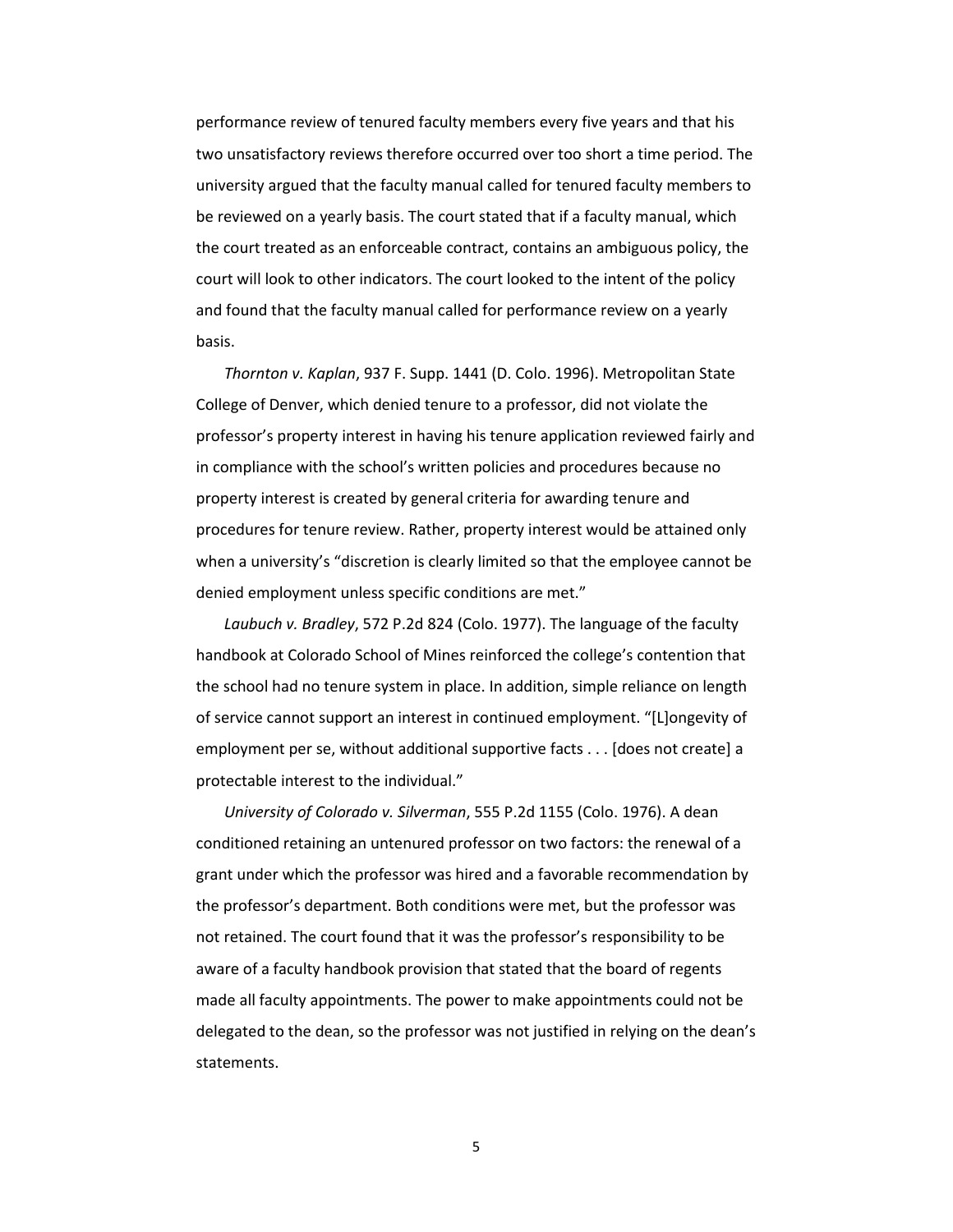#### **CONNECTICUT**

*Neiman v. Yale University*, 821 A.2d 1165 (Conn. 2004). A faculty member challenged the denial of tenure in state court before exhausting the grievance process provided for in the faculty handbook. The court ruled that the professor's failure to exhaust all internal remedies, as provided in the handbook, barred the court from hearing the claim.

*Fenn v. Yale University*, 283 F. Supp. 2d 615 (D. Conn. 2003). The district court held that the university's patent policy, as stated in the faculty handbook, was a valid and enforceable part of the professor's employment contract. Though the 1975 policy in the handbook had been amended during his employment, the current policy was found to be part of the professor's employment agreement because the 1975 policy (and all subsequent policies) explicitly provided that the university could revoke or amend the policy at any time.

*Craine v. Trinity College*, 791 A.2d 518 (Conn. 2002). The court upheld the verdict for a professor on her breach-of-contract claim for denial of tenure. The court noted that "a faculty manual that sets forth terms of employment may be considered a binding employment contract." The defendant's standards and requirements for tenure review were set forth in the faculty handbook, and required that the college "indicate as clearly as possible those areas to which a candidate needs to address special attention" when conducting her second reappointment review. The court found that the college's failure to indicate adequately to the candidate trouble areas during this second review, before the denial of tenure, constituted breach of the contract as set forth in the faculty handbook.

*Franco v. Yale University*, 161 F. Supp.2d 133 (D. Conn. 2001). A surgeon brought a case against Yale University for salary reductions, failure to reappoint him, and his exclusion from private physicians' groups within the department. The university argued, in part, that the claims should be barred by the surgeon's failure to follow the internal review provisions specified in the faculty handbook. The plaintiff explicitly eschewed, however, any claim that he had a contract based upon the handbook. The court concluded that if the doctor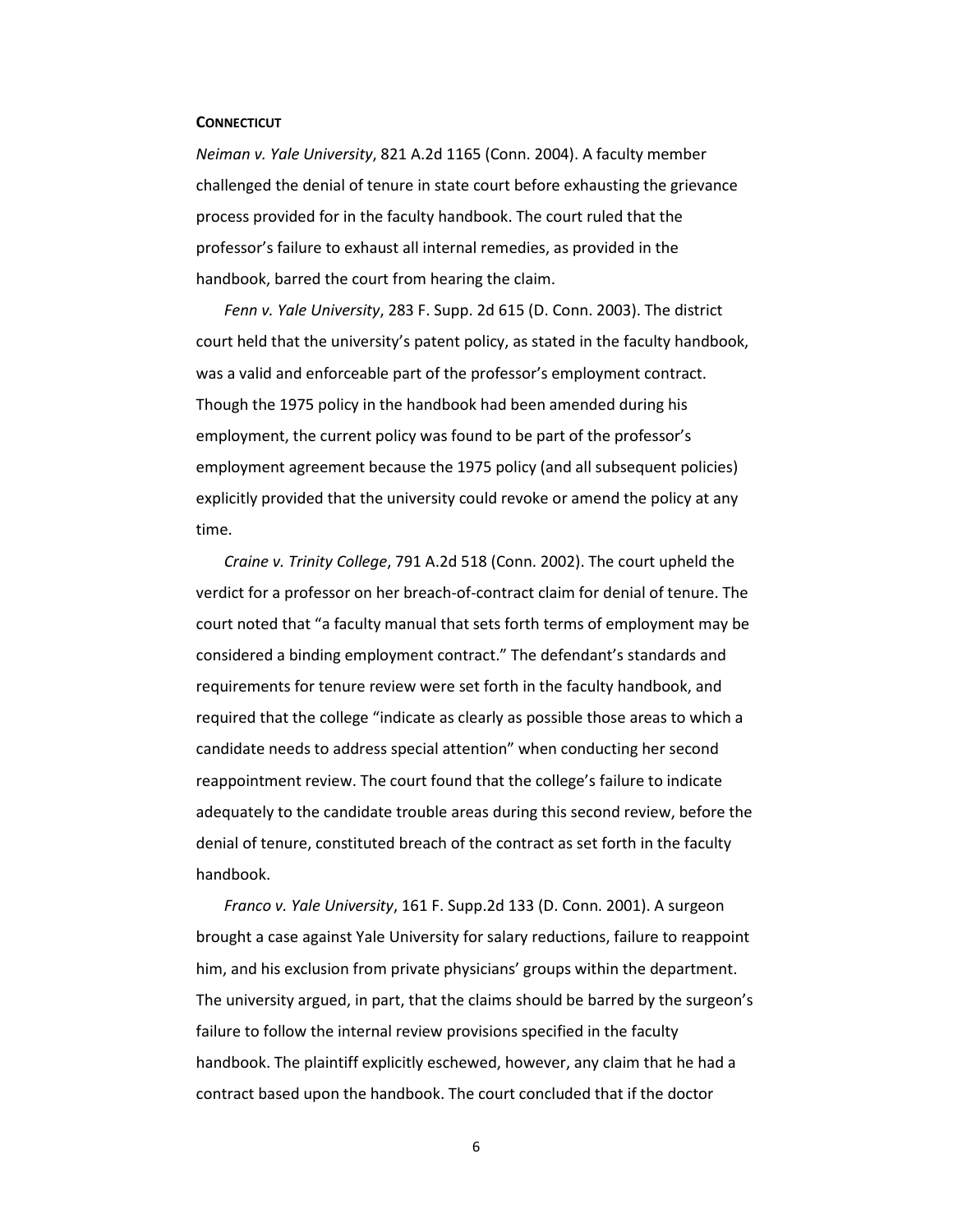should, at trial, seek damages based upon the failure to reappoint him or reductions in salary while he was employed, the failure to exhaust the internal remedies in the handbook would bar such claims. However, the court also concluded that other aspects of the complaint, having to do with issues not covered by the internal review process, were not barred by a failure to follow the handbook procedures.

#### **DELAWARE**

*Motley v. Delaware State University*, 2004 WL 1588317 (Del. Super. May 28, 2004) (unpublished). This case involved a dispute over payments owed for leave time accrued by Motley, former vice president of student affairs and special assistant to the president. Motley had entered into annual employment contracts with the university that provided that she was a professional employee, and thus her employment was governed by the Professional Employee Handbook. Therefore, the court held that the payments for accrued leave should be based upon the terms set out in the handbook.

*Henry v. Delaware Law School of Widener University, Inc.*, No. A-8837, 1998 WL 15897 (Del. Ch. Jan. 12, 1998) (unpublished). A university did not breach a professor's employment contract, which incorporated by reference the university's faculty manual, when it denied the professor tenure. Despite the professor's claim that the review process was "sufficiently tainted," the court found that the procedures used in the initial tenure decision and the internal review process were substantially followed.

#### **DISTRICT OF COLUMBIA**

*Clampitt v. American University,* 957 A.2d 23 (D.C. 2008). A private university's obsolete employment manual did not create an implied contract of employment between the university and the employee. The manual had not been distributed for years and was used only for guidance. Moreover, there was no evidence that the employee received the manual, or relied on or bargained for policies set forth in the manual.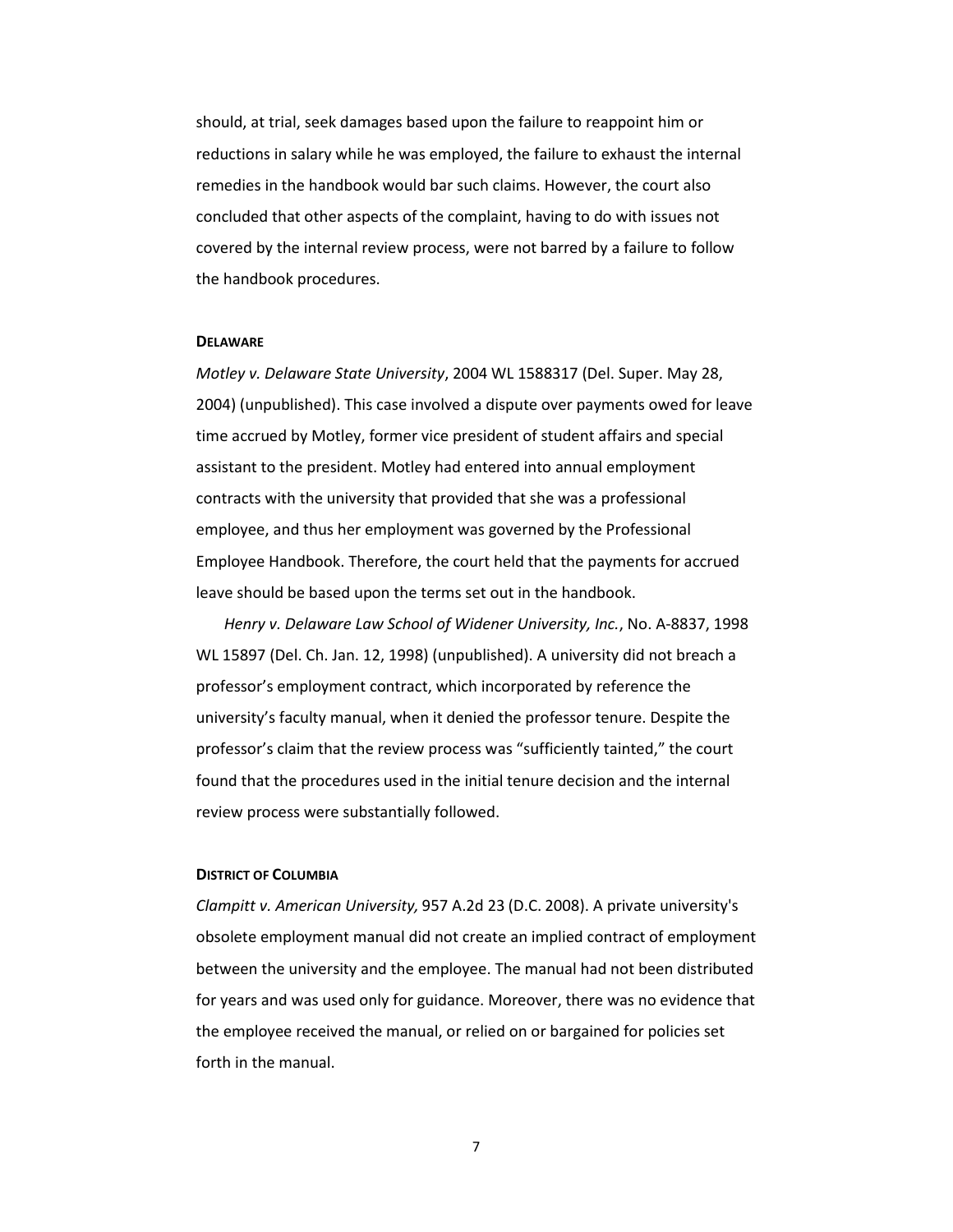*Howard University v. Lacy*, 828 A.2d 733 (D.C. 2003), *reh'g granted in part*, 833 A.2d 991 (D.C. 2003). The court found that the fact that the first page of the faculty handbook stated "[t]his document is not to be construed as a contract" and reserved discretion in the university to terminate employees did not automatically mean the handbook was *not* an enforceable contract. At the same time, the fact that another court had found the same handbook to be an enforceable contract did not stop the university from arguing that it did not constitute an enforceable contract in this case. The court remanded the case to the lower court to determine whether or not the faculty handbook was an enforceable contract.

*Kakaes v. George Washington University*, 790 A.2d 581 (D.C. 2002). The faculty handbook constituted a contract between the faculty member and university. The court found that failure to give timely notice of denial of tenure was a breach of that contract, but refused to grant tenure as a remedy. Instead, the court upheld the lower court's grant of \$75,000 in damages and costs.

*Paul v. Howard*, 754 A.2d 297 (D.C. 2000). A faculty handbook published in 1980 and still in effect at the time of application for tenure was a binding contract of employment for a tenure decision. A second tenure application submitted after the publication of a new faculty handbook in 1993 was governed by the new faculty handbook, as a new contract of employment. The university's denial of tenure both times was appropriate under both handbooks, and the professor was not entitled to de facto tenure under either handbook despite seven years of service in a tenure-track position and one additional year in a non-tenure-track lecturer position.

*Breiner-Sanders v. Georgetown University*, 118 F. Supp. 2d 1 (D.D.C. 1999). The court held that a faculty handbook "defines the rights and obligations of the employee and employer, and is a contract enforceable by the courts" (quoting *McConnell v. Howard University* (below)). A professor who alleged that the handbook's provisions on allocation of office space and fair treatment of faculty had not been properly followed was not entitled to summary judgment because there were unresolved factual questions.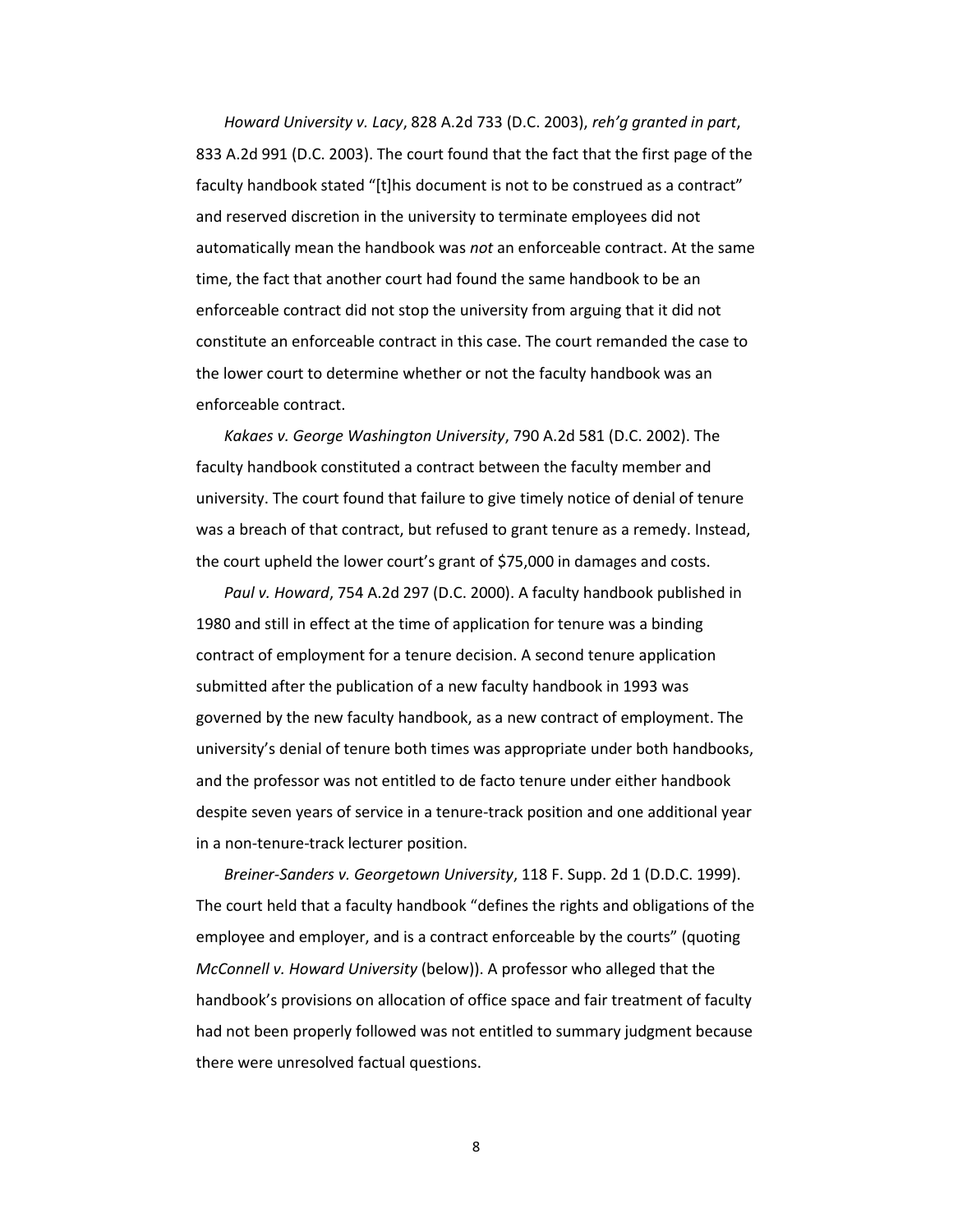*McConnell v. Howard University*, 818 F.2d 58 (D.C. Cir. 1987). District of Columbia law provides that an employee handbook is a contract enforceable by the courts and, therefore, a private university's power to terminate the appointment of a tenured faculty member is subject to faculty handbook procedures and provisions.

*Morgan v. American University*, 534 A.2d 323 (D.C. 1987). A section of the faculty handbook, which provided for the dismissal of a professor upon showing of adequate cause, did not abrogate the university's right to rescind a contract for material misrepresentation when a full-time faculty member failed to disclose that he simultaneously held a full-time position at another university.

*Howard University v. Best*, 484 A.2d 958 (D.C. 1984). A university breached its contract with a faculty member by failing to give notice of nonrenewal as required by the faculty handbook.

*Greene v. Howard University*, 412 F.2d 1128 (D.C. Cir. 1969). The university was in breach of contract by not providing nontenured faculty members adequate notice as defined by its faculty handbook. Prior conduct had created protectable interests in faculty retention and review. "Contracts are written, and to be read, by reference to the norms of conduct and expectations founded upon them. This is especially true of contracts in and among a community of scholars, which is what a university is. The readings of the marketplace are not invariably apt in this non-commercial context."

#### **FLORIDA**

*Williams v. Florida Memorial College*, 453 So.2d 541 (Fla. App. 1984). Because only notice of intention to reappoint was specified by the faculty handbook, a nontenured professor who was not given one year's notice of nonreappointment did not have a breach-of-contract claim.

#### **GEORGIA**

*Shah v. Clark Atlanta University*, 1999 U.S. Dist. LEXIS 22077 (N.D. Ga. July 21, 1999). The court held that a professor's "reliance on the Faculty Handbook to support a breach-of-contract claim is . . . misplaced" because "an employer's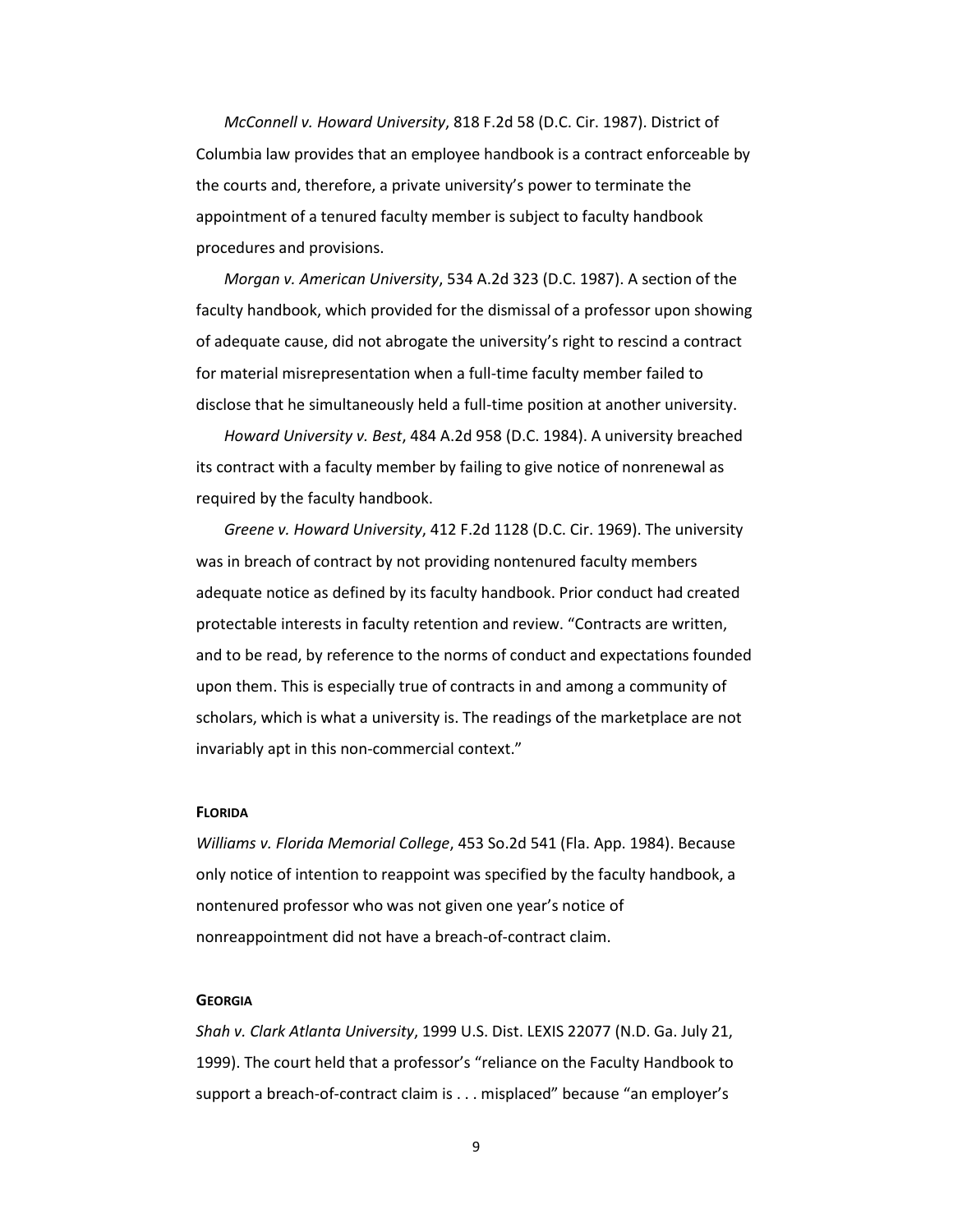failure to follow termination procedures in a personnel manual is not actionable under Georgia law." In doing so, the court also noted that the faculty handbook contained a specific provision stating that it shall not be construed as a legally binding contract, and that the professor's employment contract "did not explicitly incorporate the Faculty Handbook."

*Gray v. Board of Regents of University System of Georgia*, 150 F.3d 1347 (11th Cir. 1998), *cert. denied*, 526 U.S. 1065 (1999). The court rejected a professor's contention that "mere presence" as a faculty member beyond a seven-year probationary period was sufficient for the award of tenure and its protections. A professor's property interest in employment was not secured by successive, separate one-year contracts. The claim that a handbook provides for the automatic award of tenure with the offer of an eighth-year contract was rejected. Neither a plain reading of handbook provisions nor preexisting practice could support a claim for tenure and property interest in continued employment.

*Savannah College of Art and Design v. Nulph*, 460 S.E.2d 792 (Ga. 1995). A college and a professor, who was released midyear during a one-year employment contract, agreed that the faculty handbook, which provided grounds and procedures for termination, was incorporated into the professor's employment contract. However, the college did not breach that contract in failing to follow proper procedures for dismissing the professor: "If the employer were justified in terminating the employee under the contract, then the termination would have occurred even if the employer had followed the proper procedures. Thus, procedural flaws in the manner in which the termination was carried out will not warrant damages to compensate for losses that naturally result from a justified termination."

*Moffie v. Oglethorpe University, Inc*., 367 S.E.2d 112 (Ga. App. 1988). A faculty handbook that was incorporated by reference in a faculty member's half-page employment contract, and of which the tenure-track faculty member was aware, formed part of an employment contract; however, the university did not breach that contract by failing to provide supportive data for tenure denial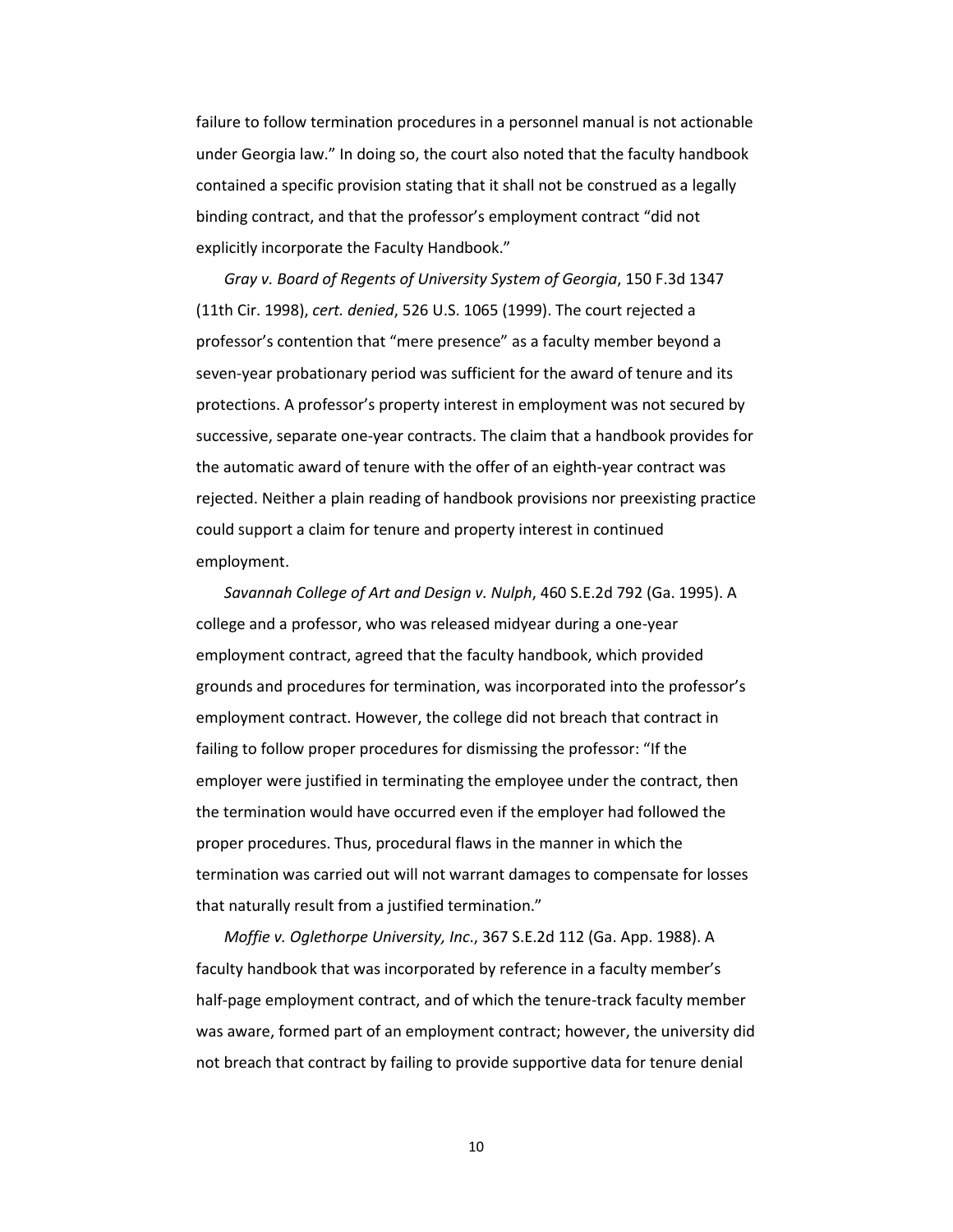because no damages arise from such failure: "all that is lost by such a failure is [the] satisfaction of [the professor's] curiosity."

#### **HAWAII**

*Shoppe v. Gucci America, Inc.,* 14 P.3d 1049 (2000).A non-academic employee sued her former employer on the ground that her discharge violated the employee handbook because she was given no warnings before her discharge. The Supreme Court of Hawaii held in favor of the employer on appeal, stating Hawaii's rule that a handbook is enforceable only where it modifies the employment-at-will presumption "and, by its language or . . . [the employer's] actions, encourages [the employee's] reliance thereon."

*University of Hawaii v. University of Hawaii Professional Assembly*, 659 P.2d 732 (Haw. 1983). A tenure-track professor charged that a university improperly denied him tenure. The university had relied on the tenure provisions of the faculty handbook, which stated that a Ph.D. was required, instead of relying on the professor's department's tenure criteria, which did not require a Ph.D. The court found that the faculty handbook criteria governed because they had been established by the board of regents.

*Abramson v. Board of Regents*, 548 P.2d 253 (Haw. 1976). A public university handbook lacked the force of law because there was no showing of compliance with state rule-making procedures. But the published tenure policy of an educational institution may be incorporated by reference into an employment contract of a probationary faculty member. In the absence of a written or unwritten policy creating the expectation of employment, an instructor had no property interest in continued employment.

#### **IDAHO**

*Olson v. Idaho State University*, 868 P.2d 505 (Idaho App. 1994). Because the conferral of tenure, as provided by the faculty handbook, required a "positive action of approval" from the board and president of the institution, an untenured professor who had been recommended for tenure at every level and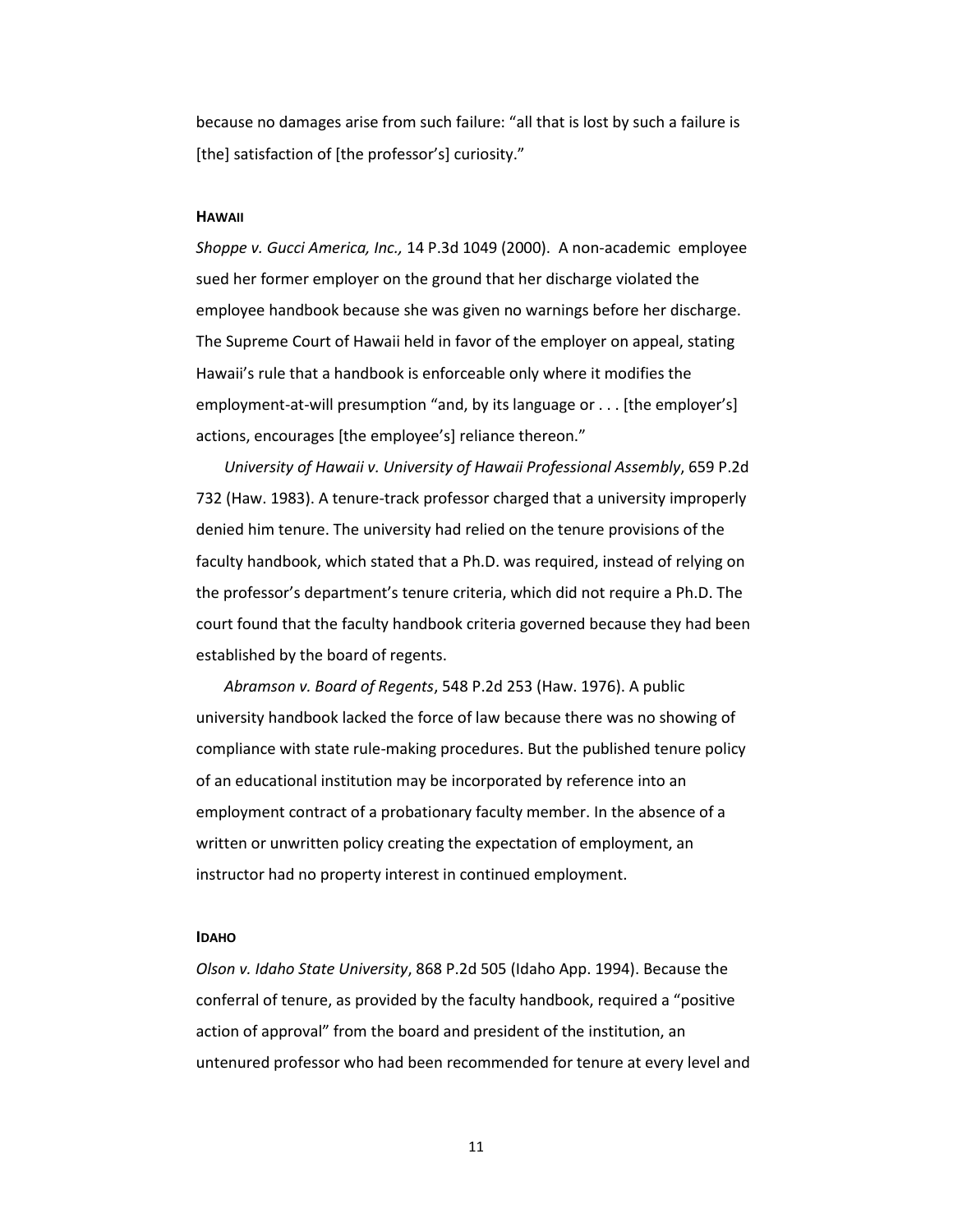then denied by the president could not avail himself of the due process protections associated with tenure.

*Hughes v. Idaho State University*, 835 P.2d 670 (Idaho App. 1992). A nontenured professor's property interest in continued employment was not violated where the professor was not offered an additional contract; the professor had been hired under a series of one-year contracts rather than a one-year contract that was "continued year after year," as the professor argued. Various handbook provisions supported that conclusion.

*Loebeck v. Idaho State Board of Education*, 530 P.2d 1149 (Idaho 1975). A grant of tenure at Idaho State University required an affirmative act by the institution, as specified by the faculty handbook and letter of appointment.

#### **ILLINOIS**

*Ross v. May Company,* 880 N.E.2d 210 (Ill. App. Ct. 2007). Plaintiff sued his employer on the ground that it breached the employee handbook by discharging him without following the procedures of the handbook in existence when he was hired. The Illinois Court of Appeals affirmed the lower court's finding that the original handbook was an enforceable contract. The court also held that the employer had not legitimately altered the terms of the contract when it changed the employee handbook because it offered no additional consideration to the employee in exchange for the protections it removed.

*Green v. Trinity International University*, 801 N.E.2d 1208 (Ill. App. 2003). To state a cause of action for breach of contract arising from failure to comply with the faculty handbook, a professor must allege facts demonstrating that the handbook created binding contractual rights. The following requirements must be met: (1) the language of the policy statement must contain a promise clear enough that the faculty member would reasonably believe that an offer was made, (2) the statement must be disseminated to the faculty member in such a manner that he or she is aware of its contents and reasonably believes it to be an offer, and (3) the faculty member must accept the offer by commencing or continuing to work after learning of the policy statement. The professor claimed that the university's breach arose from its failure to notify him of his dismissal in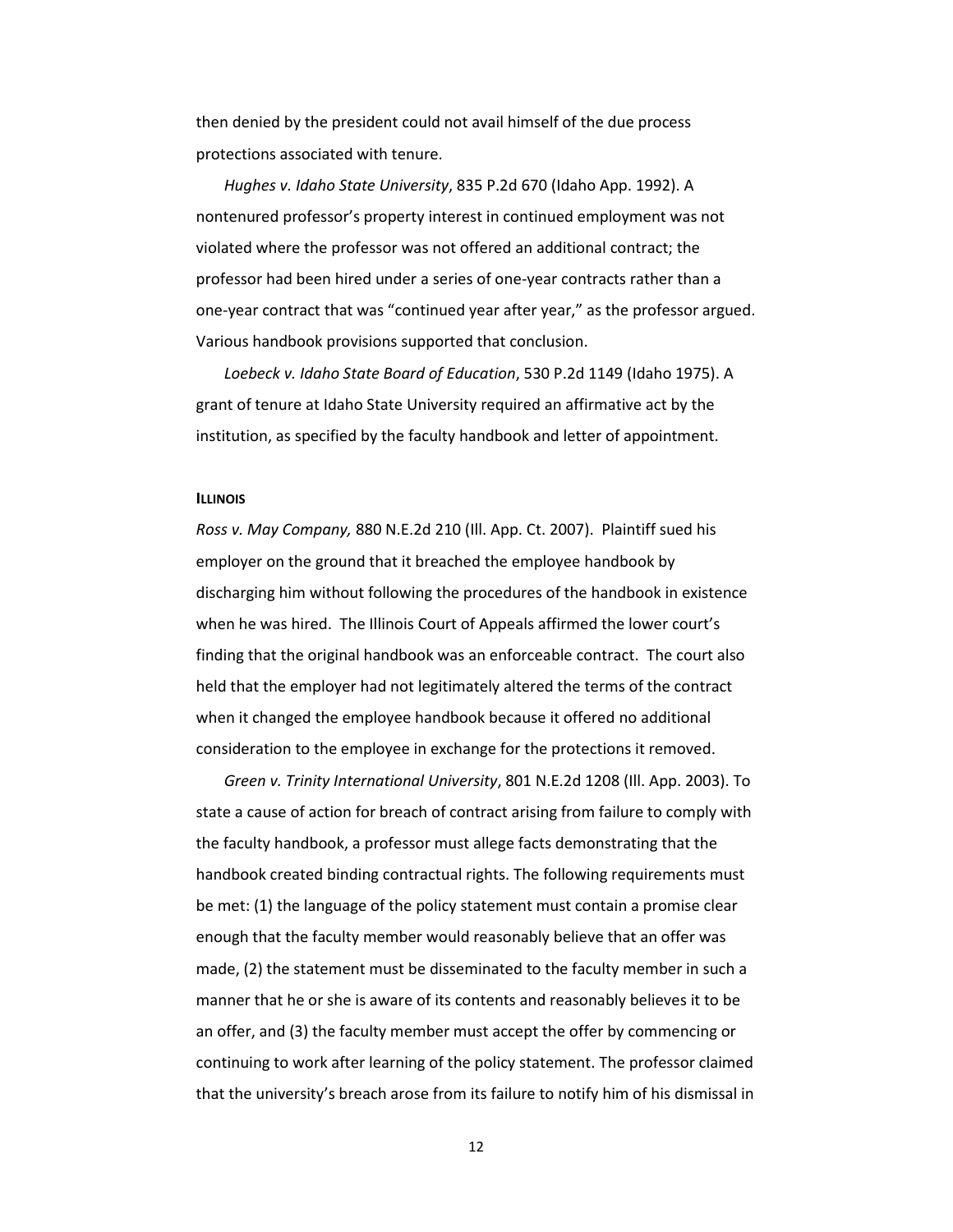a timely manner, as required by the handbook. The court held, however, that the handbook provisions did not apply to the university's decision to terminate. The professor had failed to allege any facts pertaining to the handbook's incorporation into his letter of appointment, and thus, he had no basis to assume that the handbook created binding contractual rights.

*Hentosh v. Herman M. Finch University of Health Sciences*, 734 N.E.2d 125 (Ill. App.), *appeal denied*, 742 N.E.2d 327 (Ill. 2000). Professors submitted their tenure applications for review, but the tenure review was never completed because the department decided to terminate their appointments. Both sides agreed that the faculty handbook was part of their contracts. The court found that the faculty handbook modified the at-will relationship. Therefore, the untenured professors were entitled to tenure review. Furthermore, based on the university bylaws and faculty handbook, once the tenure-review process was begun, the professors had the right to have it completed.

*Kirschenbaum v. Northwestern University*, 728 N.E.2d 752 (Ill. App. 2000). A medical school faculty handbook, along with a letter of appointment, clearly identified Northwestern University's "zero-based" salary obligation to a faculty member. Because the terms of the contact were "unambiguous," Northwestern did not breach an express or implied contract with the faculty member.

*Gray v. Mundelein College*, 695 N.E.2d 1379 (Ill. App. 1998). Under Mundelein College's faculty manual, the appointments of tenured professors could be terminated for a limited number of reasons, including financial exigency. Facing financial problems, Mundelein "affiliated" with Loyola University, an eventuality not addressed by the handbook. The court determined that the precise terms of the handbook were operative, and because no financial crisis had been announced as stipulated in the guidelines, the tenured professors' rights were not extinguished by affiliation. See also *Gray v. Loyola University of Chicago,* 652 N.E.2d 1306 (Ill. App. 1995).

*Jacobs v. Mundelein College, Inc.*, 628 N.E.2d 201 (Ill. App. 1993). A private college's decision not to renew a faculty member's contract failed to breach the faculty handbook because the handbook's controlling provision did not require the administration to defer to or even accept the recommendations of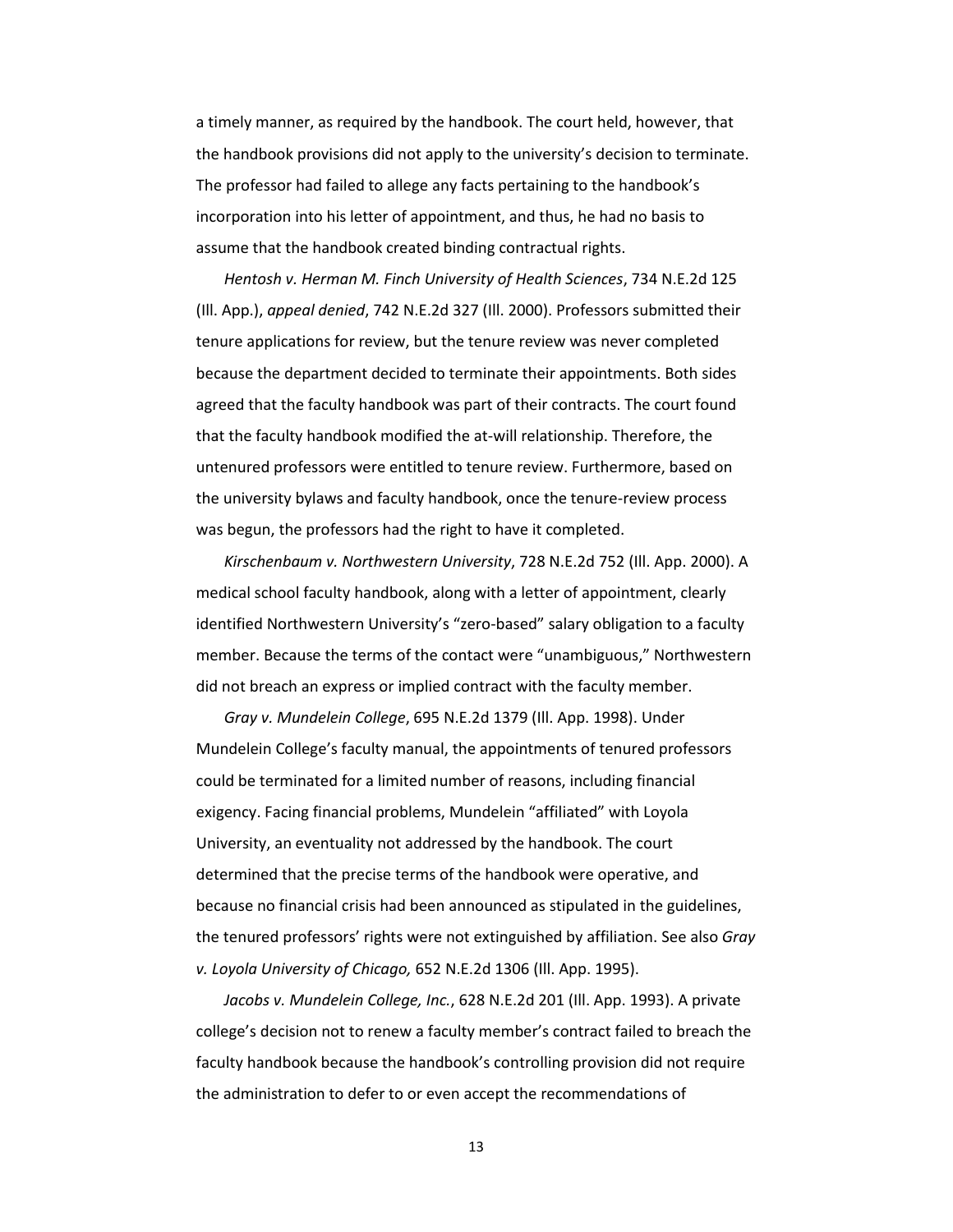department chairpersons or faculty members on the issue of contract renewal. For a handbook to become part of an employment contract, it must (1) "contain a promise clear enough that an employee would reasonably believe an offer has been made"; (2) "be disseminated to employee in such a manner that he is aware of its contents and reasonably believes it to be an offer"; and (3) "be accepted by the employee, meaning employee must commence or continue to work after learning of policy statement."

*Arneson v. Board of Trustees, McKendree College*, 569 N.E.2d 252 (Ill. App. 1991). A college could not reject a manual as part of an employment contract because, although the manual was never adopted by the college, professors were made to rely on the manual as part of the "rules and regulations" defining the relationship between the faculty and the college.

#### **INDIANA**

*Peters v. Gilead Sciences,* 533 F.3d 594 (7th Cir. 2008). Company handbook's promise of twelve weeks of leave created enforceable contract and prohibited company from replacing employee during leave of fewer than twelve weeks*.* 

*Lim v. The Trustees of Indiana University*, 2001 U.S. Dist. LEXIS 24822 (S.D. Ind. Dec. 4, 2001), *aff'd*, 297 F.3d 575 (7th Cir. 2002). A professor brought a number of claims against the university for having denied her tenure, including breach of contract based on her faculty handbook. For the breach-of-contract claim to survive, the professor had to establish that the faculty handbook "represents a contractual commitment by the University." The court noted that both the 1992 faculty handbook, under which Dr. Lim was appointed, and the 1997 handbook, which was in effect when she was denied tenure, contained the "identical disclaimer on the first page," which read: "Statements and policies in this Handbook do not create a contract and do not create any legal rights." The court held that the "clear and forthright disclaimer is 'a complete defense to a suit for breach of contract based [up]on an employee handbook.'" Accordingly, the faculty handbook failed to constitute an enforceable contract. The court observed that the *Colburn* case, discussed below, failed to support the "conclusion that the Handbook constitutes a legally binding contract for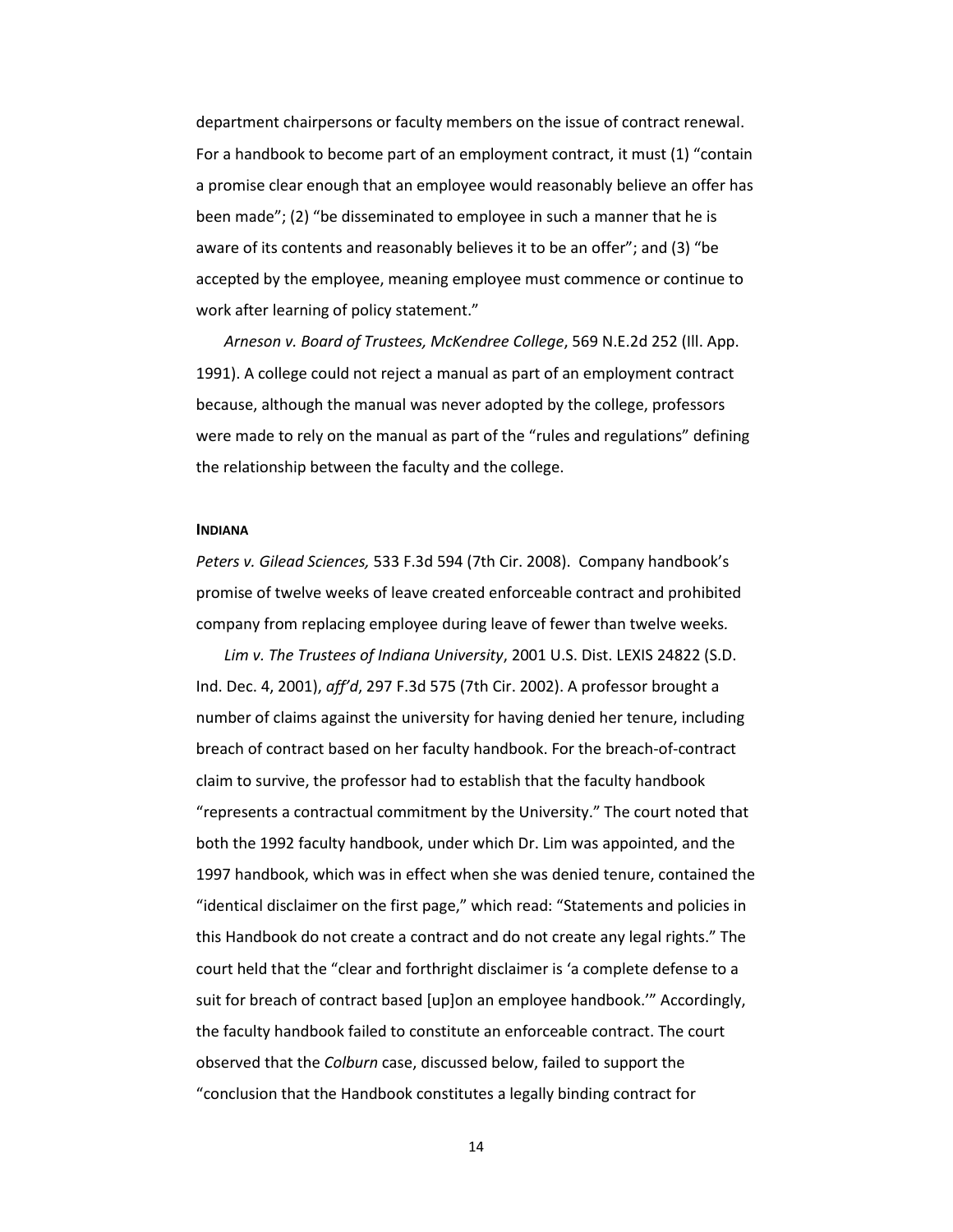definite-term employees. Any bolder language about how the appointment papers might have incorporated certain parts of the Handbook as a contractual commitment is merely dicta."

*McElroy v. Saint Meinrad School of Theology, et al.*, 713 N.E.2d 334 (Ind. 2000). A tenured professor, whose employment was terminated after she had signed an open letter to the pope advocating the ordination of women, brought a breach-of-contract action against a Catholic institution. The court held that ambiguity in the letter of appointment showed the intent of both parties to incorporate additional terms, including the faculty handbook, which allowed for termination for serious deficiency in performance of duties.

*Colburn v. Trustees of Indiana University*, 739 F. Supp. 1268 (S.D. Ind. 1990), *aff'd*, 973 F.2d 581 (7th Cir. 1992). A faculty handbook provided no definite terms of employment, and department bylaws stated that professors could be dismissed only for cause during the academic year for which they had been appointed. Therefore, professors who had one-year employment contracts could not prevail on their dismissal claims when the university failed to reappoint them, since the professors were not dismissed, merely not reappointed.

#### **IOWA**

*King v. Hawkeye Community College*, No. C98-2004, 2000 U.S. Dist. LEXIS 1695 (N.D. Iowa Jan. 3, 2000) (unpublished). The court stated that a handbook may constitute an offer by a college that is accepted by a professor if the professor could reasonably believe that he or she had been guaranteed protections by the college. The court applied the three-part test stated in *Taggart v. Drake University* (below) and looked at the following criteria to evaluate whether it was reasonable for the professor to rely on the handbook: "(1) Is the handbook in general and the progressive disciplinary procedures in particular mere guidelines or a statement of policy, or are they directives?; (2) Is the language of the disciplinary procedures detailed and definite or general and vague?; (3) Does the employer have the power to alter the procedures at will or are they invariable?" The court stated that "if the language is vague, creates procedural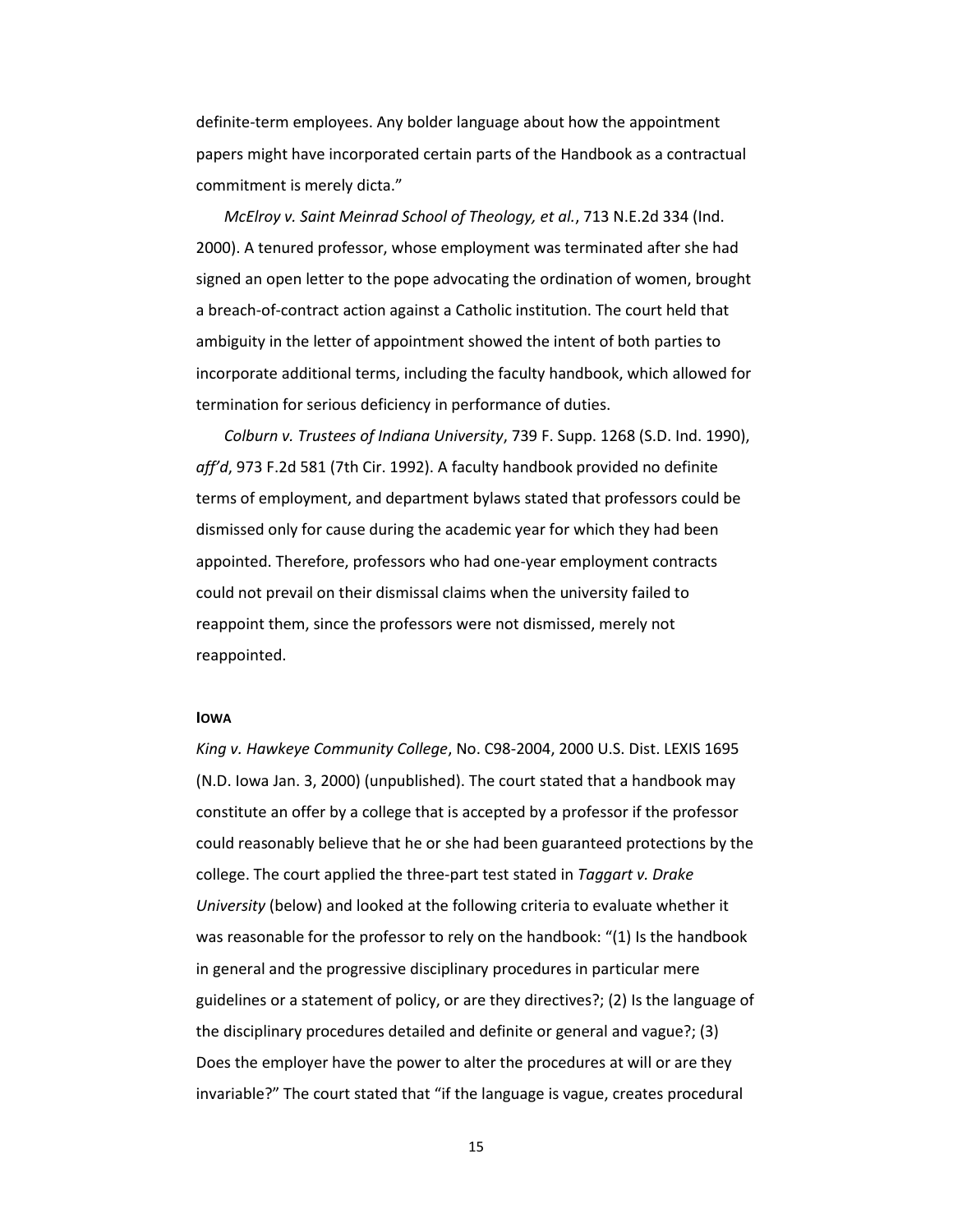guidelines, and reserves the right for employers to change procedures, the handbook does not create a unilateral contract." Based on this analysis, the court held the handbook to be part of the professor's contract. Therefore, the college breached the contract when the handbook stated that the professor was entitled to six months of unpaid leave and a three-month review to determine if he was fit to return to work, and the college provided neither.

*University of Dubuque v. Faculty Assembly, et al.*, No. EQCV090784 (Iowa Dist. 1999) (unpublished). The court concluded that the faculty handbook constituted an enforceable employment contract because (1) "letters of appointment and the Handbook expressly incorporate each other by reference"; (2) the handbook clearly states that its "terms shall be legally binding and enforceable"; (3) the terms of the handbook "govern the continuation and termination of the employment contract and supersede letters of appointment in the event of a conflict"; and (4) "surrounding facts and circumstances also indicate that the Handbook terms are part and parcel of the employment contracts."

*Taggart v. Drake University*, 549 N.W.2d 796 (Iowa 1996). The university did not breach an employment contract with a faculty member who was denied tenure. A faculty handbook may give rise to an enforceable contract under three conditions: "(1) document must be sufficiently definite in its terms to create an *offer*; (2) document must be communicated to and accepted by employee so as to create *acceptance*; and (3) employee must continue working, so as to provide *consideration*." While the procedural rights in the handbook were sufficiently specific to create a contract, the university followed procedures adequately to deny the professor's breach-of-contract claim.

*Mumford v. Godfried*, 52 F.3d 756 (8th Cir. 1995). A probationary professor did not have a property interest in continued employment at Iowa State University and therefore had no constitutional right to due process. While the faculty handbook procedures were incorporated into his employment contract, "a contractual right to have certain procedures followed does *not* create a property interest in procedures themselves."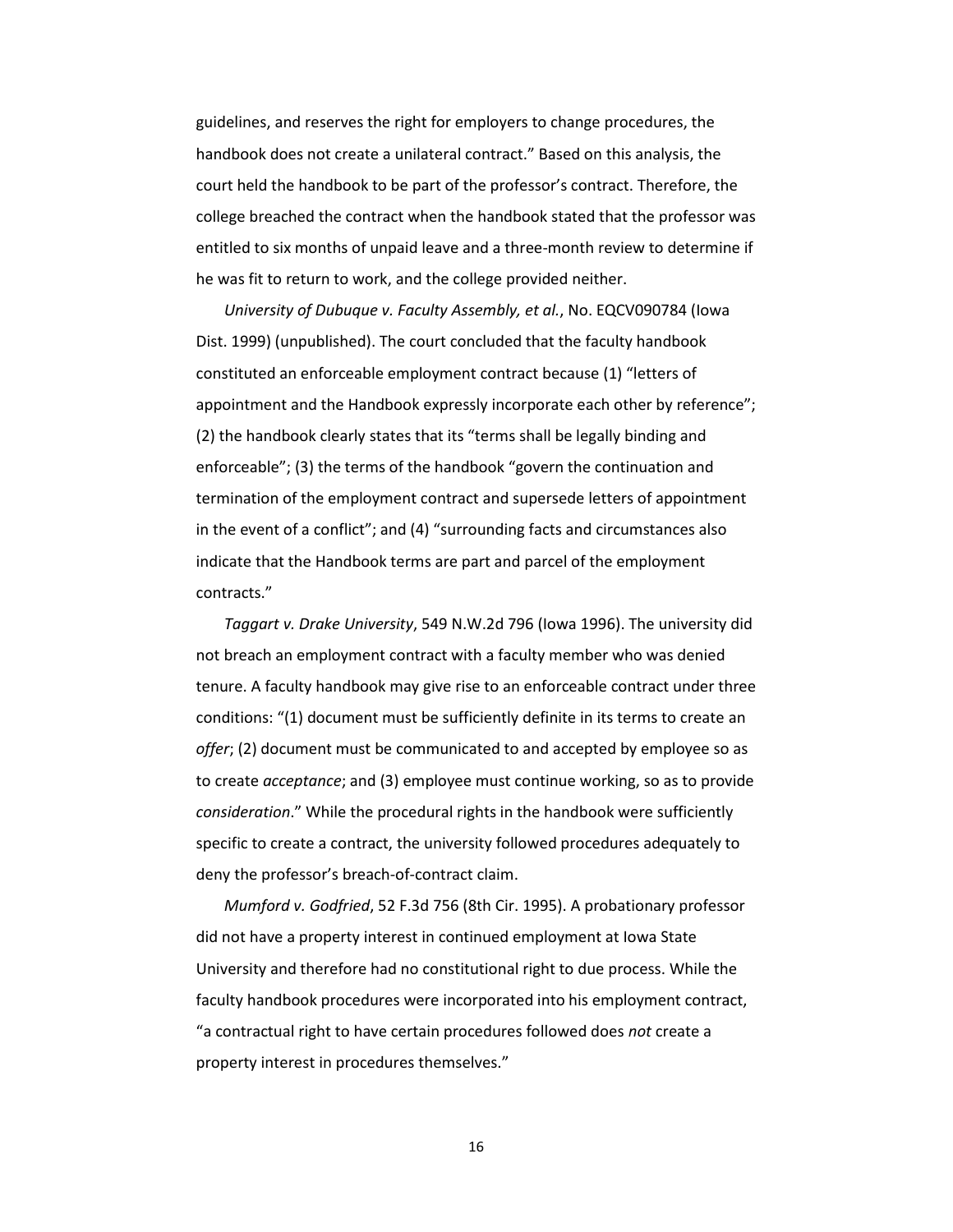#### **KANSAS**

*Lesourd v. Washburn University of Topeka*, No. 86-2324-S, 1987 U.S. Dist. LEXIS 9367 (D. Kan. Sept. 22, 1987) (unpublished). A professor's contract stated that her appointment was subject to the policies of the faculty handbook. Therefore, the department chair's discussion with a nontenured professor concerning her teaching assignment for the next year did not preclude the university from terminating her employment because the faculty handbook stated that all faculty contracts were "subject to final confirmation by approval of the budget after final hearing." The department chair did not have authority to enter into a binding contract with the professor.

#### **KENTUCKY**

*Landrum v. Lindsey Wilson College,* 2004 WL 362317 (Ky. App. Feb. 7, 2004). A professor's contract incorporated by reference the faculty handbook. The handbook provided that a faculty member under a multi-year contract could be dismissed with one-year notice and majority consent of the division chairs or for misconduct or other specified conditions. During the professor's three-year contract, the college inserted a provision in his contract allowing the college to terminate his appointment for any reason as long as thirty days' notice was provided. The court held that when an employment contract is for a specified period of time, the employer cannot unilaterally alter the terms of the contract during that time. Therefore, the college would not have been able to terminate the professor's appointment without cause during the term of his contract. However, he was not reappointed at the end of the contract, so the court did not have to decide whether the faculty handbook or the contract applied.

*Landrum v. Board of Regents*, No. 92-6231, 1994 U.S. App. LEXIS 2329 (6th Cir. Feb. 8, 1994) (unpublished). An untenured professor was employed under a consent decree from previous litigation. The settlement provided that the university was to employ the professor "through the academic year when he reaches the age of sixty-five years, according to the provisions of the University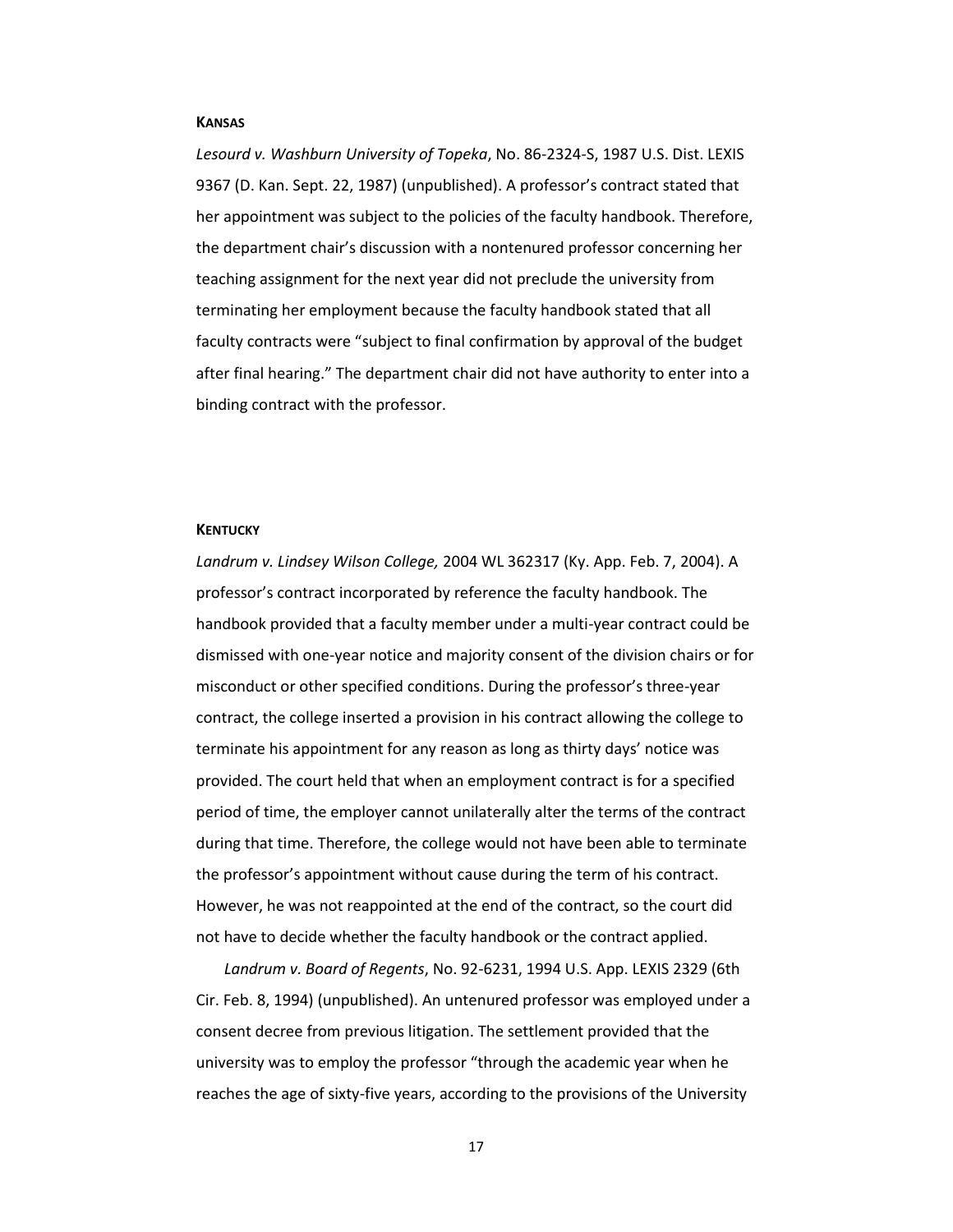Faculty Handbook." Although the handbook was later updated to ensure employment until age seventy, the court found the consent decree was based on the earlier handbook. Therefore, the university did not violate the professor's rights when it refused to employ him past age sixty-five.

*Blank v. Peers*, No. 92-5687, 1993 U.S. App. LEXIS 8038 (6th Cir. Apr. 7, 1993), *cert. denied*, 510 U.S. 883 (1993) (not recommended for publication). A university failed to follow grievance procedures outlined in the faculty handbook in terminating a tenured professor's appointment. Nevertheless, this "technical" violation of the handbook requirements did not violate constitutional due process because the hearing actually accorded the professor was meaningful.

#### **LOUISIANA**

*Stanton v. Tulane University*, 777 So.2d 1242 (La. App.), *writ denied*, No. 2001-C-0391, 2001 La. LEXIS 1410 (La. Apr. 12, 2001). A nontenured assistant professor claimed his employment was terminated in violation of the university's faculty handbook. The court found that the handbook was not part of the contract, because "Louisiana recognizes a presumption favoring at-will employment," and the handbook explicitly said that it was a "general guide." The court stated that "implicit in the status of nontenured/probationary employee is the assumption that protection against arbitrary or repressive dismissal is absent, i.e., the doctrine of employment at will prevails."

*Fairbanks v. Tulane*, 731 So.2d 983 (La. App. 1999). A deceased faculty member's son sued a university for tuition-waiver benefits identified in the faculty handbook as part of a faculty member's compensation. The court concluded that the university was not entitled to summary judgment, because the facts concerning handbook provisions still needed to be resolved. Commenting on previous court decisions concerning faculty handbooks, the court wrote that "[w]e did not hold that a provision of the faculty handbook could never become an enforceable obligation." Under conditions where provisions of a handbook are designed to induce an employee (e.g., in the form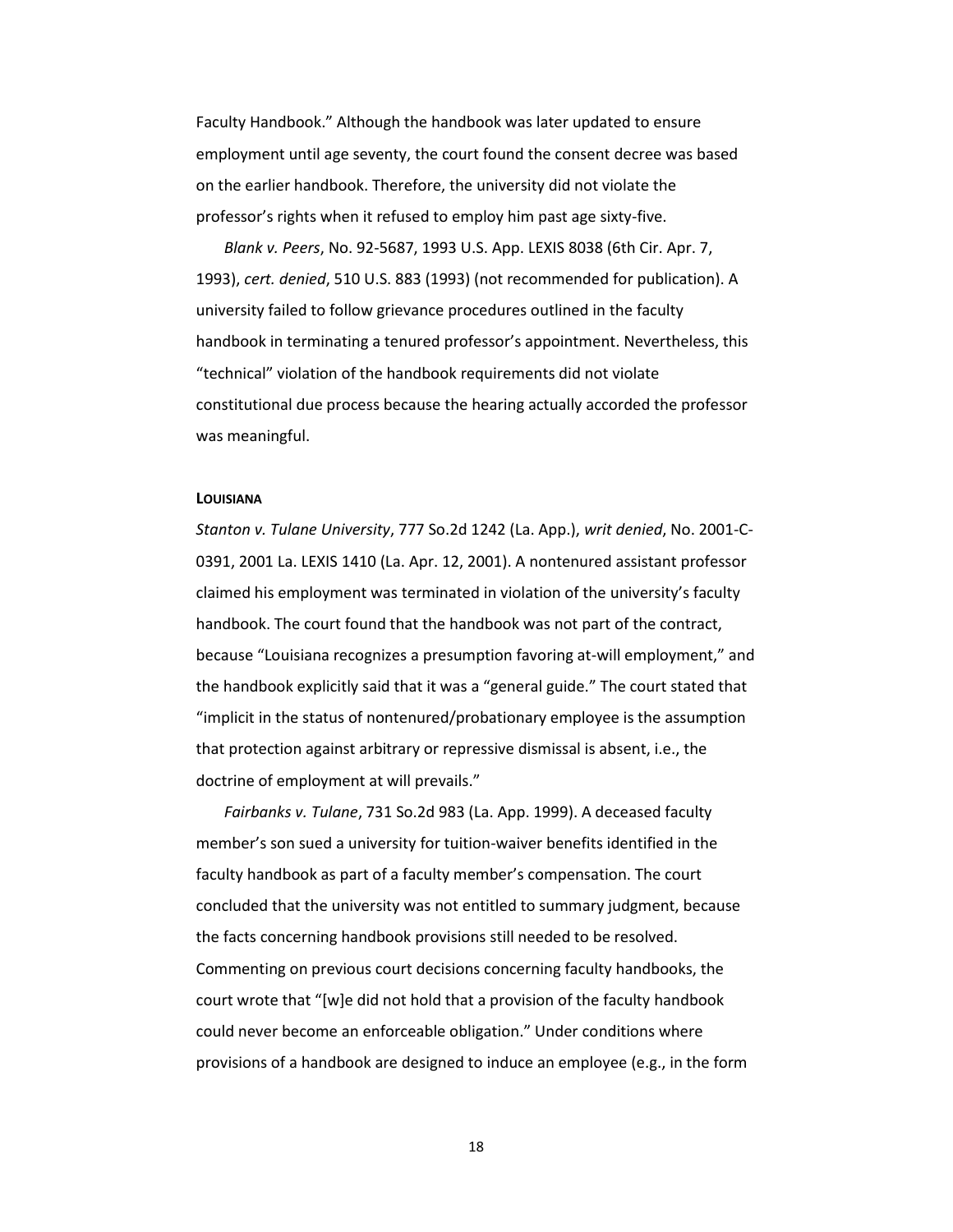of additional compensation), an employee may "acquire a vested property right."

*Schwarz v. Administrators of Tulane Educational Fund*, 699 So.2d 895 (La. App. 1997). The failure of a private university to grant tenure to a professor did not breach any employment contract because the tenure procedure set forth in the faculty handbook did not constitute a mutual agreement necessary for a contractual obligation; "a grievance procedure in a handbook is a unilateral expression of company policy" rather than "a meeting of the minds" for the purposes of contract law.

*Schalow v. Loyola University of New Orleans*, 646 So.2d 502 (La. App. 1994). A private university was entitled to deny reappointment to a probationary professor without cause after the expiration of his annual contract. Some faculty handbook provisions were specifically incorporated by reference into the professor's employment contract, and these provisions indicated that nontenured faculty members were probationary employees—in contrast with tenured faculty, who could be dismissed only for cause.

*Marson v. Northwestern State University*, 607 So.2d 1093 (La. App. 1992). "[P]olicy handbooks do not constitute a part of the contract per se" and, therefore, a faculty handbook did not form part of a nontenured faculty member's contract. Moreover, the university followed the policy guidelines of the handbook.

#### **MAINE**

*Earnhardt v. University of New England*, No. 95-229-P-H, 1996 U.S. Dist. LEXIS 10030 (D. Me. July 3, 1996) (unpublished). A faculty handbook was an enforceable contract because a tenured professor's appointment letter expressly incorporated it.

*Knowles v. Unity College*, 429 A.2d 220 (Me. Sup. 1981). An untenured professor could not rely on AAUP guidelines when the faculty handbook and accreditation self-study both clearly stated that the university had no tenure policy. No tenure terms were included in the professor's letter of appointment, nor did the appointment letter reference the faculty handbook.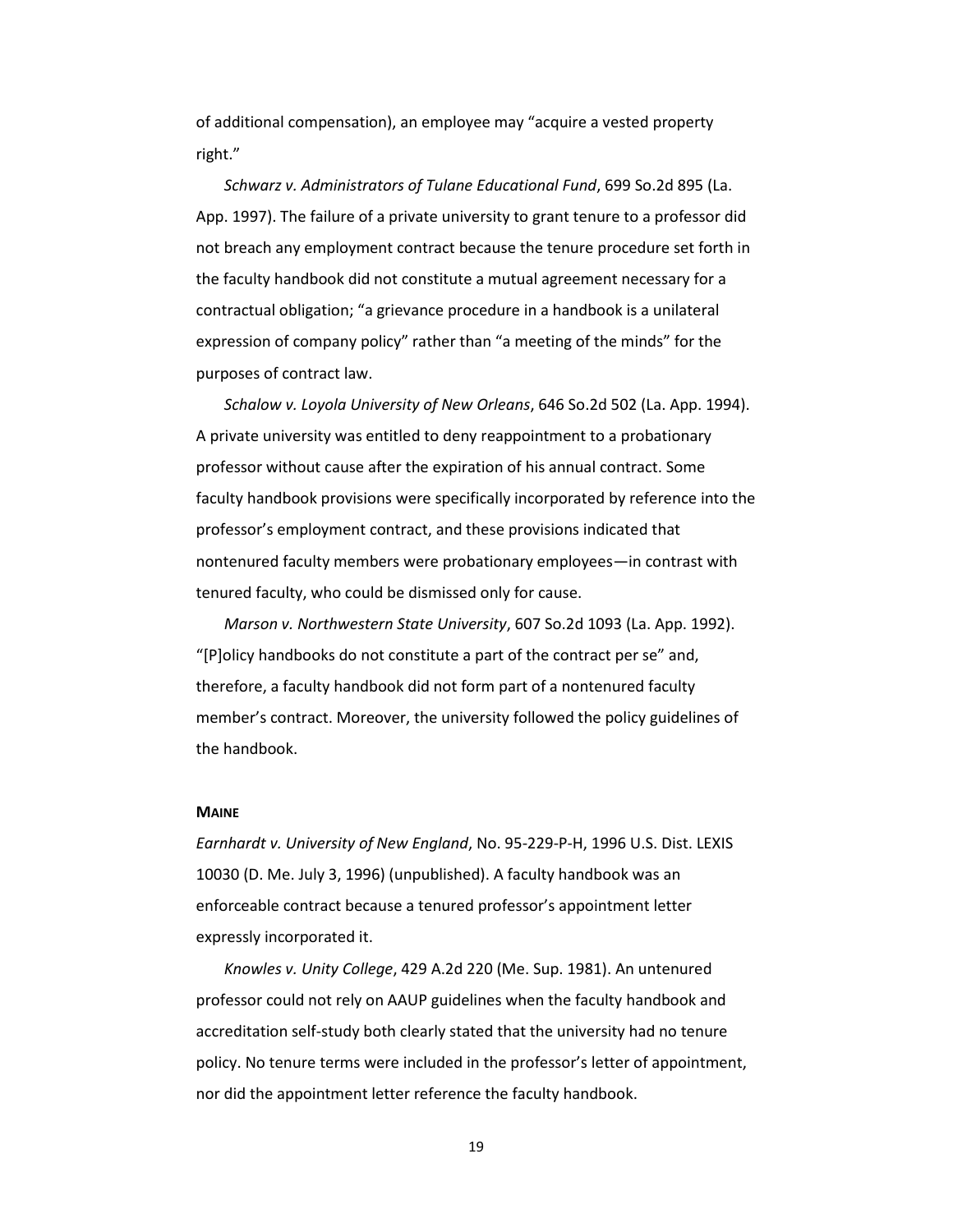#### **MARYLAND**

*University of Baltimore v. Iz*, 716 A.2d 1107 (Md. Spec. App. 1998). A nontenured faculty member challenged the university's decision to deny him tenure. The court ruled that the professor received the tenure review provided by the contract. However, "not all personnel policies contained in employee manuals create enforceable contractual rights." For example, the court ruled that general statements of policy would not qualify as enforceable contractual rights.

*Marriott v. Cole*, 694 A.2d 123 (Md. Spec. App.), *cert. denied*, 700 A.2d 1215 (Md. 1997). A seventh consecutive one-year contract issued to a faculty member at Morgan State University did not entitle the professor to tenure under the faculty handbook in effect at the time of her hiring, absent express incorporation in the contract of regulations in effect on her date of hire. Instead, the employment contract incorporated revisions of regulations that were made subsequent to her date of hire, under which the professor was permanently ineligible for tenure.

*Johns Hopkins University v. Ritter*, 689 A.2d 91 (Md. Spec. App. 1996), *cert. denied*, 694 A.2d 950 (Md. 1997). A university properly terminated the appointments of two professors despite statements of the university department director, because the tenure process is entirely governed by the faculty handbook, and the director had no authority to modify the handbook's tenure procedure. Although the director could have created the impression that the two professors were to start their employment as tenured full professors, "when a tenure process is established in writing and is communicated to a prospective appointee, a subordinate official may not circumvent that process and bind college to a tenure arrangement."

*Elliott v. Board of Trustees of Montgomery County Community College*, 655 A.2d 46 (Md. Spec. App. 1995). A disclaimer in a community college's new employee handbook purported to change employee contracts that were implied to continue unless good cause existed for termination to at-will contracts. However, the disclaimer was not "conspicuous." Moreover, a two-page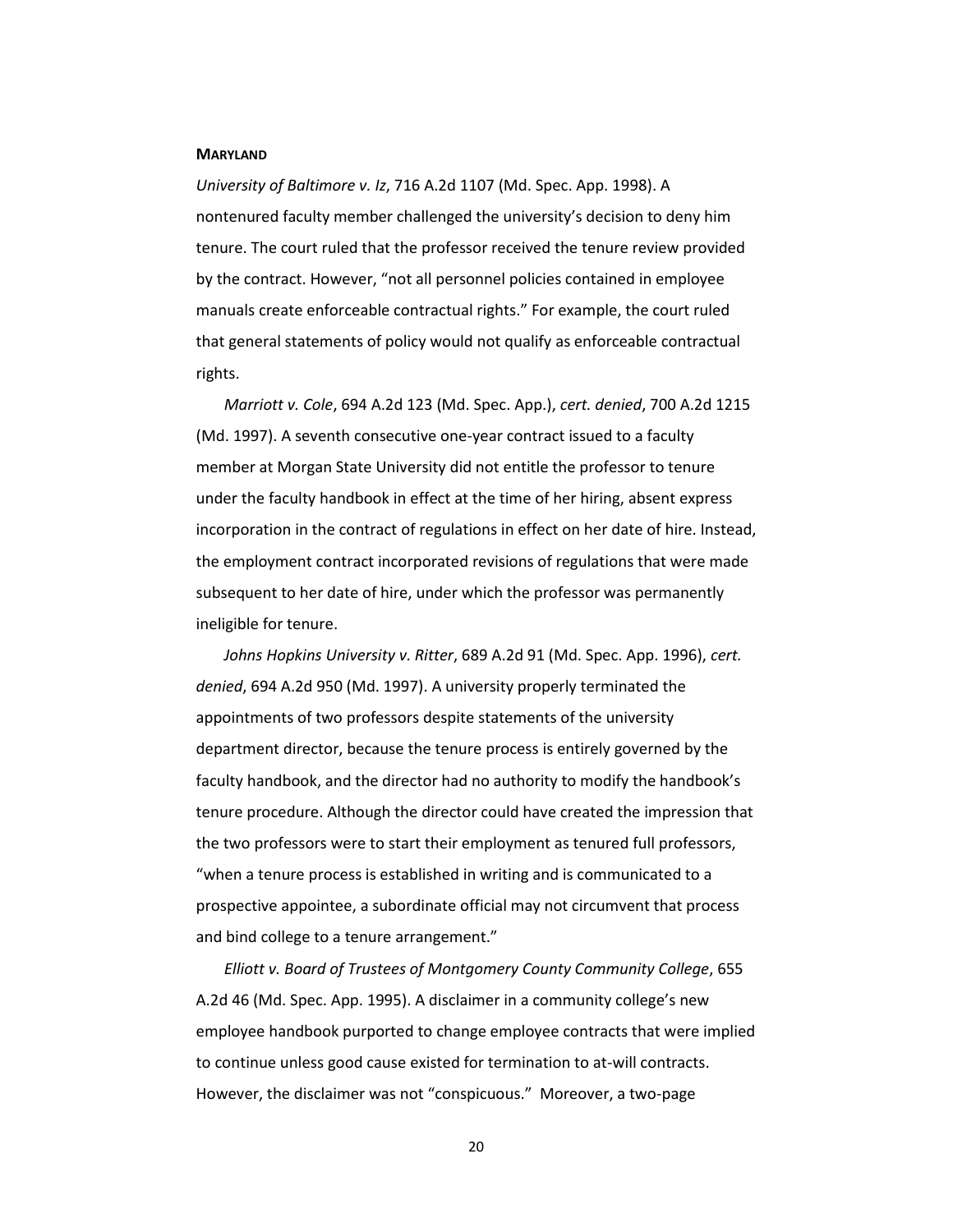memorandum accompanying the new manual "mute[d] the effectiveness of disclaimer" by indicating that the revision was designed to "make [the handbook] easier to use" and failed to point out that the new manual contained the disclaimer. Nonetheless, the employer would be free to modify unilaterally a contract previously established with employees as part of an employee handbook as long as the college provides "reasonable," not necessarily "actual," notification.

*Foster v. Tandy Corp.*, 828 F.2d 184 (4th Cir. 1987). The employee, a retail sales clerk, claimed that his employer breached its contract with him when it did not follow the four-step disciplinary process outlined in the employee handbook before he was discharged. The court held that the language of the handbook was not mandatory and agreed with the employer that not all statements in personnel handbooks were enforceable contracts.

#### **MASSACHUSETTS**

*Berkowitz v. President & Fellows of Harvard College*, 789 N.E.2d 575 (Mass. App. 2003). A tenure-track professor alleged that the university failed to follow grievance and tenure procedures in the faculty handbook. In addressing the professor's claims, the court treated the handbook as a contract. The court wrote that interpretation of a university contract should be undertaken using two guiding principles. The first principle is the standard of reasonable expectation – that is, what meaning the university should expect the professor to give to the contract. The second principle is that courts should be wary of interfering with academic decisions of private universities, unless they violate the reasonable expectation of the parties or the university acted in an arbitrary and capricious manner. The court granted the university's motion to dismiss the complaint.

*Tuttle v. Brandeis University*, 2002 WL 202470 (Mass. Super. Feb. 4, 2002) (unpublished). "Under appropriate circumstances, promises contained in a personnel handbook, like the Faculty Handbook, can be binding on an employer and effectively become terms of an employment contract." The court held that if an employee reasonably believes his employer was offering to extend the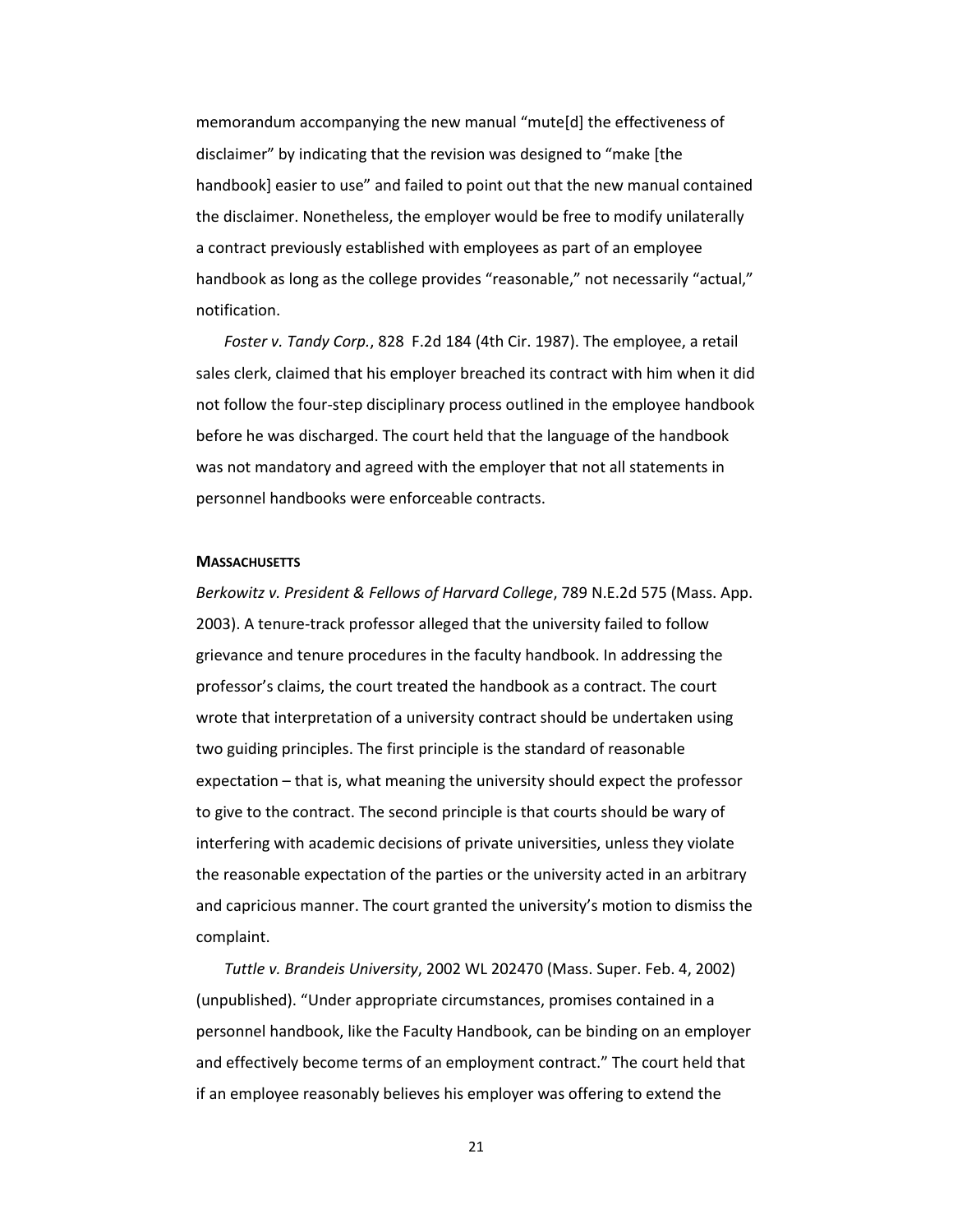terms of the contract through the manual, the terms of the manual may become incorporated into the employment contract. Consequently, the terms governing tenure may be implied in the faculty member's employment contract and the faculty member has a cause of action for breach of contract if the university fails to follow such procedures.

*Motzkin v. Trustees of Boston University*, 938 F. Supp. 983 (D. Mass. 1996). A university's alleged failure to follow certain procedures delineated in the faculty handbook, which the parties agreed was incorporated into a professor's employment contract, was immaterial to the professor's breach-of-contract claim "since the outcome of a hearing conducted in a manner that [complainant] would deem 'procedurally proper' would be the same," given that the professor conceded that the university had the right to terminate his employment for cause and he admitted that he was unfit to teach.

*Harris v. Board of Trustees of State Colleges*, 542 N.E.2d 261 (Mass. 1989). A college properly dismissed a tenured faculty member as "unfit" under the provisions of a college policy handbook that allowed discharge of tenured professors for "just cause."

*Goldhor v. Hampshire College*, 521 N.E.2d 1381 (Mass. App. 1988). A college administrator and faculty member was dismissed by the president because of "extenuating" circumstances. The administrator's handbook provided for specific employment termination procedures except in "extenuating" circumstances. The court concluded that the college's use of "extenuating" circumstances as justification for termination was an affirmative defense and, therefore, the "college must shoulder the burden of proof."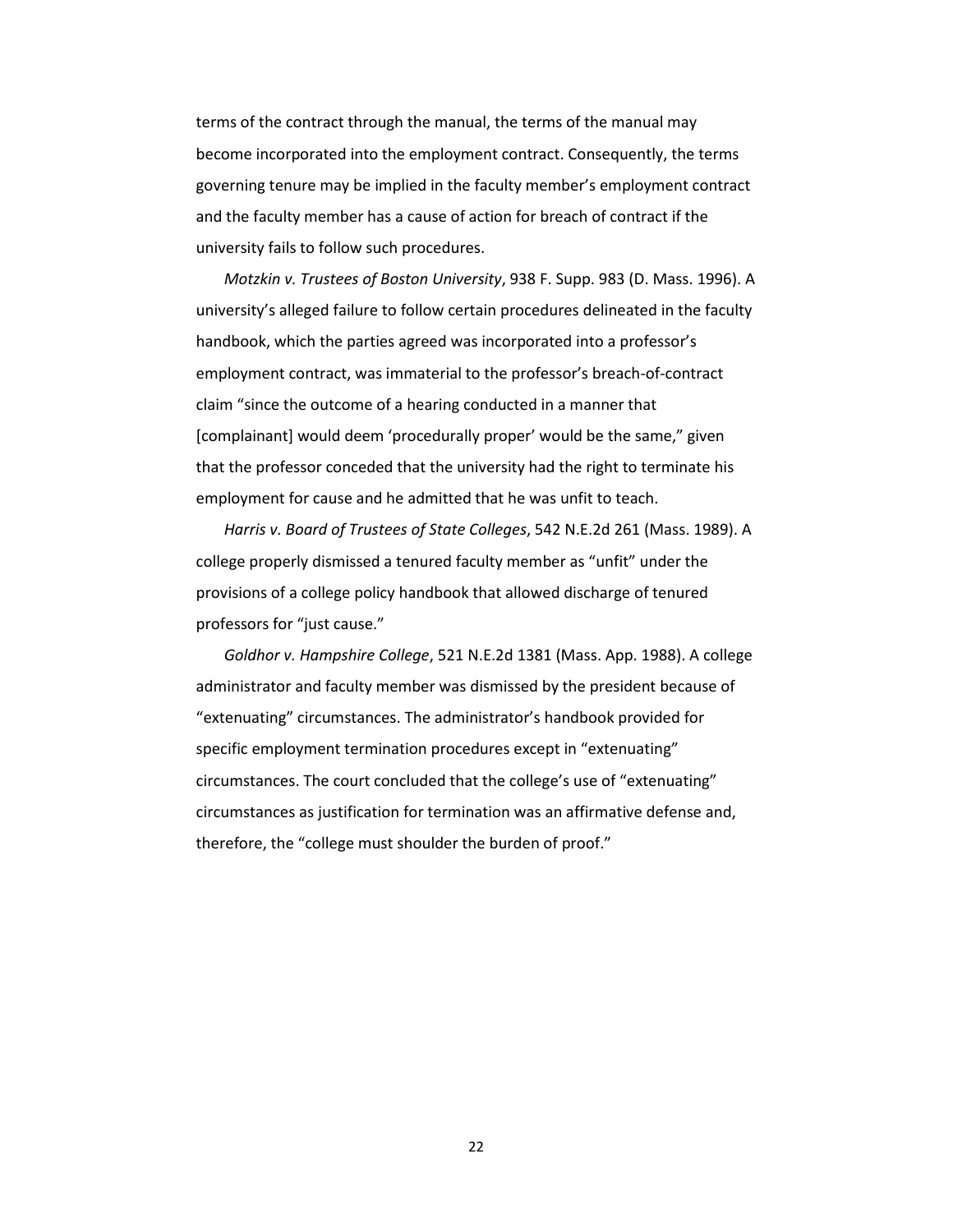#### **MICHIGAN**

*Marwil v. Baker*, 499 F. Supp. 560 (E.D. Mich. 1980). A professor sued a university, charging that he was guaranteed "a tenure review in his sixth year, or at least an ad hoc renewal committee, and a seventh terminal year" based on rules, policy statements, and customs of the university. The court agreed that "[i]n Michigan an employee can have contractual rights in the procedures and benefits found in statements of policy," but found that the university had properly followed its guidelines and procedures.

*Bates v. Sponberg*, 547 F.2d 325 (6th Cir. 1976). A university's failure to follow its own handbook in terminating the employment of a tenured professor may raise an administrative state law claim, but was not a violation of constitutional due process rights because the professor was given a meaningful hearing.

#### **MINNESOTA**

*Cooper v. Gustavus Adolphus College*, 957 F. Supp. 191 (D. Minn. 1997). Faculty handbook provisions that (1) give the complainant, not the accused, sole discretion to initiate a formal sexual harassment grievance process, and (2) provide separate procedures for the dismissal of tenured professors were incorporated into a tenured professor's employment contract. Whether the college breached the professor's contract by failing to comply with the faculty handbook's dismissal procedures for tenured faculty is a factual issue to be determined by a jury.

*Eldeeb v. University of Minnesota,* 864 F. Supp. 905 (D. Minn. 1994), *aff'd*, 60 F.3d 423 (8th Cir. 1995). Although a tenure code was part of an employment contract between a university and an oral surgeon-professor, general policy statements such as "due process" and "academic freedom" in a tenure code and nondiscrimination brochure did not meet contractual requirements under Minnesota law because of the difficulty of determining whether a breach has occurred. A faculty handbook may become the basis of a contract if terms are specific and communicated to a professor.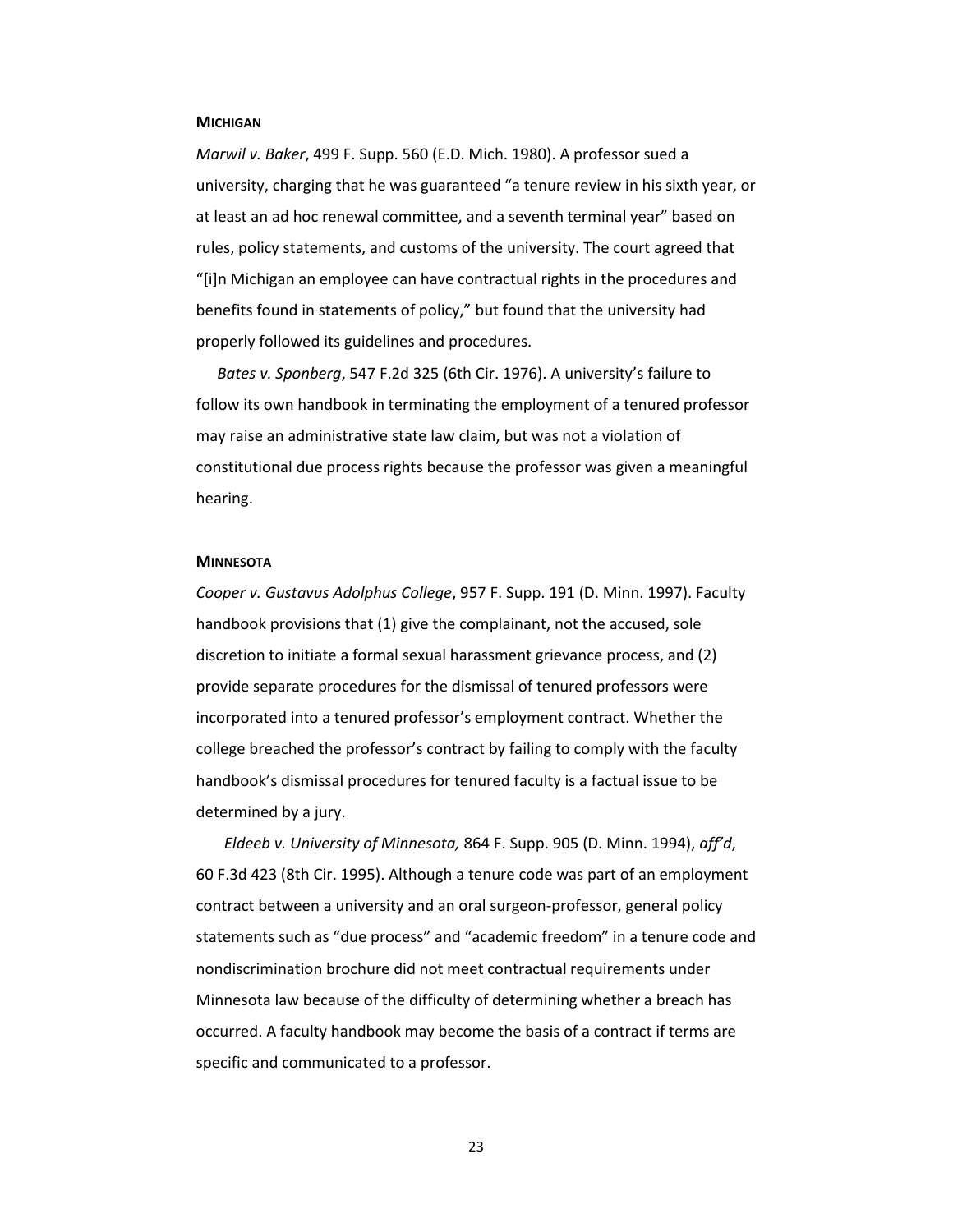#### **MISSISSIPPI**

*Whiting v. University of Southern Mississippi*, 451 F.3d 339 (5th Cir. 2006). After being denied tenure, professor with excellent evaluations sued, claiming Faculty Handbook guaranteed tenure if she met or exceeded criteria used for evaluation. Court ruled that Handbook's apparent assurance of tenure was vitiated by other sections of the handbook that made clear that tenure was never guaranteed and was made contingent on the board of trustees' and president's acceptance.

*Holland v. Kennedy*, 548 So.2d 982 (Miss. 1989). "[T]he express terms of a contract of employment may be *supplemented* by provisions of a personnel manual. If the handbook or policy statement is intended to *supplant* or *modify* the express terms of the contract, however, such an intent must also be expressed." Because the express terms of a professor-administrator's contract were ambiguous, the professor could introduce evidence of an employer's past practices and oral representations, as well as the policy handbook, to support the claim that his appointment was for a definite term.

*Robinson v. Board of Trustees of East Central Junior College*, 477 So.2d 1352 (Miss. 1985). Because a professor's one-page contract specifically referred to policies, rules, and regulations promulgated by the board of trustees, the provisions of the faculty handbook became part of the professor's contract. Even without evidence of the formal adoption of a handbook, the board was nonetheless bound by provisions because of the "use and dissemination of the publications and the terms of the contract entered into by the parties."

#### **MISSOURI**

*Daniels v. Board of Curators of Lincoln University*, 51 S.W.3d 1 (Mo. App. 2001). A tenured professor also held a position as vice president of student affairs, which was governed by an employee handbook. Although the university had a policy that said employees served at will, it also had employee handbook provisions that guaranteed that staff would not be dismissed without good cause. The court found that the promise not to dismiss without cause gave the professor "a protected property interest in his continued employment [as vice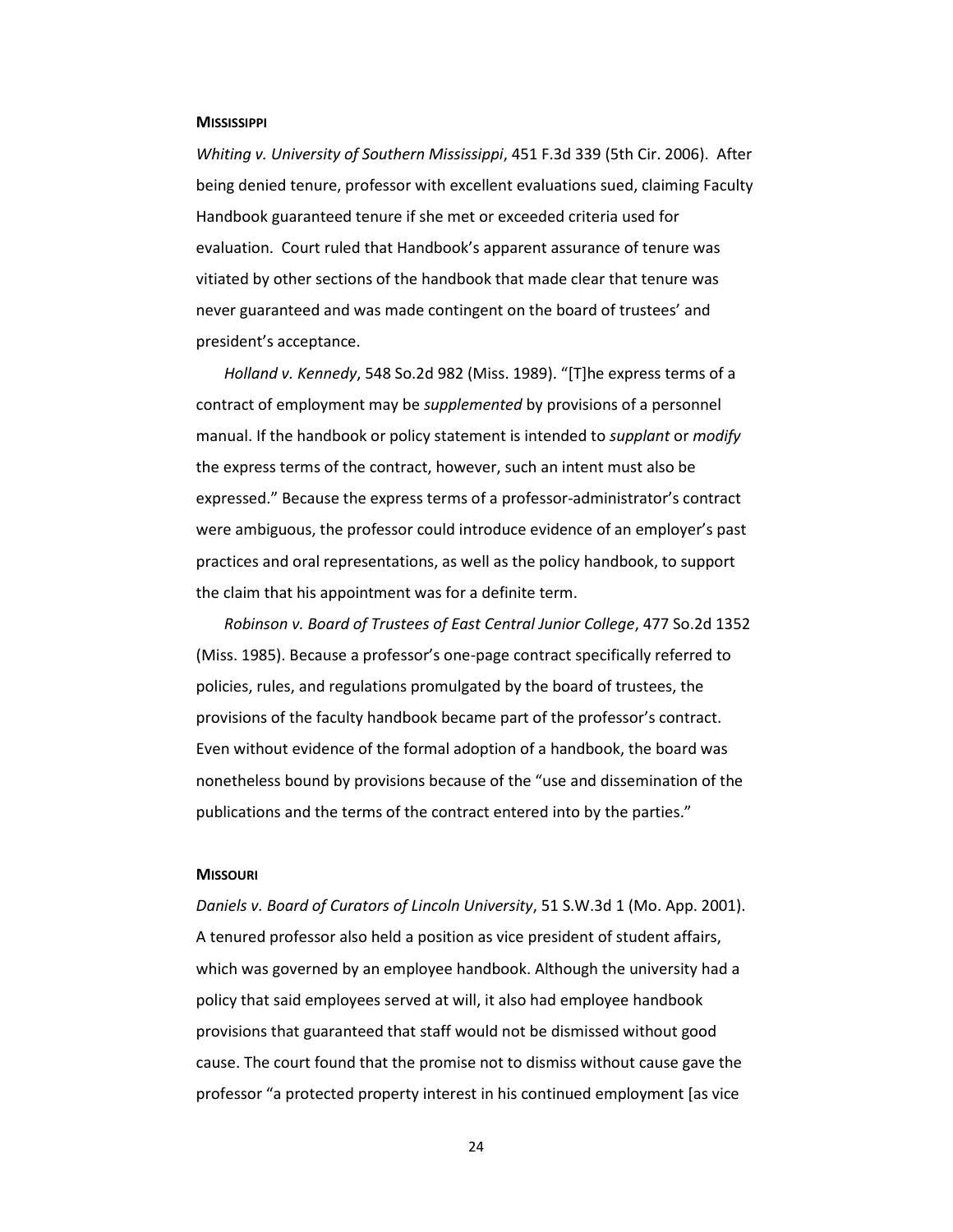president], thus entitling professor to notice of the reasons for termination and an opportunity to be heard."

*Muth v. Board of Regents of Southwest Missouri State University*, 887 S.W.2d 744 (Mo. App. 1994). The faculty handbook included a grievance process for faculty members to object to a denial of tenure. After being denied tenure, a faculty member, rather than exhaust her administrative remedies, filed suit in state court. The state appellate court ruled that a court can hear a tenure dispute only after all internal administrative remedies have been exhausted, as provided in the handbook.

*Krasney v. Curators of University of Missouri*, 765 S.W.2d 646 (Mo. App. 1989). Neither prior appointments nor any provision of a university's manual created the right to reappointment under a temporary librarian's specific term contract.

*Snowden v. Northwest Missouri State University*, 624 S.W.2d 161 (Mo. App. 1981). A nontenured faculty member's claim that he was not given timely notice of nonrenewal was rejected on the grounds that the faculty handbook clearly identified the timing for notice for faculty members on regular contracts.

#### **MONTANA**

*Ashtar v. Van De Wetering*, 642 P.2d 149 (Mont. 1982). Eastern Montana College's code, which was specified as the Rank and Tenure Committee's operating manual, "although by its nature a pseudo-extension of the contract," was not part of the contract. The court followed the rationale of *Gates v. Life of Montana Ins. Co.*, 638 P.2d 1063 (Mont. 1982), which held that an employee handbook was not part of an employee's contract because it was not bargained for and no meeting of minds existed.

#### **NEBRASKA**

*Brady v. Curators of University of Trustees of Nebraska State Colleges*, 242 N.W.2d 616 (Neb. 1976). A college violated a tenured professor's contract rights by terminating his employment without notice and hearing as required by the faculty handbook. The professor's participation in grievance procedures under a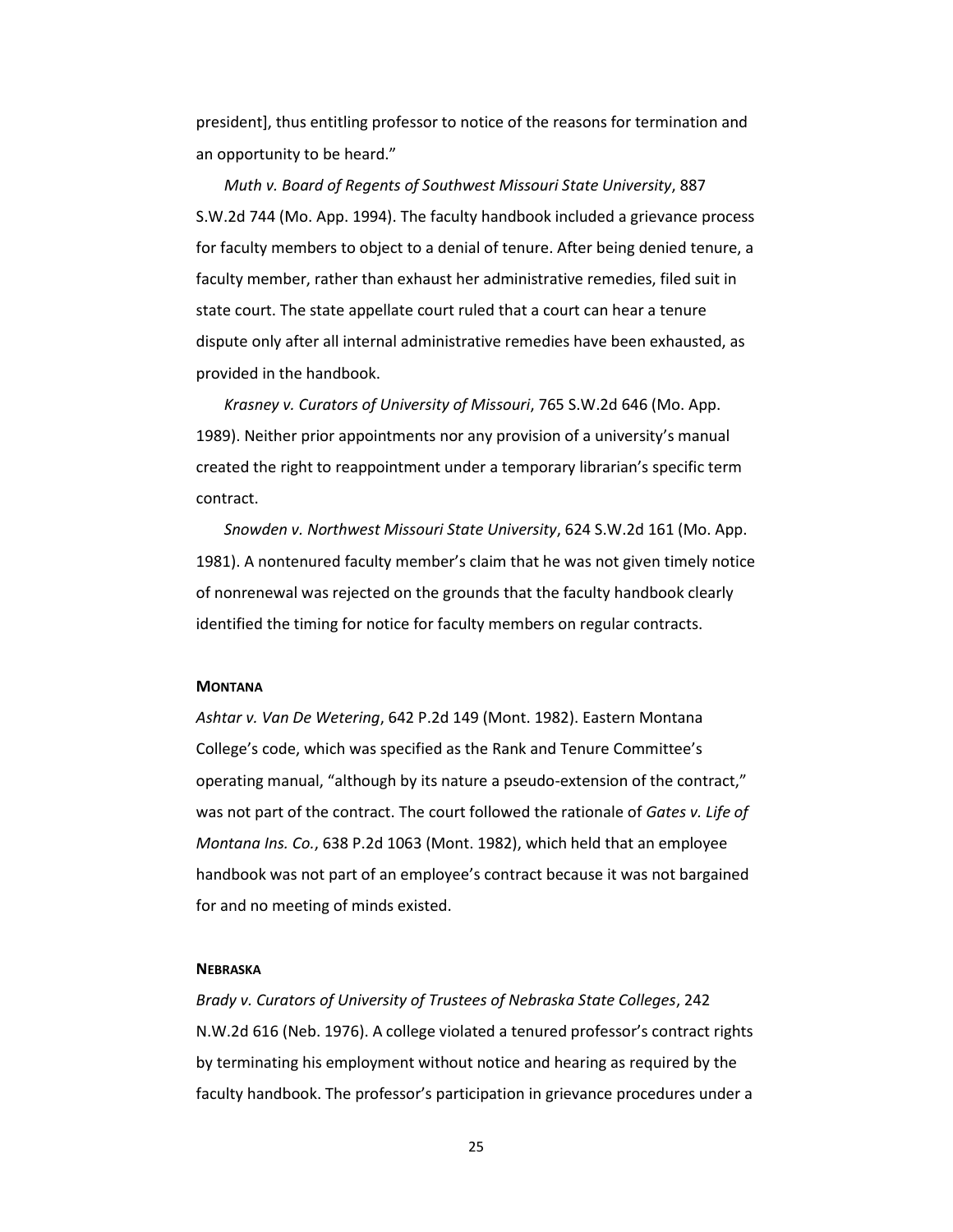collective bargaining agreement did not terminate his contractual rights to due process under the faculty handbook.

#### **NEVADA**

*University of Nevada, Reno v. Stacey*, 997 P.2d 812 (Nev. 2000). A professor claimed that he should have been granted tenure when he met the threshold rating requirements set out in a university's bylaws and administrative manual. The court found that the manual and bylaws were "incorporated by reference" into the professor's employment agreement with the university. However, the professor was not guaranteed tenure because the manual and bylaws made clear "the discretionary nature of [the university's] decision to grant tenure."

#### **NEW HAMPSHIRE**

*Dillman v. New Hampshire College*, 838 A.2d 1274 (N.H. 2003). The college appealed a jury verdict in favor of the college's former audio visual director and a decision by the trial court denying the college's motion for a directed verdict. The director's letter of appointment stated that his position was "covered under the policies and procedures outlined in the New Hampshire College Unified Handbook." Subsections of the handbook suggested that an employee could be fired for just cause only. The court held that these provisions were sufficient evidence for a jury to conclude that the director was not an at-will employee, therefore affirming the denial of a directed verdict.

*Young v. Plymouth State College*, 1999 U.S. Dist. LEXIS 22745 (D.N.H. Sept. 21, 1999). A professor brought a claim of breach of contract based on a college's failure to follow its handbook's provisions. The court noted that "an employer's handbook or policy statement may form an enforceable unilateral contract," but found that the disclaimer in this particular handbook "effectively prevented the formation of any enforceable contract provisions with respect to the College's complaint and termination procedures."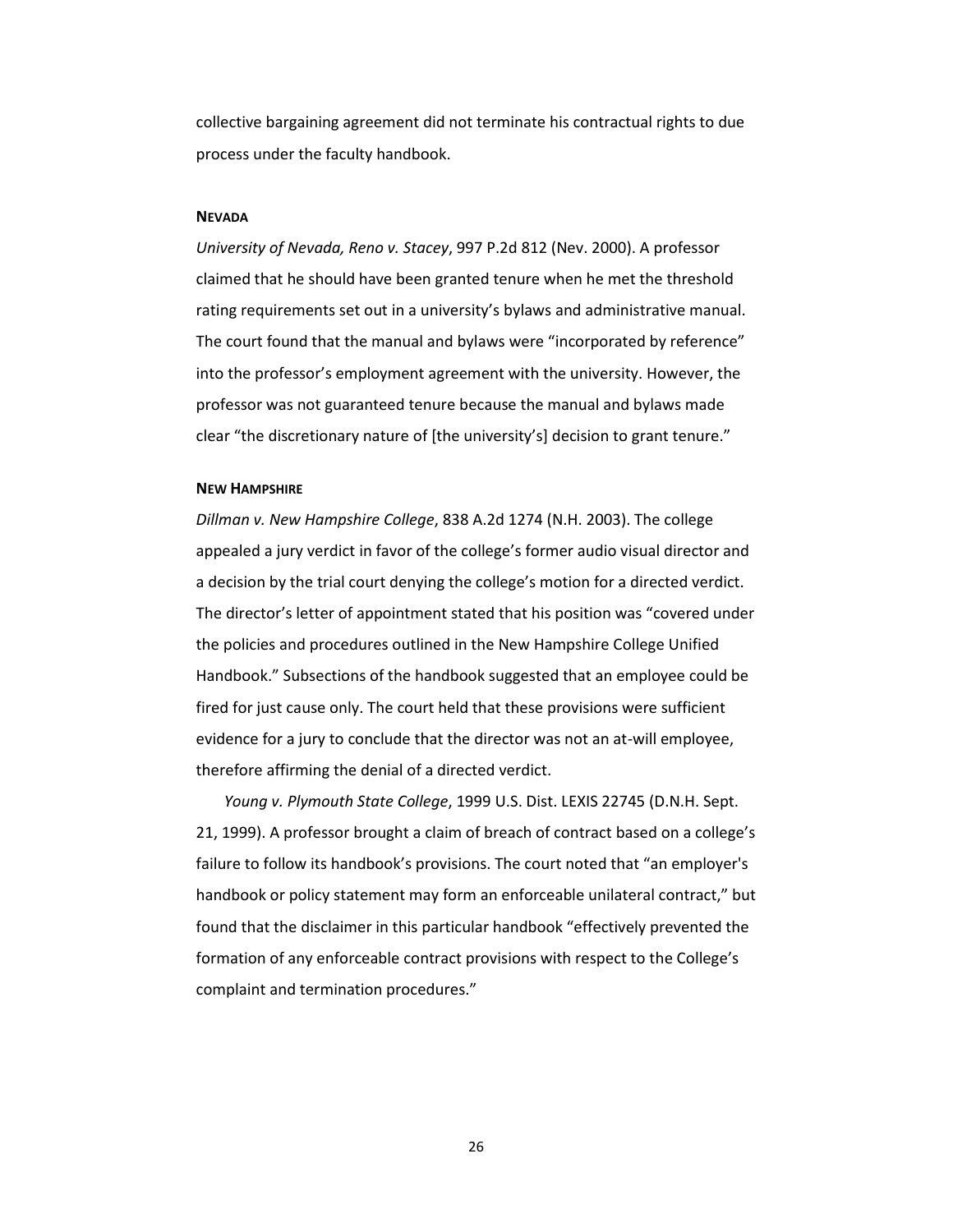#### **NEW JERSEY**

*Fanelli v. Centenary College*, 2004 WL 2364894 (3d Cir. Oct. 21, 2004) (unpublished). A former director of the college's graduate programs sued for breach of contract. The court found that although the institution's constitution provides that full-time faculty members cannot be dismissed without cause and due process, the director was not a full-time faculty member, and so was not covered by the constitution. Instead, her employment was covered by the "Staff Handbook," which provided that she could be dismissed at will.

*Healy v. Fairleigh Dickinson University*, 671 A.2d 182 (N.J. App. Div.), *cert. denied*, 678 A.2d 713 (N.J.), *cert. denied*, 519 U.S. 1007 (1996). A professor's claim of de facto tenure after completion of fourteen continuous semesters was rejected as conflicting with "formal, established tenure procedure" delineated in the handbook.

*Alicea v. New Brunswick Theological Seminary*, 581 A.2d 900 (N.J. App. Div. 1990). A seminary failed to provide a faculty member, who had been denied tenure, with grievance procedures in accordance with the faculty manual. The seminary was "obliged by [its] established procedures to provide plaintiff with a forum for resolution of his claim."

#### **NEW MEXICO**

*Bauer v. College of Santa Fe*, 78 P.3d 76 (N.M. App. 2003). Contesting the nonrenewal of their appointments, two nontenured professors argued that the criteria for reappointments provided in the college's handbook required the college to reappoint them. The parties agreed that the employment relationship between them was governed both by the signed letters of appointment and by the faculty handbook, which stated that "faculty members will be appointed or reappointed subject to their professional qualifications." However, the handbook also provided that "*non*reappointment" occurs when action is "taken by the administration not to renew the standard contract of a probationary faculty member after the expiration of his/her contract." In this case, the court held that the college had simply exercised a right of "nonreappointment" as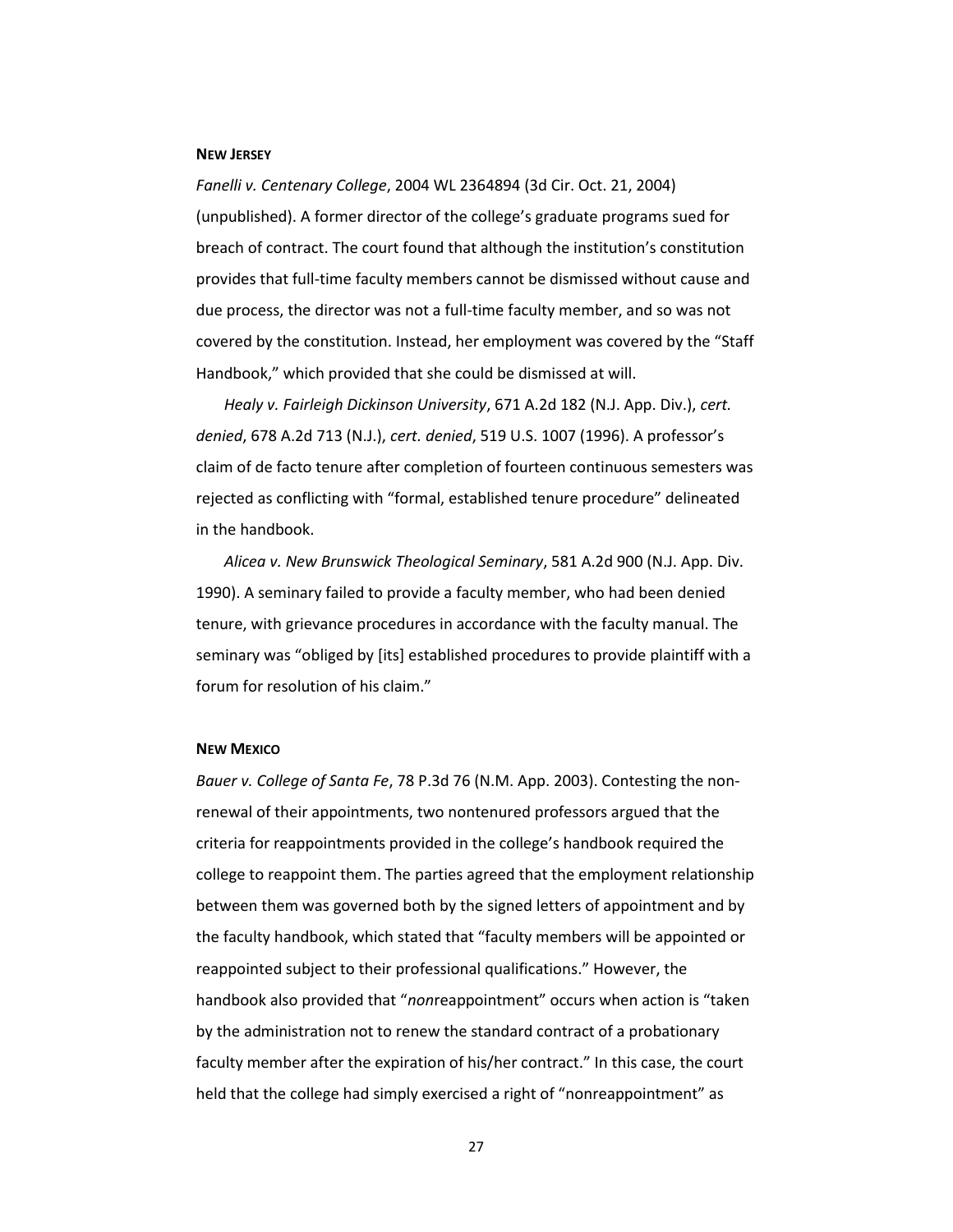described by the handbook, and the college therefore did not breach any employment contract.

*Handmaker v. Henney, et al.*, 992 P.2d 879 (N.M. 1999). A professor's claim relied in part on representations by the university to provide context for interpreting the contract. The state supreme court returned the case to the district court on grounds that the case was prematurely appealed. In doing so, however, the court noted that the issue of contract interpretation was "best informed" by *Garcia v. Middle Rio Grande Conservancy Dist.,* 918 P.2d 7, 12-13 (N.M. 1996), which held that "an employment contract may be implied in fact from a term exhibited in writing in, for example, a personnel policy manual."

*Hillis v. Meister*, 483 P.2d 1314 (N.M. App. 1971). Although a professor's contract at Eastern New Mexico University made no reference to a handbook, the court found that the handbook "govern[ed] the relationship between the faculty members and the university's administration" and that the university's failure to follow reappointment procedures set forth in the handbook was a breach of contract.

#### **NEW YORK**

*Ricioppo v. County of Suffolk, et al.*, 2009 U.S. Dist. LEXIS 18979 (E.D.N.Y. March 4, 2009). A community college's personnel handbook said that "Administrative Officers entering their sixth year of employment with the College shall be granted continuing appointment." An administrator and sometime faculty member had been employed by the college from 1995 through 2003, and argued that he had automatically received a "continuing appointment" (akin to tenure) upon his sixth year of employment. The federal district court disagreed, noting that the Handbook states that it is a "guide and does not substitute for existing practice"; that the Handbook reserves the Trustees' right to change the personnel policies "as they deem appropriate"; and that the existing practice at the college was that a fifth-year probationary employee was *eligible* for a continuing appointment, dependent upon the president's recommendation and the Board's approval.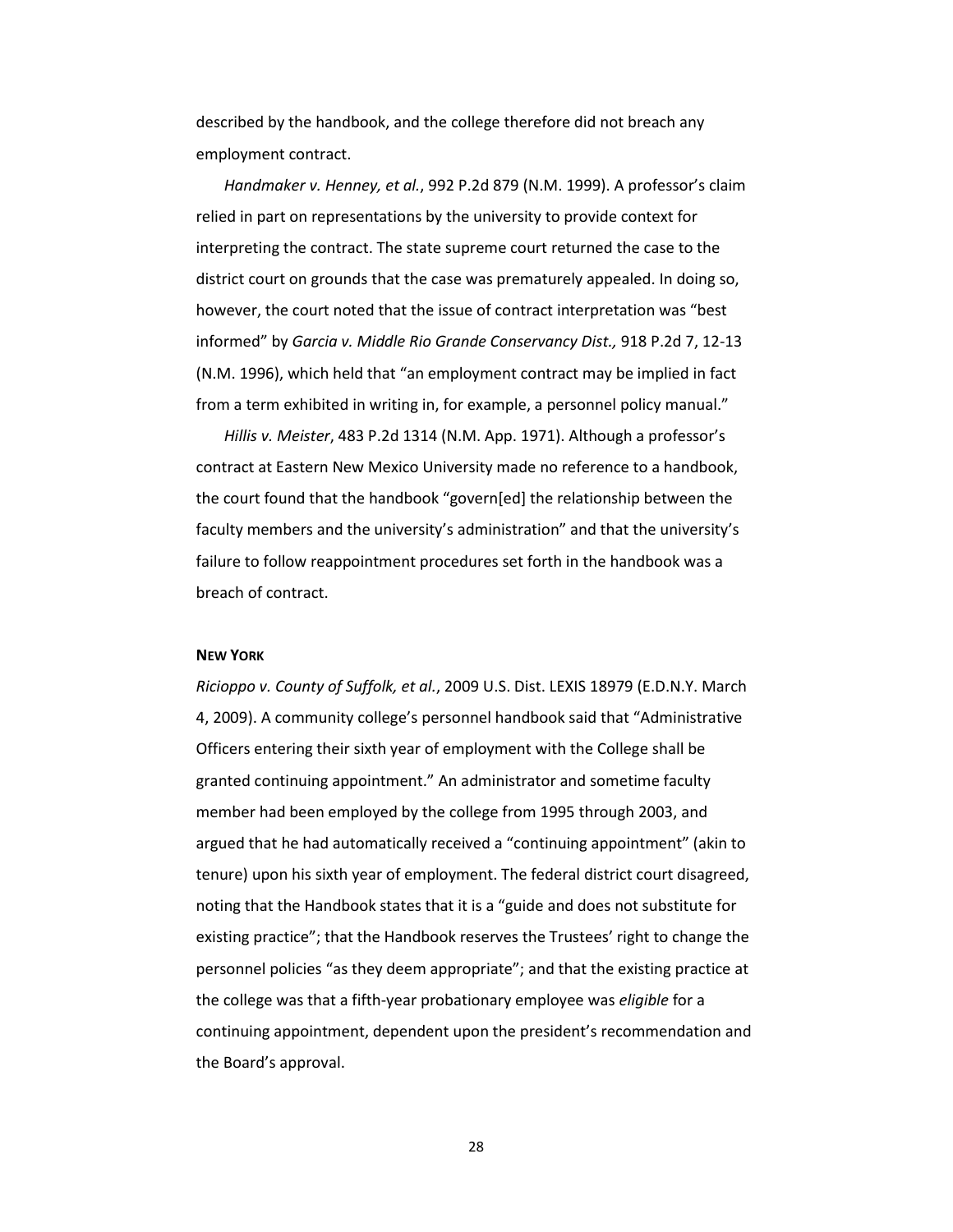*Postol v. St. Joseph's College*, 777 N.Y.S.2d 699 (App. Div. 2004). A full-time non-tenure-track faculty member sued the college for unfairly denying his application for a tenure-track position. His employment contract as a nontenure-track professor specifically stated that he was bound by the terms of the faculty handbook. The court affirmed the trial court's dismissal of the professor's suit because he had failed to exhaust administrative remedies as set forth in the handbook, which required him to file an internal grievance.

*Byerly v. Ithaca College*, 290 F. Supp. 2d 301 (N.D.N.Y. 2003). A professor's motion to add a breach-of-contract claim to her complaint in federal court was denied because her claim was based upon the college's alleged failure to follow procedures set forth in the faculty handbook. Any claims based upon the rights and procedures found in college manuals or handbooks may be reviewed only in a special Article 78 proceeding in the state trial court.

*Rajagopalan v. Mount Sinai Med. Ctr.*, 769 N.Y.S.2d 524 (App. Div. 2003). To incorporate the terms of a faculty handbook into a letter of appointment, the professor must demonstrate both reliance upon its terms and resulting detriment. An associate professor appointed to a five-year term met neither of the above criteria. Therefore, the court affirmed the dismissal of his breach-ofcontract claim.

*Sackman v. Alfred University*, 717 N.Y.S.2d 461 (Sup. Ct. 2000). A university's failure to follow a handbook's tenure procedures and policies entitled the professor to a new tenure review, but the court denied the professor's claim that the university breached his contract when it failed to grant tenure.

*Maas v. Cornell University*, 721 N.E.2d 966 (N.Y. 1999). A handbook was not part of an employment contract where a university did not express an intent to have the handbook become part of the contract, the handbook was heavily informational in nature, and the handbook clearly stated that it could be altered at any time.

*Holm v. Ithaca College*, 669 N.Y.S.2d 483 (Sup. Ct. 1998). "Handbook rules, if duly authorized, are contractual in nature and, so far as applicable, bind both the college and the plaintiff." Therefore, a tenured faculty member waived contractual rights to peer review and grievance procedures by not having filed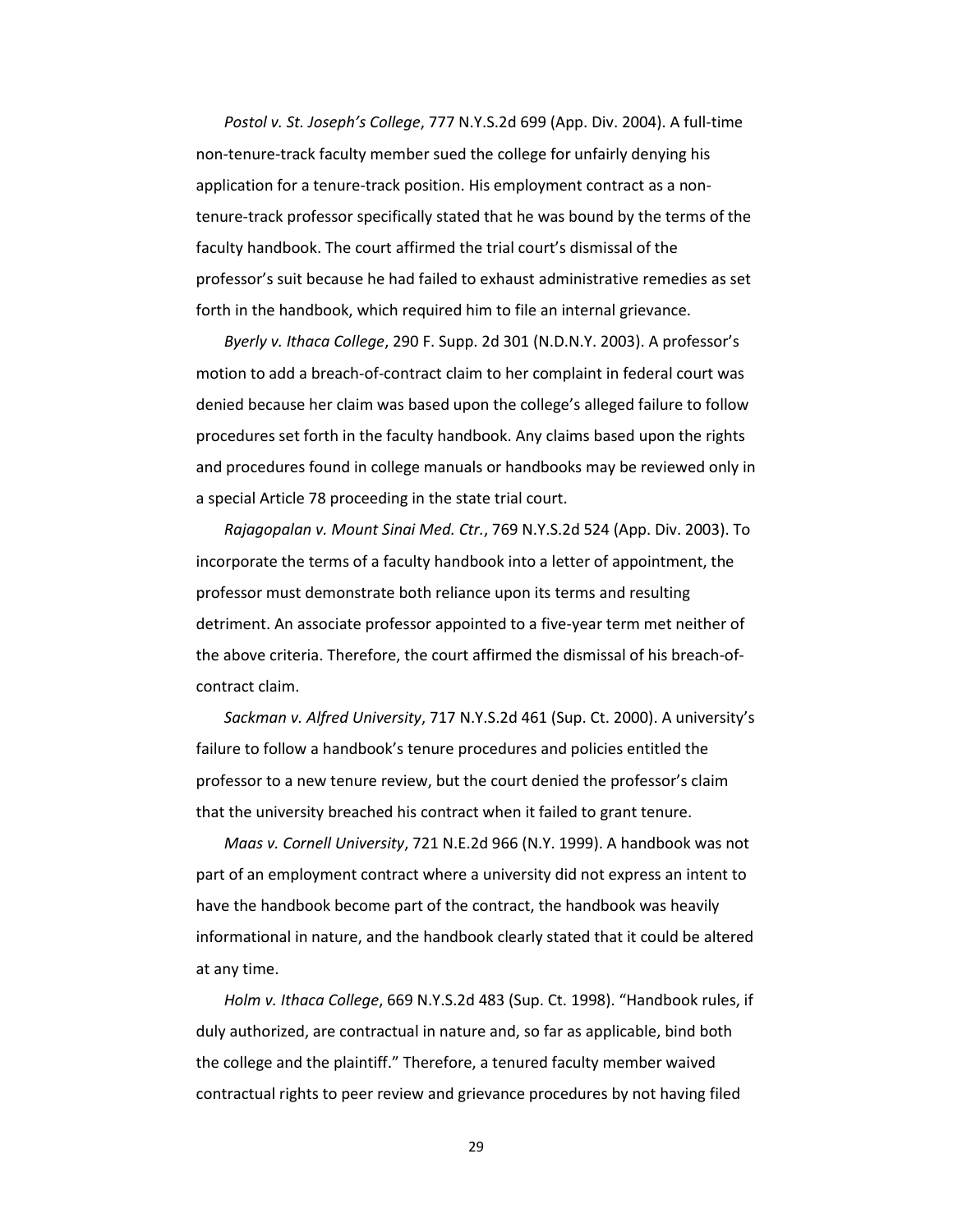under procedures set forth in two different handbooks in effect during his employment.

*Pearce v. Clinton Community College*, 667 N.Y.S.2d 781 (App. Div. 1998). Employment-at-will principles remain in place when a faculty manual does not limit the administration's power of dismissal through specified termination procedures.

*Roufaiel v. Ithaca College*, 660 N.Y.S.2d 595 (App. Div. 1997). A professor at a private college stated a breach-of-contract claim based on the provost's memorandum stating that the college would not apply a tenure density rule (a cap of no more than 75 percent of tenure-eligible positions), since a memorandum could be construed as an express limitation on the college's discretion. However, no cause of action arose from the allegation that the college failed to follow certain rules governing the tenure review process because no express provision existed in the faculty handbook that such a failure limited the college's discretion in granting tenure: "The right to bring breach of contract [claims is] recognized where there are express limitations on college's discretion in tenure review process."

*De Simone v. Siena College*, 663 N.Y.S.2d 701 (App. Div. 1997). A college's decision not to renew a professor's contract was permissible because nothing in the faculty handbook or the professor's employment contract mandated renewal or substantively limited the college's discretion not to renew. The college did not breach the professor's employment contract when (1) it failed to provide him with written evaluations of his teaching ability, as called for in the faculty handbook, because the professor was terminated for failure to get along with colleagues, rather than for any teaching deficiency; and (2) it was allegedly two days late in sending the professor notice of its intent not to renew his contract because this error was *de minimis*.

*Klinge v. Ithaca College*, 663 N.Y.S.2d 735 (App. Div. 1997). A faculty handbook's immediate dismissal provision, which provided that no letter of warning was required in certain cases involving "a flagrant and egregious abuse of position," governed the employment termination of a tenured professor accused of plagiarism.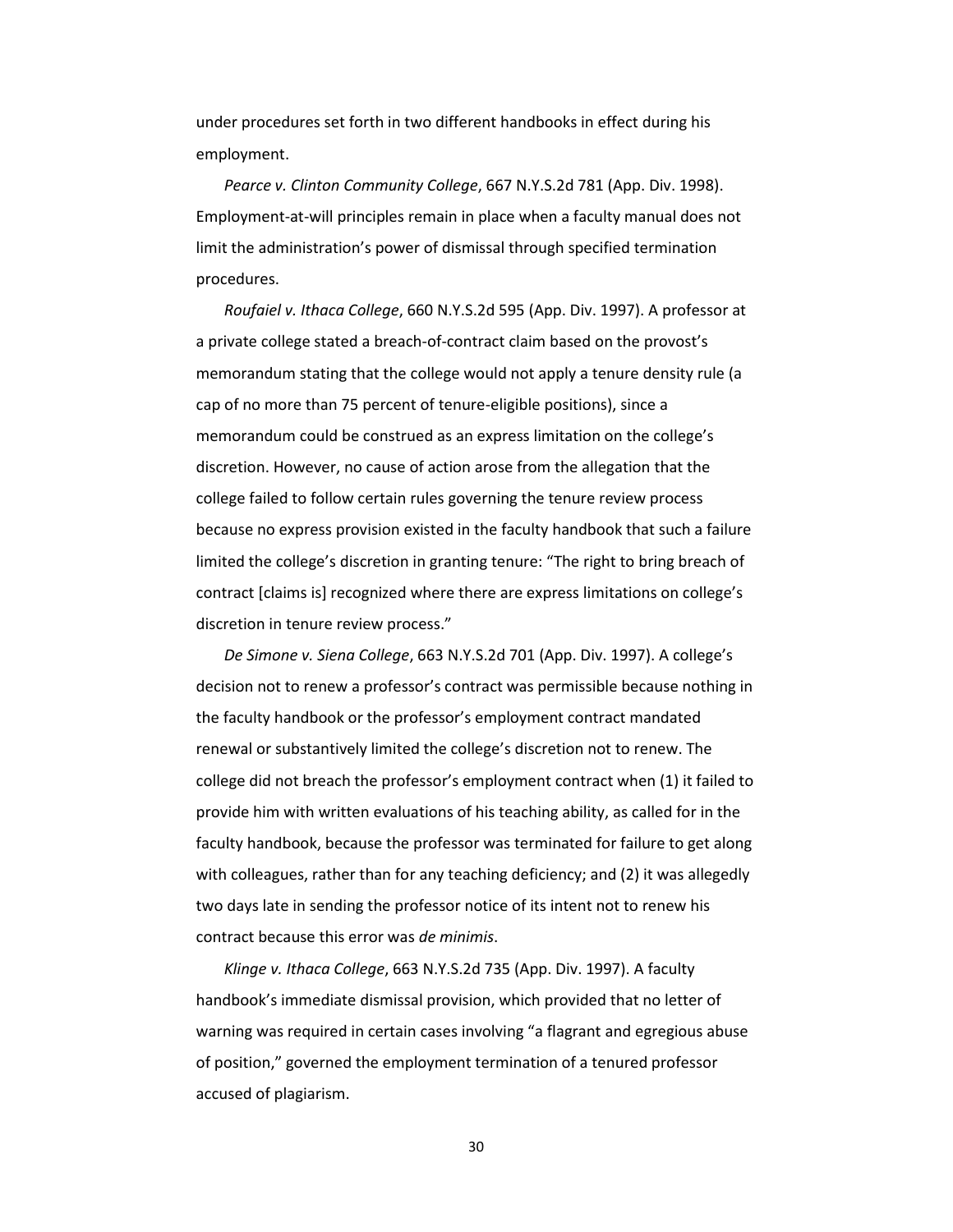*Bennett v. Wells College*, 641 N.Y.S.2d 929 (App. Div. 1996). A private college was directed to conduct a *de novo* (new) tenure review because of its failure to follow faculty handbook rules in denying tenure to a professor. The college's review lacked the active involvement of the college president, no direct communication existed between the administration and faculty in the tenure decision, and the dean's negative tenure recommendation was based on declining student enrollment, which was not a criterion enumerated in the faculty handbook.

*Polakoff v. St. Lawrence University*, No. 95-CV-1660, 1996 WL 481552 (N.D. N.Y. Aug. 19, 1996) (unpublished). A professor successfully stated a breach-ofcontract claim, based on a faculty handbook provision that "[t]his policy of equal employment opportunity . . . governs all University employment policies, practices and actions," because the university used improper criteria and procedures to deny her tenure for discriminatory reasons. Under New York law, a handbook may give rise to contractual duties if "there exists an 'express limitation' on employer's rights."

#### **NORTH CAROLINA**

*Mayo v. North Carolina State University*, 608 S.E.2d 116 (N.C. App. 2005). The administration sought to have a professor repay his summer salary, since the professor resigned as of the fall and the institution treated the salary during the summer as "prepayment" for the following academic year. The state appellate court rejected the administration's argument, ruling that the tenured faculty member's written employment agreement, which consisted of his appointment letter, annual salary letter, the policies adopted by the trustees, and the faculty handbook, failed to contain such a repayment policy. Since the language of these documents was clear as to the faculty member's salary, the university was not allowed to introduce other evidence concerning salary payments.

*Massie v. Board of Trustees, Haywood Community College*, 2005 WL 375594 (W.D.N.C. Feb. 16, 2005). The court denied summary judgment on a welding instructor's breach-of-contract claim, stating that there was a genuine issue of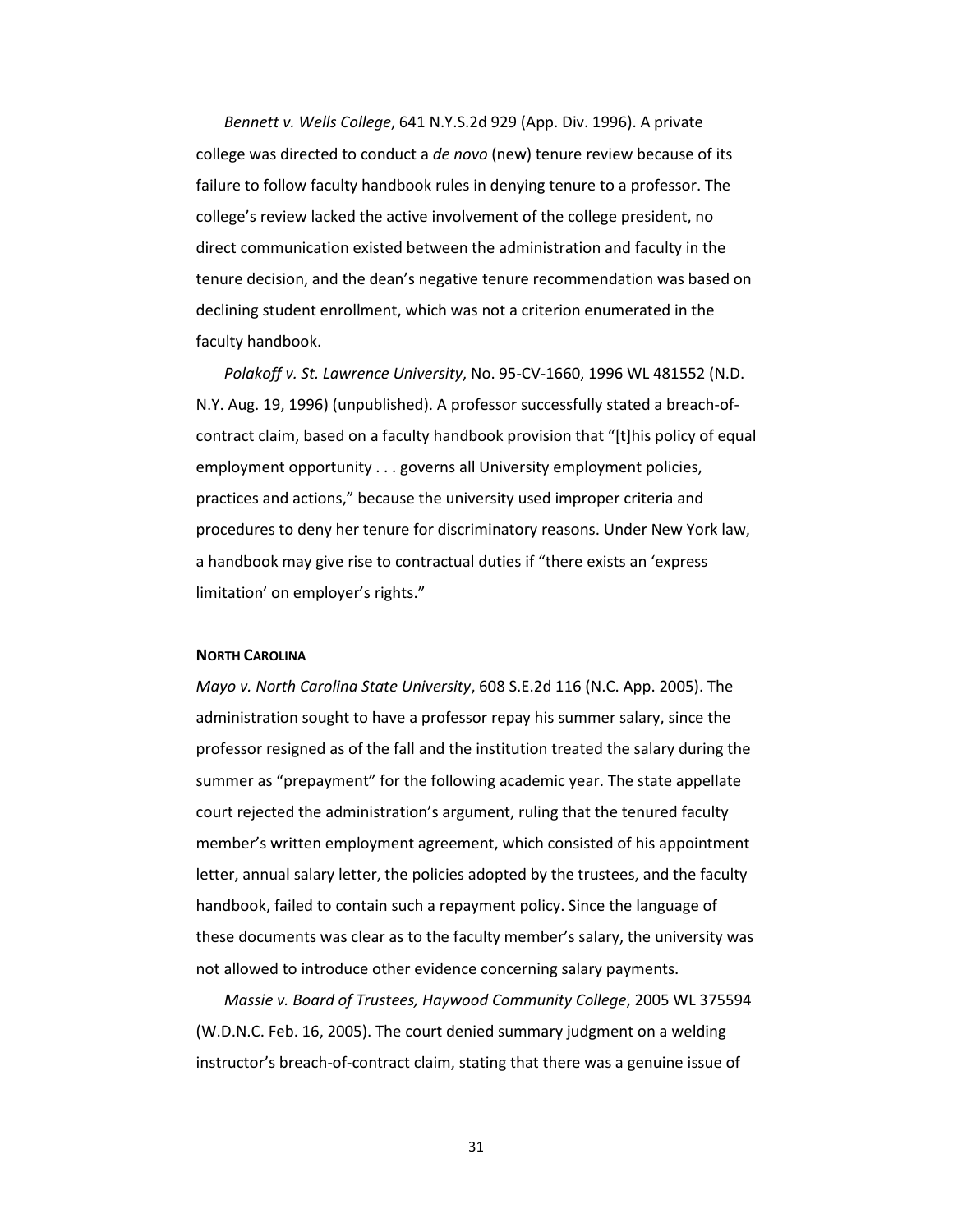fact whether the faculty handbook provision regarding maximum course loads had been incorporated into the instructor's employment contract.

*Claggett v. Wake Forest University*, 486 S.E.2d 443 (N.C. App. 1997). A professor alleged that a university's policies, procedures, and guidelines were part of his employment contract. The court determined that the university did not breach its contract with the professor in rejecting the professor's tenure application because "[t]he mere allegation that defendant failed to grant the plaintiff tenure is insufficient to allege any breach by defendant of the terms of plaintiff's employment contract."

*Black v. Western Carolina University*, 426 S.E.2d 733 (N.C. App. 1993). North Carolina provides that handbooks or policies do not become part of employment contracts unless expressly included in a contract; therefore, because university code provisions regulating fixed-term appointments were not incorporated expressly either into a professor's employment contract or the handbook, the professor was not entitled to notice of nonreappointment beyond the expiration date in the original contract.

#### **NORTH DAKOTA**

*Peterson v. North Dakota University System*, 678 N.W.2d 163 (N.D. 2004). The State Supreme Court ruled that regulations adopted by the State Board of Education as part of its policy manual govern the dismissal of faculty members and are part of the employment contract, citing *Hom v. State* (discussed below).

*Long v. Samson*, 568 N.W.2d 602 (N.D. 1997). A faculty member's lawsuit alleging contractual and tort claims arising from the University of North Dakota's tenure review process was dismissed because his employment contract was governed by the procedural regulations set forth in the faculty handbook, and he had not pursued the administrative remedies required therein.

*Thompson v. Peterson*, 546 N.W.2d 856 (N.D. 1996). A faculty member's employment agreement "was specifically governed by the NDSU [North Dakota State University] University Senate Policy Implementing Procedural Regulations and by the State Board regulations" (citing *Hom*).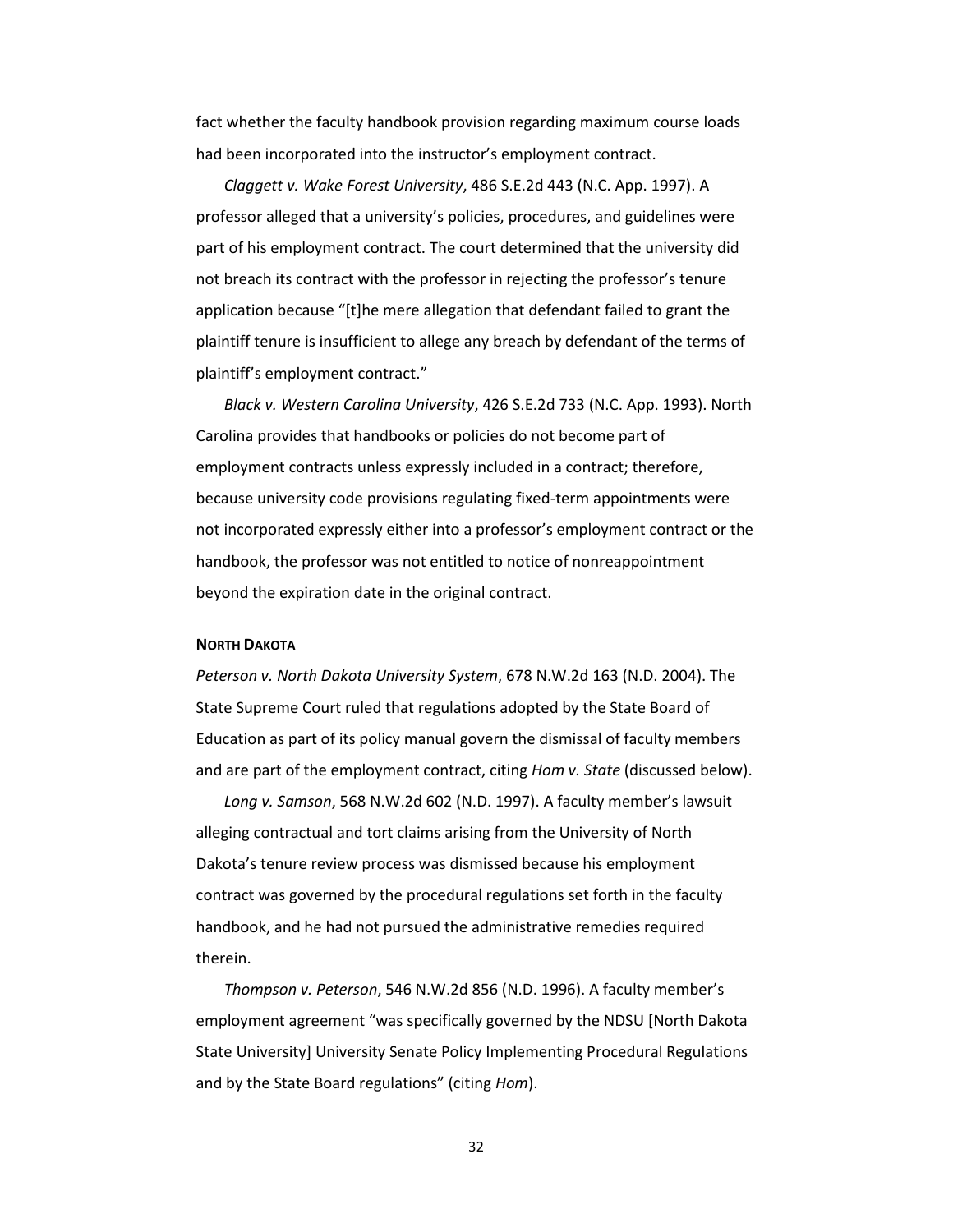*Hom v. State,* 459 N.W.2d 823 (N.D. 1990). Regulations, including those governing employment termination, adopted by the State Board of Education as part of the policy manual are part of a contract between the institution and the faculty member.

*Stensrud v. Mayville State College*, 368 N.W.2d 519 (N.D. 1985). A professor sued a college for its failure to follow precisely the handbook provisions for termination. The professor received "reasonable notice" of her employment termination, and this notice in no way compromised her procedural rights. "[S]ubstantial compliance with the procedural requirements for termination is sufficient if their purpose is fulfilled."

#### **OHIO**

*Chan v. Miami University*, 652 N.E.2d 644 (Ohio 1995). A university violated a tenured professor's due process rights and breached the professor's employment contract, which incorporated by reference the university's faculty manual, in terminating the professor's employment under a rule prohibiting sexual harassment, rather than under the rule and procedure providing for dismissal of tenured faculty.

*Brahim v. Ohio College of Podiatric Medicine*, 651 N.E.2d 30 (Ohio App. 1994), *cert. denied*, 648 N.E.2d 515 (Ohio 1995). A college's dismissal of a professor did not breach the professor's employment contract, where the faculty handbook was incorporated by reference into the professor's appointment letter because evidence indicated that the college followed the handbook's grievance procedures, and sufficient cause existed to terminate the professor's contract.

*Yackshaw v. John Carroll University Board of Trustees*, 624 N.E.2d 225 (Ohio App. 1993). A professor dismissed by a private university was not entitled to the court's *de novo* review, but merely to the determination whether the university breached the professor's contract and whether substantial evidence existed in the administrative record to support dismissal. The private university properly terminated the tenured professor's employment contract, which incorporated by reference the faculty handbook, after an investigation and internal hearings,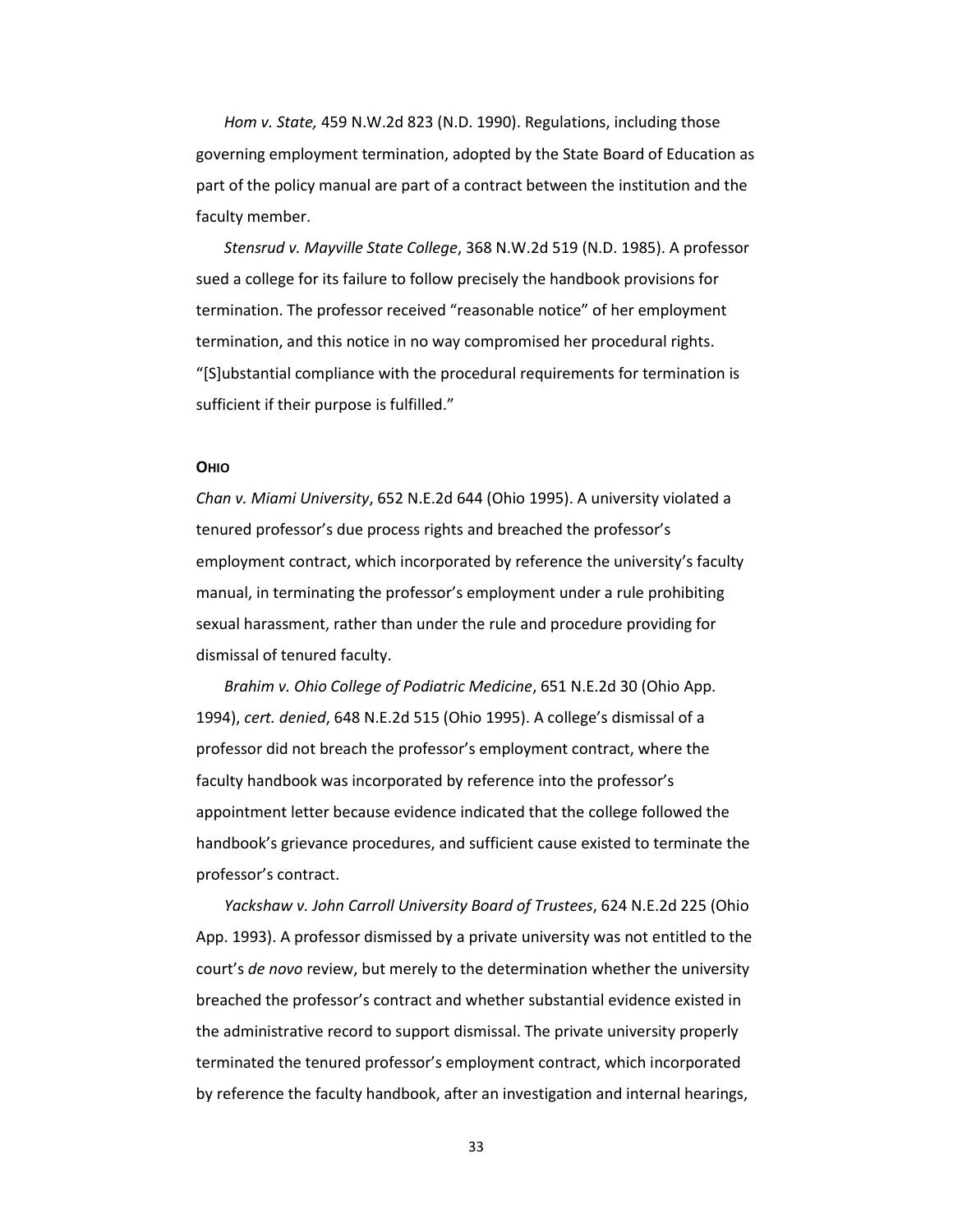which complied with the handbook, found the professor unfit because of "moral turpitude."

#### **OKLAHOMA**

*Bunger v. University of Oklahoma Board of Regents*, 95 F.3d 987 (10th Cir. 1996). A university did not violate a professor's procedural due process rights because nontenured faculty members at public institutions do not possess a constitutionally protected property interest in reappointment beyond a specified contract period, nor do procedural protections in a faculty handbook create a property interest in reappointment.

*Skimbo v. Eastern Oklahoma State College*, 1996 WL 822817 (Okla. App. Aug. 20, 1996). A state university breached its contract with a tenured professor when it eliminated the professor's department because of apparent financial problems and effectively terminated his employment by offering him an adjunct position instead of laterally transferring him to "substantially similar status" in the area in which he was qualified to teach and for which he could receive a fulltime tenured faculty salary. A full-time position could have been created by combining adjunct and nontenured faculty positions. While the faculty handbook, which was specifically incorporated by reference into the professor's employment contract, allowed nonrenewal of employment contracts when a department was eliminated, the handbook also granted preferential status to tenured faculty.

*Jones v. University of Central Oklahoma*, 910 P.2d 987 (Okla. 1995). "[W]here a written formal tenure policy exists, and the court finds that that policy constitutes an express contract, a university professor cannot have a legitimate claim to tenure pursuant to an informal, unwritten tenure policy" based solely on length of service.

*Beck v. Phillips Colleges, Inc.*, 883 P.2d 1283 (Okla. App. 1994). A president of a junior college, who had been dismissed, introduced the college "policy manual" as part of written evidence of an implied contract of employment. While the court noted that "employer handbooks and policy manuals" are factors critical to determining whether an implied contract of job security exists,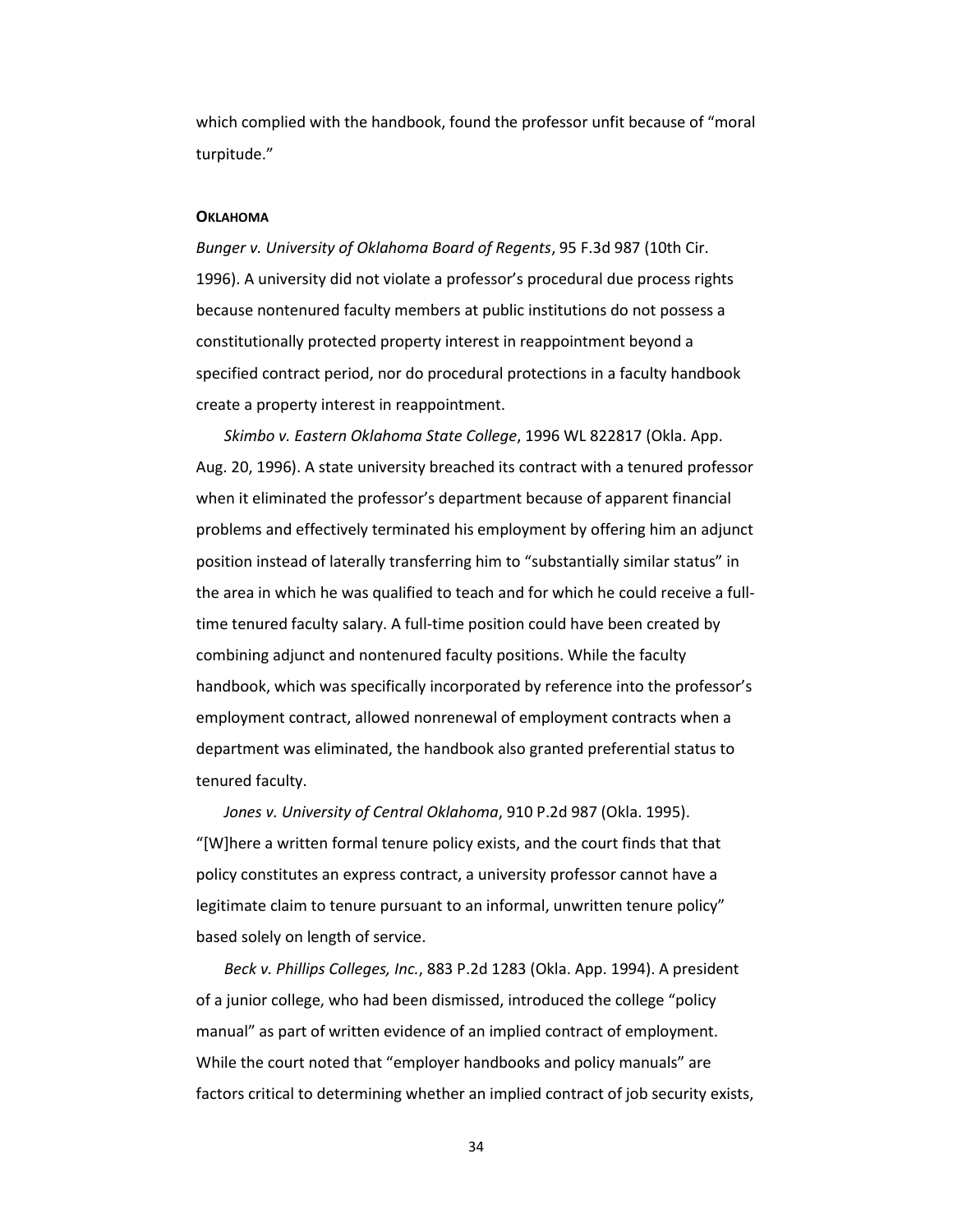the court found that the written instruments submitted were "simply too vague to constitute an implied contract."

#### **OREGON**

*Conway v. Pacific University*, 924 P.2d 818 (Or. 1996). A former visiting professor was appoined to a tenure-track position but did not pass his probationary period. The professor sued. The court ruled that notwithstanding a dean's assurances to the professor that poor student evaluations would not affect his tenure prospects, the university acted properly in not renewing the professor's contract based on poor student evaluations. The court reasoned that the university's conduct did not give rise to a negligent misrepresentation claim even though the university handbook required the university to provide information to employees concerning career advancement and job performance—because the contract did not create a "special" relationship required to establish such a claim.

*Machunze v. Chemeketa Community College*, 810 P.2d 406 (Or. App.), *cert. denied*, 815 P.2d 406 (Or. 1991). A college handbook and the faculty member's individual contract did not support a community college employee's claim that her appointment was conditioned solely on satisfactory evaluations and, therefore, no implied agreement existed to renew her contract.

#### **PENNSYLVANIA**

*Shepard v. Temple University,* 948 A.2d 852 (Pa. Super. Ct. 2008). Plaintiff, a professor at Temple University, filed suit against Temple, claiming that its denial of her application for tenure constituted a breach of her employment contract as well as the terms of the faculty handbook. On appeal, the Pennsylvania Superior Court found that the university complied with the handbook and her employment contract, and that Shepard's claim really sought judicial review of the university president's decision not to renew her. The court refused to review the president's decision, holding that the assessment of tenure factors "is best performed by those closely involved in the life of the institution, not by judges."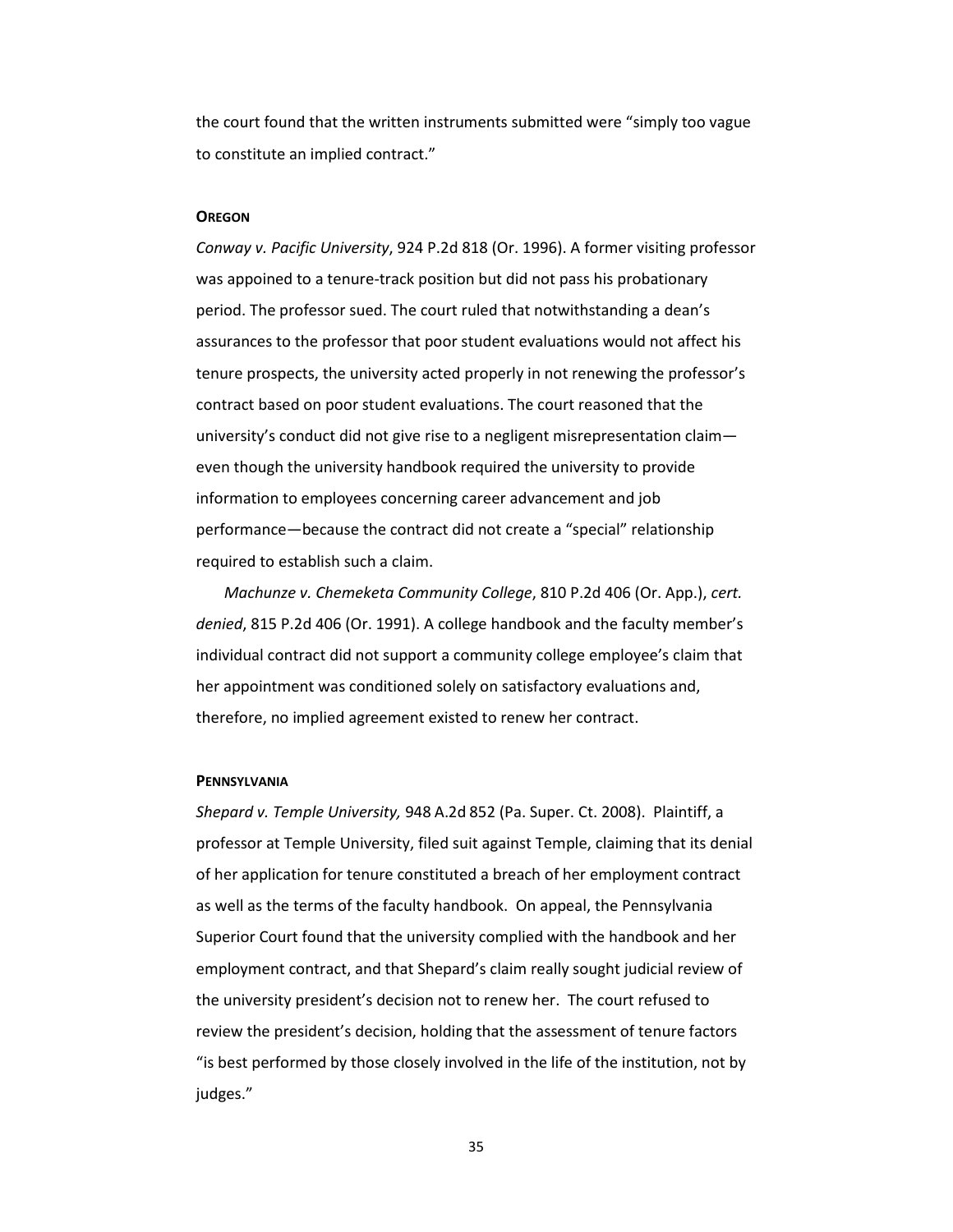*Atkinson v. Lafayette Coll*., No. 01-CV-2141, 2003 U.S. Dist. LEXIS 13951 (E.D. Pa. July 24, 2003) (unpublished). Although the district court did not explicitly state that the faculty handbook was part of the employment contract, the court relied on both the letter of appointment and the handbook in determining that the professor did not have tenure. The letter of appointment stated that the professor's position was "*at the pleasure* of the President of the College and the Board of Trustees," and the handbook provided that tenure would not be granted "by default." Accordingly, the court found no breach of contract.

*Ferrer v. Trustees of the University of Pennsylvania*, 2002 Pa. LEXIS 3107 (Pa. Dec. 31, 2002) (unpublished). The administration launched a formal investigation, in compliance with the faculty handbook, into a faculty member's research program to determine if the faculty member had engaged in misconduct. The investigation found that the allegations of misconduct were unsubstantiated. According to the handbook, when a faculty member is found not guilty of misconduct, the matter shall be dropped and the dean must take an active role to repair any damage done to the professor's reputation. Instead, the dean unilaterally imposed sanctions on the professor. The faculty member sued for breach of contract, claiming that under the faculty handbook the university was obligated to work to repair his reputation after the investigation found no wrongdoing. The court agreed and awarded the faculty member \$2.9 million.

*Pourki v. Drexel University*, No. 98-4231, 1999 U.S. Dist. LEXIS 4519 (E.D. Pa. Mar. 24, 1999) (unpublished). "Under Pennsylvania law, employment relationships are presumed to be at-will. An employee can overcome this presumption by presenting evidence of a contract with specific and definite terms regarding length of employment or cause of termination." A university's faculty handbook gave the president and board of trustees final authority to override the faculty's tenure recommendations, so the faculty handbook did not override presumption of at-will employment.

*Gulezian v. Drexel University*, No. 98-3004, 1999 U.S. Dist. LEXIS 3276 (E.D. Pa. Mar. 19, 1999), *reh'g denied*, No. 98-3004, 1999 U.S. LEXIS 4624 (E.D. Pa. Apr. 8, 1999) (unpublished). "An employer's handbook does not create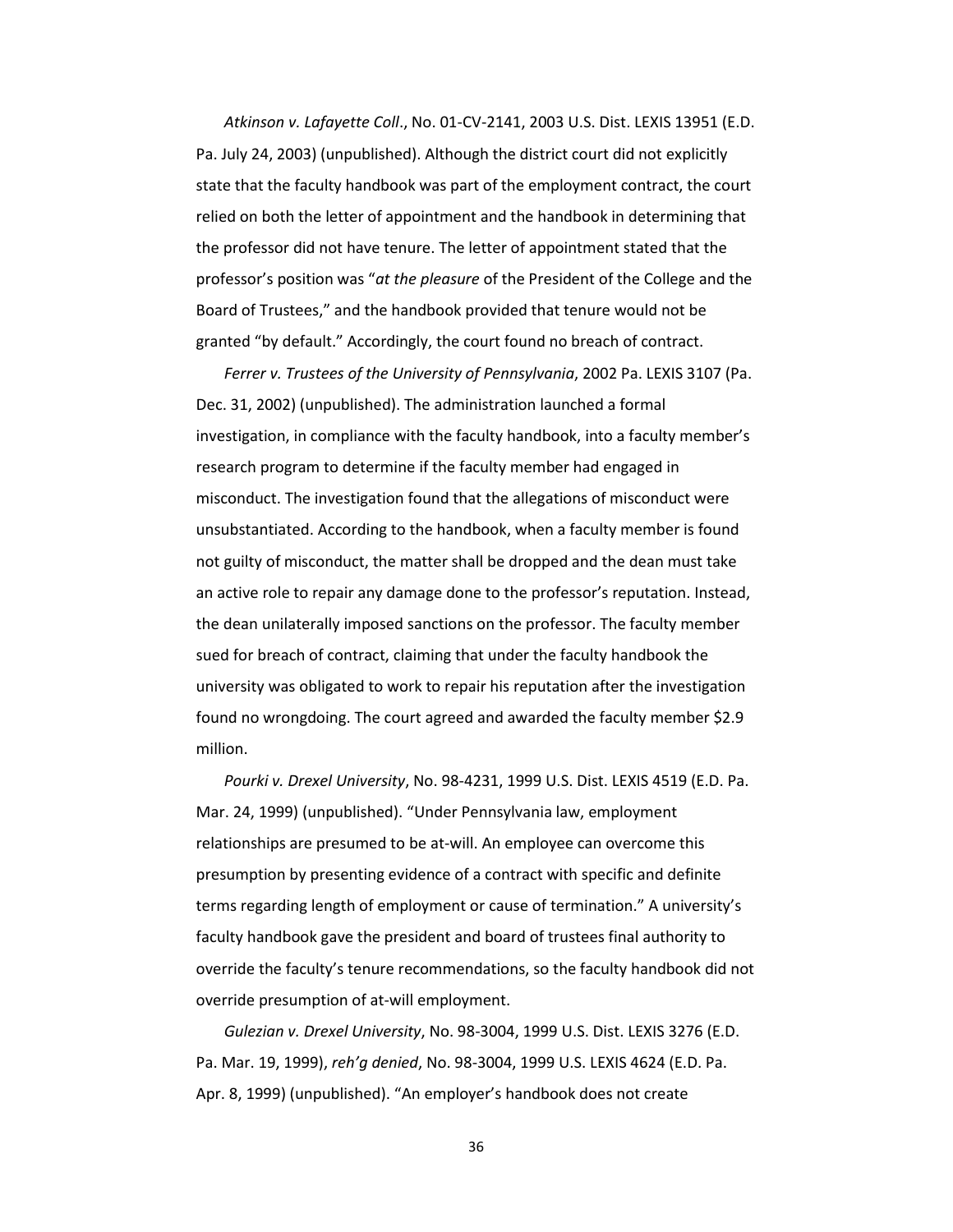contractual rights absent a clear representation that it is to have such an effect." Therefore, regarding a breach-of-contract claim for failure to grant tenure (which was dismissed on other grounds), the court stated, "It appears from the pertinent language in the Handbook that defendant [University] merely articulated in generalized terms the factors considered when making decisions, that there was a tenure quota, that tenure was discretionary and that no professor was assured of obtaining tenure."

*Gronowicz v. Pennsylvania State University*, 1997 WL 799438 (E.D. Pa. Dec. 29, 1997), *aff'd*, 168 F.3d 478 (3rd Cir. 1998). A professor, who was required to sign a "Memorandum of Personal Service" stating that he was "entitled to benefits of, and agree[d] to abide by, regulations" of the university, failed to state a breach-of-contract claim when the university denied him tenure and terminated his employment because the memorandum, along with other university policies concerning tenure, failed to form an express employment contract. To overcome the presumption of at-will employment in Pennsylvania, a professor must demonstrate "(1) sufficient additional consideration; (2) an agreement for a definite duration; (3) an agreement specifying that employee will be discharged only for just cause; or (4) an applicable recognized public policy exception."

*Block v. Temple University*, 939 F. Supp. 387 (E.D. Pa. 1996). A professor claimed that a university breached its contract, created by the faculty handbook and the collective bargaining agreement, when the professor allegedly withdrew his tenure application based on the institution's promise that he would later receive a "fresh and fair" tenure review. The matter had to be resolved under the grievance procedure of the collective bargaining agreement because the professor's employment agreement provided for tenure review under the handbook and collective bargaining agreement.

*Miller v. Trustees of University of Pennsylvania*, 1993 U.S. Dist. LEXIS 13141 (E.D. Pa. Aug. 2, 1993) (unpublished). A professor alleged he was wrongly denied tenure even though he fulfilled the standard of "intellectual leadership" that was listed in the faculty handbook as the chief criterion for attaining tenure. "Under Pennsylvania law, policies in employee handbooks can be binding on an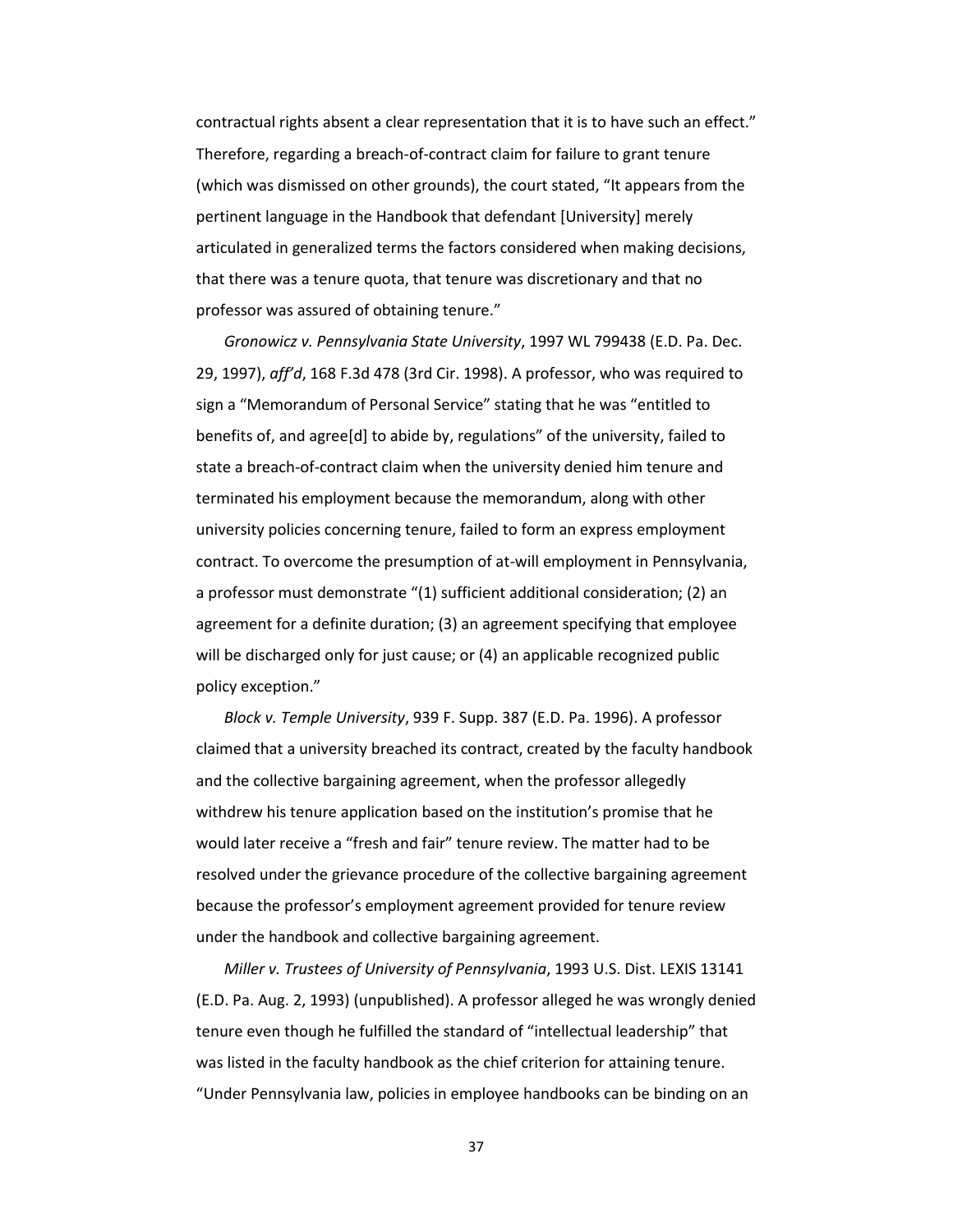employer." However, the court found that the policies were "'aspirational' statements lack[ing] the clarity and specificity that Pennsylvania courts require to overcome the presumption of at-will employment. Further, where provisions in an employee handbook give the employer the exclusive authority to evaluate an employee's performance, they . . . cannot defeat the at-will presumption of employment."

#### **RHODE ISLAND**

*Dunfey v. Roger Williams University*, 824 F. Supp. 18 (D. Mass. 1993). Under Rhode Island law, a university handbook that can be amended unilaterally by an institution at any time does not create contractual rights.

#### **SOUTH CAROLINA**

*Connor v. City of Forrest Acres*, 348 S.C. 454 (Sup. Ct. 2002). An employee, a former police dispatcher who had received a negative performance evaluation, filed a breach-of-contract claim against the city after she was discharged. The South Carolina Supreme Court recognized that because an employee handbook may create a contract, the existence of such a contract is an issue for the jury to decide.

*Dodgens v. Kent Mfg. Co.*, 955 F. Supp. 560 (D.S.C. 1997). A former employee was terminated by his employer for job-related mistakes. The employee filed a breach-of-contract claim, but the court found that he was employed at-will and thus not entitled to relief. While South Carolina courts recognize that an employer can alter an employee's at-will status through its employee manual, the court in this case held that the employee handbook did not create an implied contract.

#### **SOUTH DAKOTA**

*Lau v. Behr Heat Transfer Sys.*, 150 F. Supp. 2d 1017 (D.S.D. 2001). The discharged employees filed suit against their employer for breach of contract and wrongful termination. The parties agreed that the employee handbook was an employment contract. Although South Dakota law provides that employment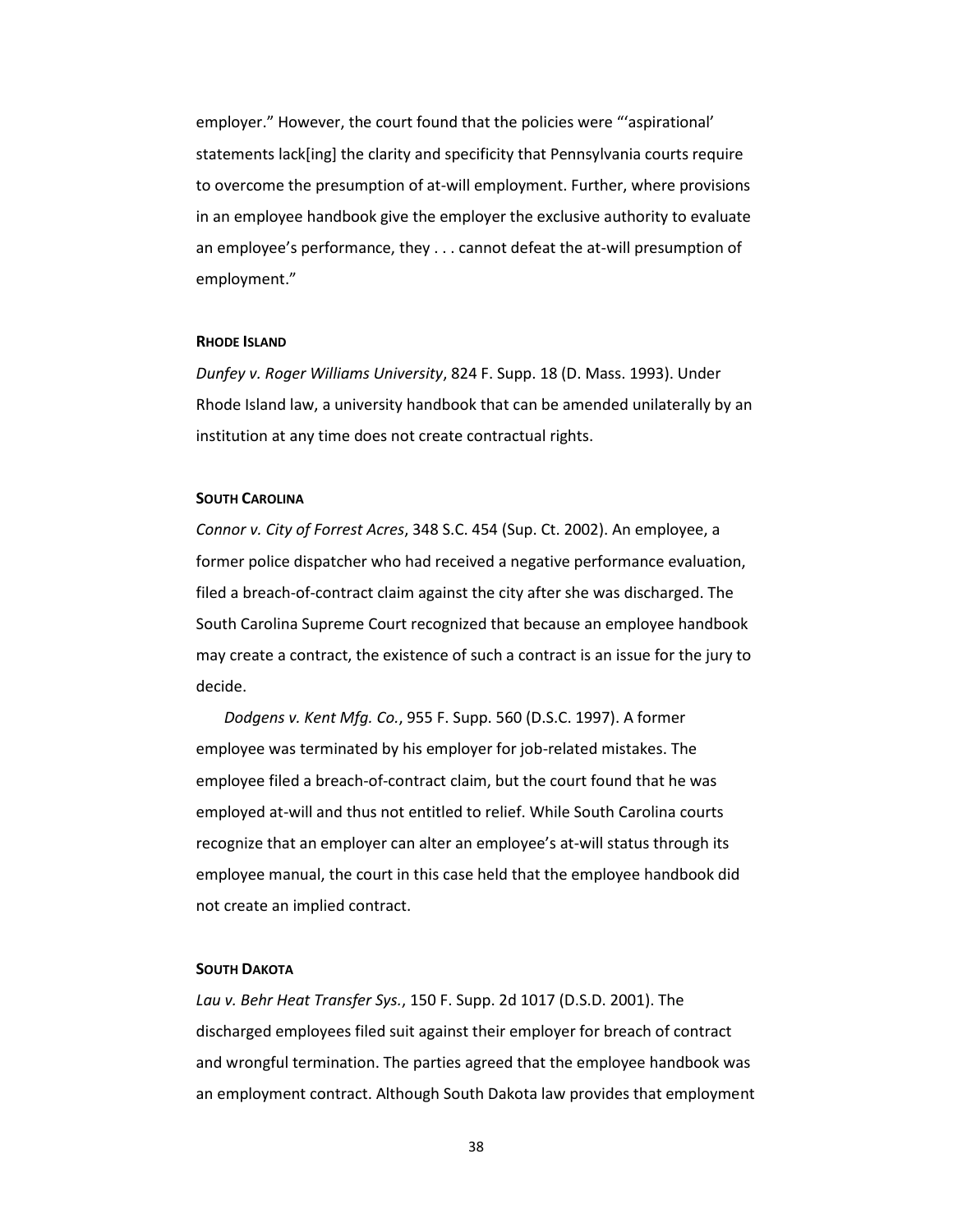having no specific term can be terminated at the will of either party, the court recognized that an exception exists where the employee handbook specifically provides that an employer can discharge its employees "for cause only." The court ruled, however, that the employee handbook contained no such language.

#### **TENNESSEE**

*Langland v. Vanderbilt University*, 589 F. Supp. 995 (D. Tenn. 1984), *aff'd mem.*, 772 F.2d 907 (6th Cir. 1985). The parties stipulated that tenure provisions in a faculty manual were part of a faculty member's individual contract, and the court ruled that the plain language of the manual supported the conclusion that the dean evaluated the faculty member's scholarship under the appropriate standard in the faculty handbook.

#### **TEXAS**

*Fox v. Parker*, 98 S.W.3d 713 (Tex. App. 2003). A tenured professor sued a student and the university for defamation and breach of contract after his employment was terminated following allegations of sexual misconduct. Each year, the professor received and signed a letter extending his appointment with the university. The annual letter stated that if the professor accepted appointment with the university, his complete contract consisted of the letter and the applicable provisions of the university's personnel policy manual. Therefore, the court held that the applicable dismissal procedures were those contained in the manual.

*Halper v. University of Incarnate Word*, 90 S.W.3d 842 (Tex. App. 2002). A faculty member entered into a one-year contract with a private university. The signed contract stated that "termination of this contract is governed by Faculty Handbook policy." While the contract referenced the faculty handbook, neither party signed the handbook. Before the expiration of the one-year contract the faculty member applied for tenure, which was denied. The faculty member then sued the university, claiming that the unsigned faculty handbook was incorporated by reference into his letter of appointment. The court agreed. The faculty member then claimed that the university's decision not to award him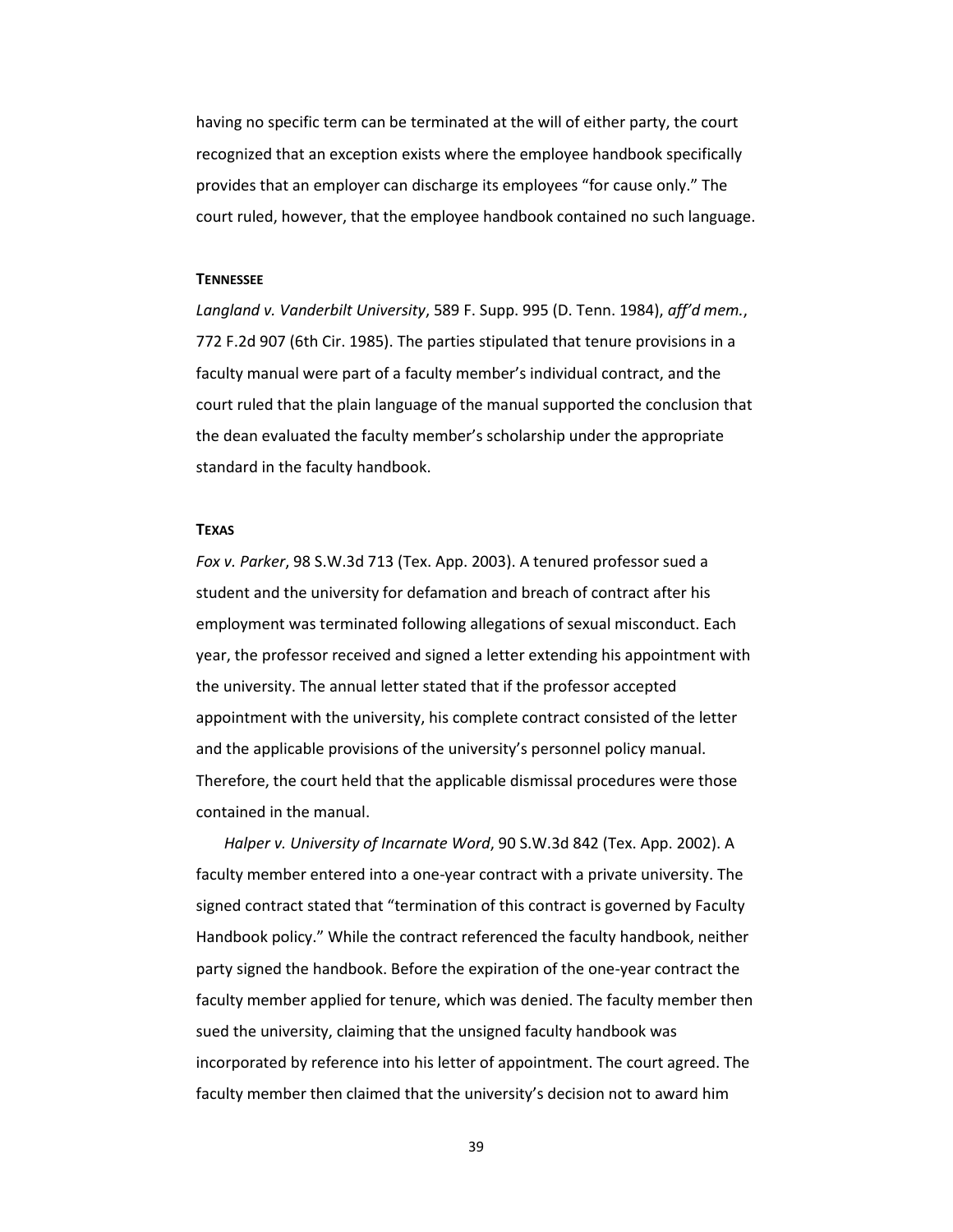tenure breached the restrictions on nonreappointment contained in the faculty handbook. The court disagreed, finding that the university's decision to deny tenure was in compliance with the faculty handbook.

*Curtis v. University of Houston*, 940 F. Supp. 1070 (S.D. Tex. 1996), *aff'd mem.*, 127 F.3d 35 (5th Cir. 1997). A public university claimed that it denied promotion to a tenured associate professor based on "his lack of a published research monograph, his lack of national visibility, and his hiatus from a productive output of academic materials." The university's faculty handbook did not give the professor future expectation of a property interest in promotion to full professor, but merely a property interest in status as a tenured associate professor.

*Owens v. Board of Regents of Texas Southern University*, 953 F. Supp. 781 (S.D. Tex. 1996). A professor at a state university was denied tenure and sued, contending various claims including that a revised faculty manual, in effect at the time she was denied tenure and explicitly stating that tenure was granted only upon affirmative action by the board of regents, did not govern her tenure denial because the university violated timely notice provisions in the faculty manual regarding tenure application and denial. The court ruled that it was premature to determine which version of the handbook governed the professor's tenure, and whether she was entitled to de facto tenure under an earlier faculty manual.

*Spuler v. Pickar*, 958 F.2d 103 (5th Cir. 1992). An assistant professor sued a public university, alleging that he was denied due process in being refused tenure and having his employment terminated. Texas law provides that faculty handbooks, standing alone, "constitute no more than guidelines absent express reciprocal agreements addressing discharge protocols and, therefore, professor enjoyed no property interest in continued employment or an assurance of tenure."

### **UTAH**

*Doi v. University of Utah*, 2004 WL 2457792 (D. Utah Oct. 28, 2004). The assistant dean of the College of Education lost her job when her position was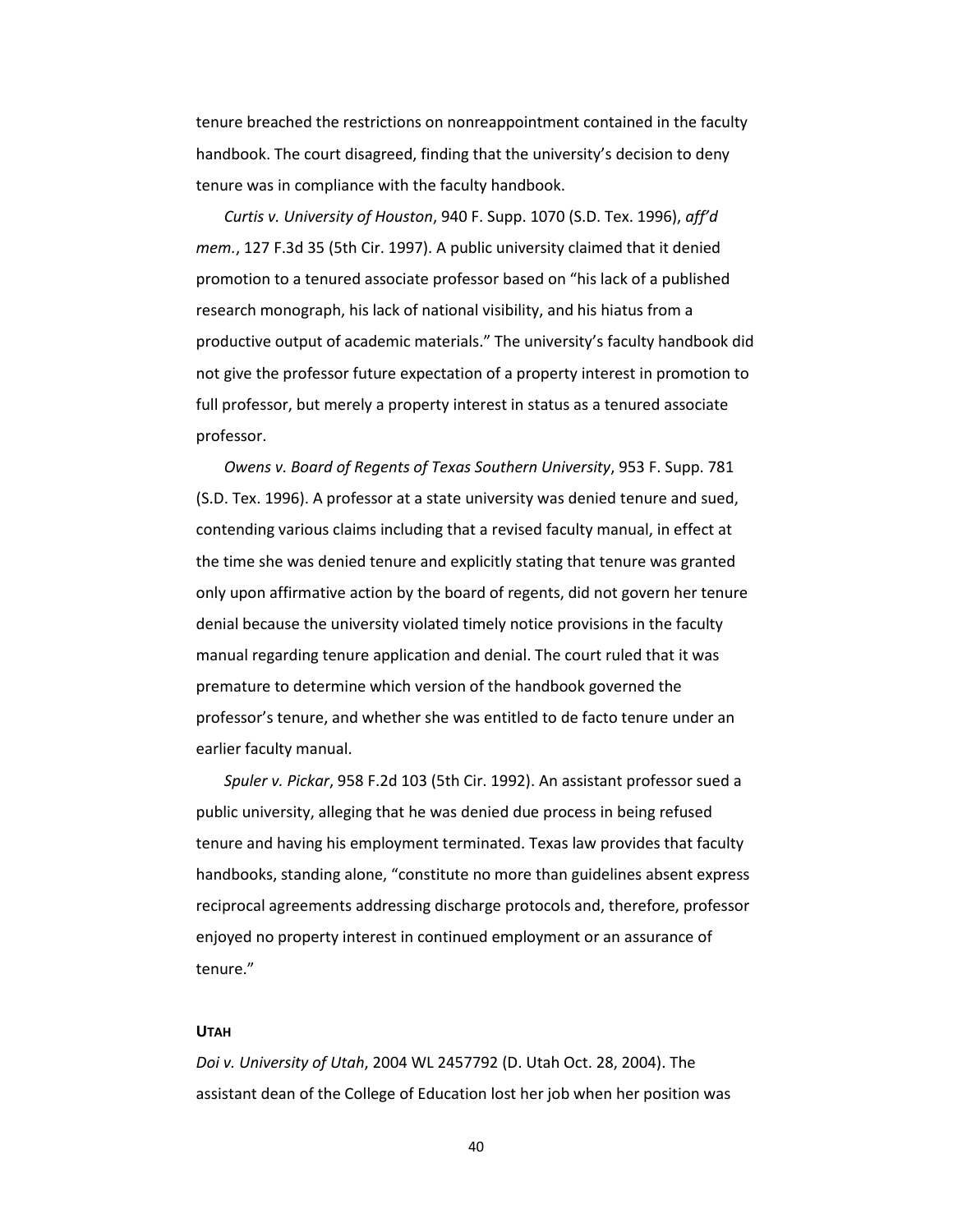eliminated. Her breach-of-contract claims based on the university's manual were dismissed as barred by the state's sovereign immunity (meaning that the state could not be sued).

*Cherry v. Utah State University*, 966 P.2d 866 (Utah App. 1998). Under a university's code of policies and procedures, an assistant professor was entitled to review by the Tenure Advisory Committee (TAC) regarding her tenure candidacy, but not her reappointment. Therefore, the professor could not appeal to the TAC her termination of employment by the president. "[A]n educational institution may undertake a contractual obligation to observe particular termination formalities by adopting procedures or by promulgating rules and regulations governing the employment relationship."

#### **VERMONT**

*Logan v. Bennington College Corp.,* 72 F.3d 1017 (2d Cir. 1995), *cert. denied*, 519 U.S. 822 (1996). A professor with "presumptive tenure"—a five-year contract that would be renewed in the absence of substantial failure to perform, financial problems, or elimination of the position by the college owing to policy changes—was properly dismissed by the college for "good cause" for violating an "interim" sexual harassment policy in the faculty handbook. While a jury could have reasonably interpreted the faculty handbook as an employment contract between the professor and the college, the adoption of an interim sexual harassment policy failed to constitute breach of contract, even though it was not approved by the faculty as required by the faculty handbook, because the interim policy did not "substantially" change the college's harassment policy and, therefore, faculty consultation and approval were not required. Furthermore, alleged "procedural flaws" during the professor's appeal and hearing did not constitute a breach because these flaws did not violate the faculty handbook provisions.

*Nzomo v. Vermont State Colleges*, 138 Vt. 73 (Sup. Ct. 1980). An untenured professor at Castleton State College charged that he had been improperly terminated. Although general rules for dismissal set forth for all Vermont state colleges by the Vermont State trustees were followed, rules in the faculty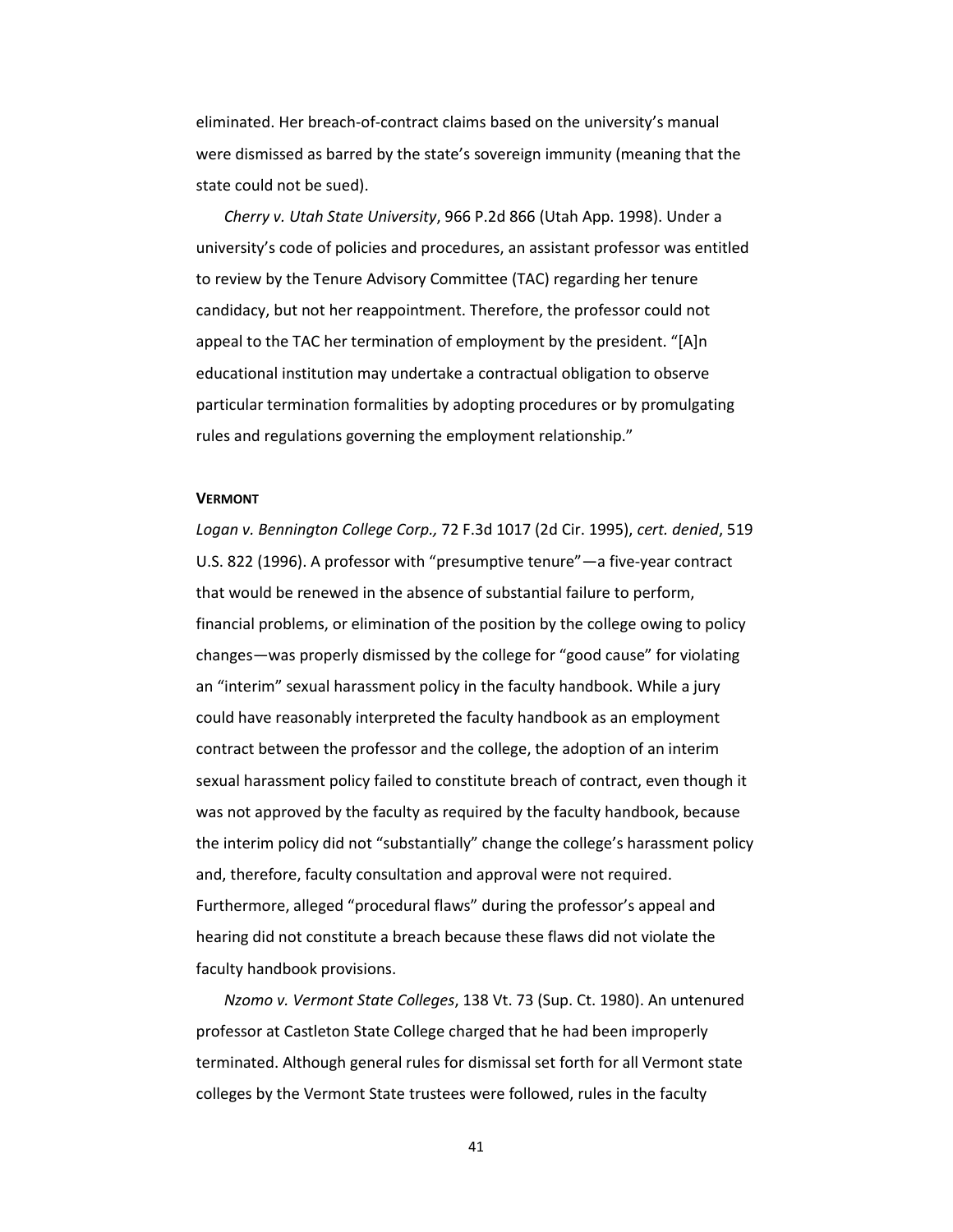handbook of Castleton State College were not followed. The court held that the college improperly failed to follow handbook provisions and that the procedures for termination were not modified by past conduct. The court found that the labor board was correct in rewarding only out-of-pocket expenses to the professor; neither reinstatement nor back pay was necessary because the decision to terminate the professor's appointment would have been made even if proper procedures had been followed.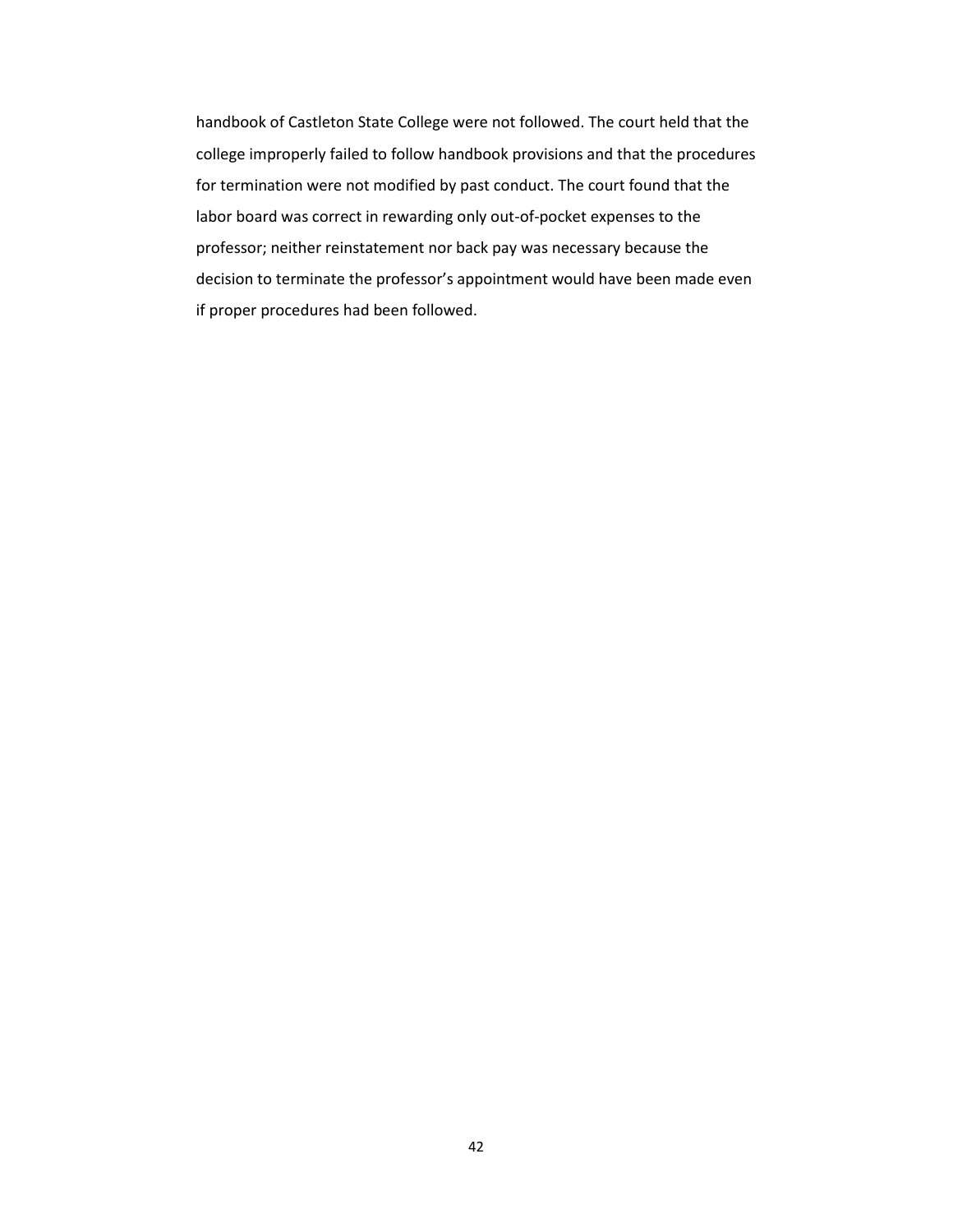#### **VIRGINIA**

*Tuomala v. Regent University*, 477 S.E.2d 501 (Va. 1996). Three professors signed "three-year continuing contracts" for "tenured faculty appointment[s]," the terms of which were defined in the faculty handbook, and the university later modified that handbook to provide that professors receiving appointments under continuing contracts were entitled to annual "new contract[s]," rather than renewal of existing contracts. In the end, the professors were entitled to three years of employment under their three-year contracts, and after that they were entitled to one-year contracts only.

*Sabet v. Eastern Virginia Medical Authority*, 775 F.2d 1266 (4th Cir. 1985). A professor believed that a university offered "permanent tenure" in accordance with AAUP policy. This belief, based on the widespread adoption of AAUP policies and the fact that the university had always renewed contracts in the past, was not justified, the court ruled, when the faculty handbook stated that the university had no such tenure policy.

*Siv v. Johnson*, 748 F.2d 238 (4th Cir. 1984). Where standards for tenure in the faculty handbook were formally adopted by the board of visitors, which had sole authority to grant tenure, the standards were presumed by the court to be part of a nontenured professor's contract. Although the handbook stated that faculty recommendations for tenure should be followed barring some "compelling reason," the faculty member's constitutional due process rights were not violated when the administration denied tenure in spite of faculty recommendations and did not state a compelling reason for doing so. The administration's decision was based on the perceived lack of scholarly potential, a constitutionally permissible reason.

#### **WASHINGTON**

*E.I. Du Pont de Nemours & Co. v. Okuley*, 344 F.3d 578 (6th Cir. 2003), *cert. denied*, 541 U.S. 1027 (2004). According to the Washington State University faculty manual, the university "holds ownership in patents and other nonpatentable intellectual products as a result of their employment." The parties agreed that the faculty manual was a legally binding part of the professor's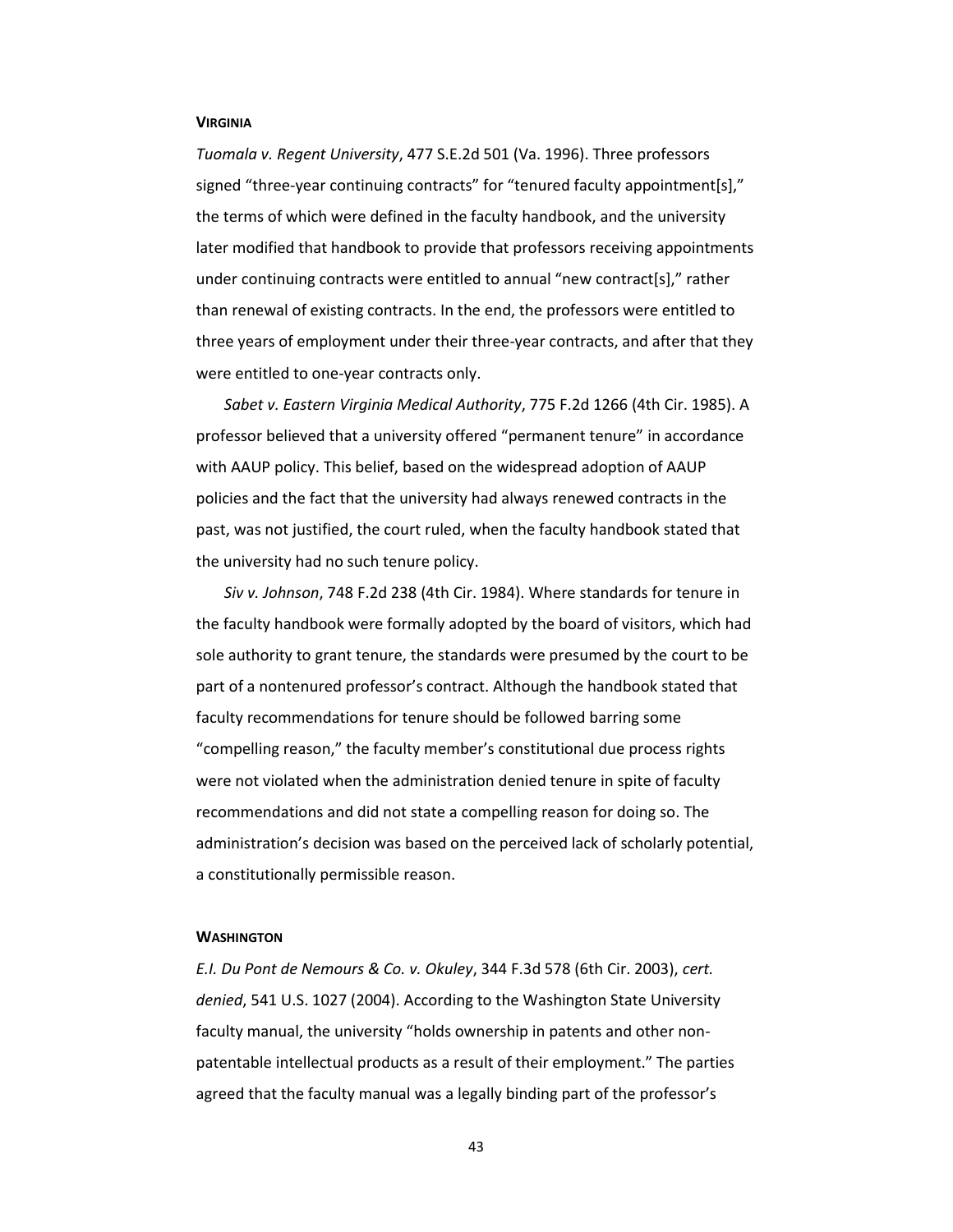employment contract with the university. Although the professor argued that the university failed to notify him of its ownership in a product (a particular genetic discovery) within fifty days, as required by the faculty manual, the court held that the manual explicitly exempted from this provision any property developed under an agreement with an outside corporate sponsor. Therefore, the university had the right to transfer its interest to a sponsoring corporation without notifying the professor. (The case arose in the Sixth Circuit because the faculty member had made the discovery while working in a laboratory at Ohio State University; the court referred to the WSU handbook, however, and applied Washington contract law.)

*Mills v. Western Washington University*, 208 P.3d 13, (Wash. Ct. App. 2009). A tenured faculty member in the theater department of Western Washington University sued the university after he was disciplined during a hearing closed to the public. The faculty member argued, among other things, that the university's code of ethics in the faculty handbook was unconstitutionally vague. A trial court and the Washington State Court of Appeals both ruled against the faculty member finding that the faculty handbook was not vague as applied to him but the appeals court did eventually remand his case back to the university for a second hearing because it determined that the original hearing had been unlawfully closed to the public.

*Jensen v. Walla Walla College*, 117 Wash. App. 1033 (2003) (unpublished). A tenure-track assistant professor sued for breach of contract when the college failed to award him a three-year contract. The court held that as a matter of law no breach of contract existed because the college followed the tenure-track review procedures set out in the faculty handbook.

*Trimble v. Washington State University*, 993 P.2d 259 (Wash. 2000). "When an employer promises in writing specific treatment in specific situations, those promises may become an enforceable component of the employment relationship, even in an employment-at-will situation." However, "[a]n employee manual in an employment-at-will situation only provides specific obligations if the language of the manual is specific." Therefore, a professor could not succeed on his claim that tenured faculty should have provided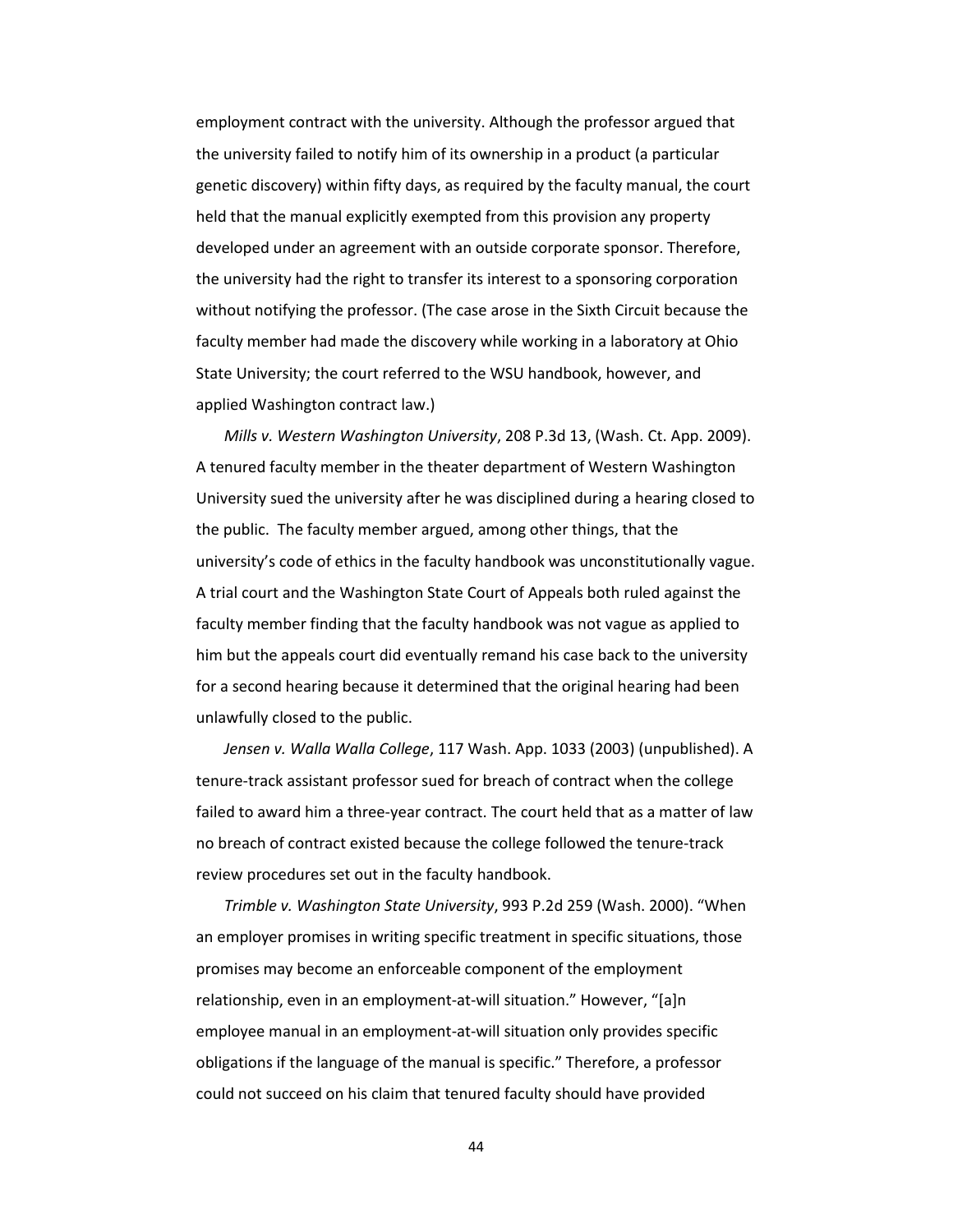written comments on his tenure evaluation when the handbook clearly made submission of written comments an option, not an imperative.

#### **WEST VIRGINIA**

*Graf v. West Virginia University*, 429 S.E.2d 496 (W. Va. 1992). Neither state university medical school rules nor those of its affiliated corporation could prohibit a faculty member's moonlighting when the board of regents' policy bulletin permitted it and the employment contract specifically made the appointment subject to the policy bulletin and the faculty handbook.

#### **WISCONSIN**

*Myklebust v. Medical College of Wisconsin,* 2004 WL 957935 (7th Cir. Apr. 28, 2004). A former assistant professor sued the college following the termination of her appointment, claiming retaliation in response to her prior filing of a sexual harassment claim. The court found that her argument based upon the employee handbook was irrelevant because she had dropped her breach-ofcontract claim.

*Macgillis v. Marquette University*, 514 N.W.2d 421 (Wis. App. 1993) (not recommended for publication). The express employment contract of a professor included an implied condition of good faith. Furthermore, the handbook could serve to "flesh out" the terms of the contract (citing *Ferraro v. Koelsch*, 368 N.W. 2d 666, 668 (Wis. 1985), which held that an employee handbook can convert an at-will relationship into one bound by contractual terms).

#### **WYOMING**

*Trabing v. Kinko's, Inc.*, 57 P.3d 1248 (Wyo. 2002). The Wyoming Supreme Court held that an employee handbook from Kinko's copying service did not constitute a contract. Although the handbook implied that discharge could occur only for cause, the employee had also signed an employment agreement which specifically provided that her employment was at will. Because at-will employees are not entitled to relief for breach of contract, the employee's claim failed.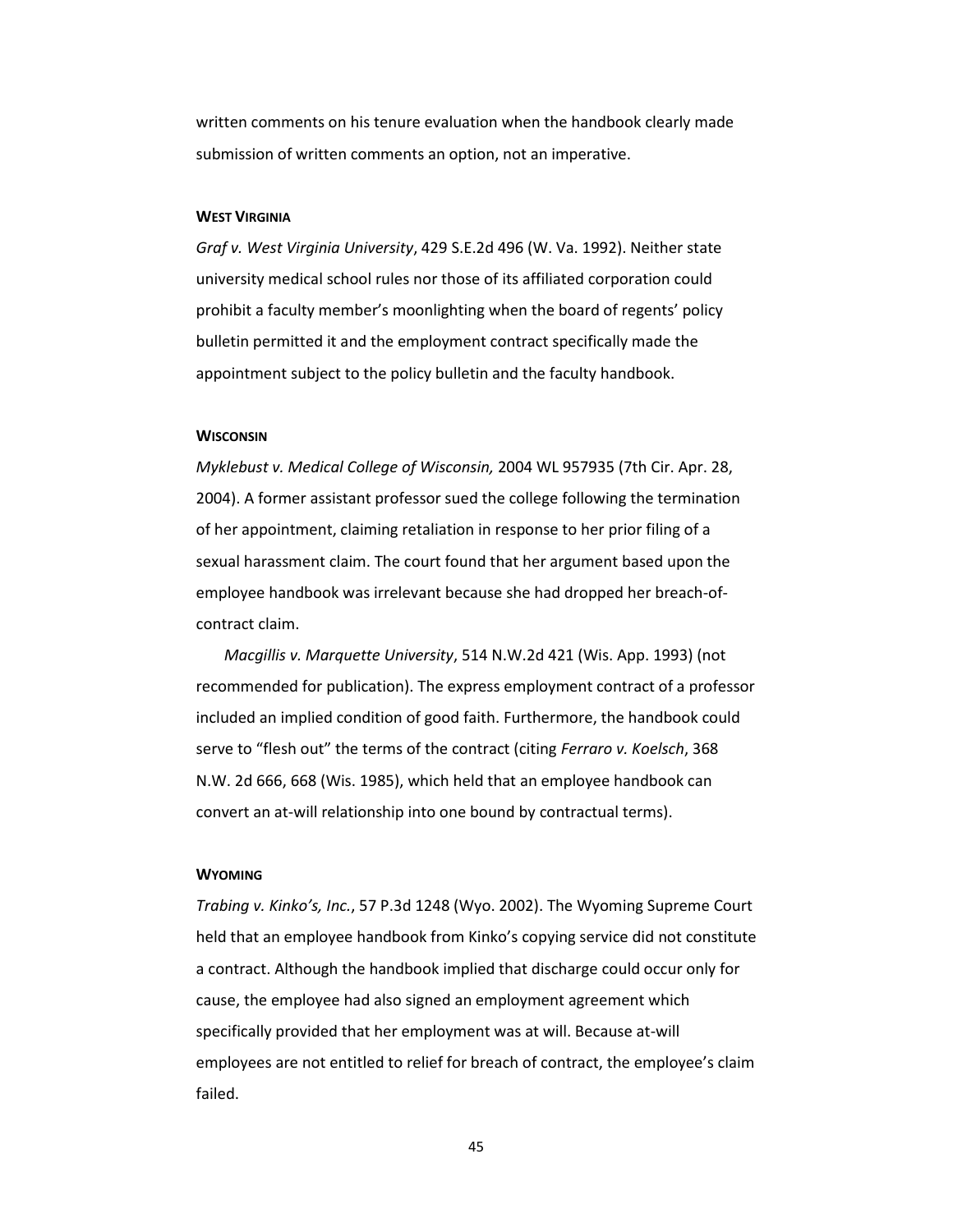*McLean v. Hyland Enterprises.*, 34 P.3d 1262 (Wyo. 2001). An employee alleged that he was wrongfully dismissed after he reported an unsafe working condition. Although he claimed that the employee handbook altered the at-will status of his employment, the court held that just because an employer may have an employee manual does not mean that the manual covers all employees. Moreover, any valid contract between an employer and an individual employee requires offer, acceptance, and consideration. No evidence existed in this case that the employer had made an offer to the employee to be bound by the terms of the manual. Thus, the employee handbook did not constitute a contract.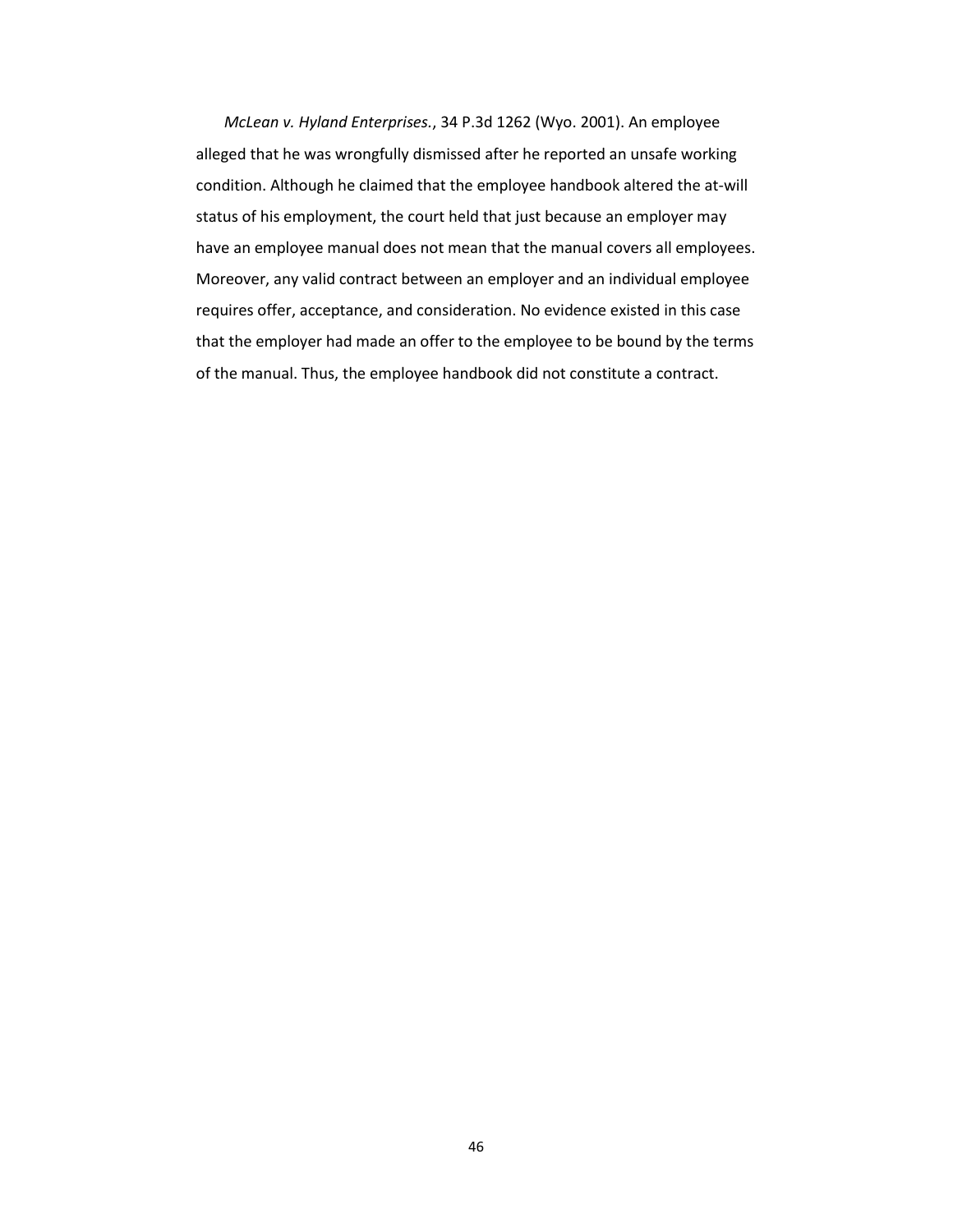## **REFERENCES**

#### **LAW REVIEWS**

- Mark L. Adams, *The Quest for Tenure: Job Security and Academic Freedom*, 56 Cath. U.L. 67 (Fall 2006).
- Mark Bartholomew, *Judicial Deference and Sexual Discrimination in the University*, 8 Buff. Women's L.J. 55 (1999/2000).
- Paul Berks, Article, *Social Change and Judicial Response: The Handbook Exception to Employment-at-Will,* 4 Empl. Rts. & Employ. Pol'y J. 231 (2000).
- Brian G. Brooks, *Adequate Cause for Dismissal: Missing Element in Academic Freedom,* 22 J.C. & U.L. 331 (1995).
- Joseph S. Burns, *Predispute Arbitration Agreements in Ohio: An Employer's Guide to Creating an Enforceable Agreement*, 28 Dayton L. Rev. 351 (2003).
- Amy Carlson, Comment, *States Are Eroding At-Will Employment Doctrines: Will Pennsylvania Join the Crowd?,* 42 Duq. L. Rev. 511 (2004).
- Michael A. Chagares, *Utilization of Disclaimer as an Effective Means to Define Employment Relationship,* 17 Hofstra L. Rev. 365 (1989).
- Michael A. Chagares, Comment, *Limiting the Employment-at-Will Rule: Enforcing Policy Manual Promises Through Unilateral Contract Analysis,* 16 Seton Hall L. Rev. 365 (1989).
- John D. Copeland and John W. Murry, Jr., *Getting Tossed from the Ivory Tower: Legal Implications of Evaluating Faculty Performance,* 61 Missouri L. Rev. 233 (1996).
- Kenneth G. Dau-Schmidt and Timothy A. Haley, *Governance of the Workplace: The Contemporary Regime of Individual Contract*, 28 Comp. Lab. L. & Pol'y J. 313 (Winter, 2007).
- Jonathan Fineman, *The Inevitable Demise of the Implied Employment Contract*, 29 Berkeley J. Empl. & Lab. L. 345 (2008).
- Matthew W. Finkin, *Regulation by Agreement: Case of Private Higher Education,* 65 Iowa L. Rev. 1119 (1980).
- James J. Fishman, *Tenure and Its Discontents: The Worst Form of Employment Relationship Save All of the Others*, 21 Pace L. Rev. 159 (Fall 2000).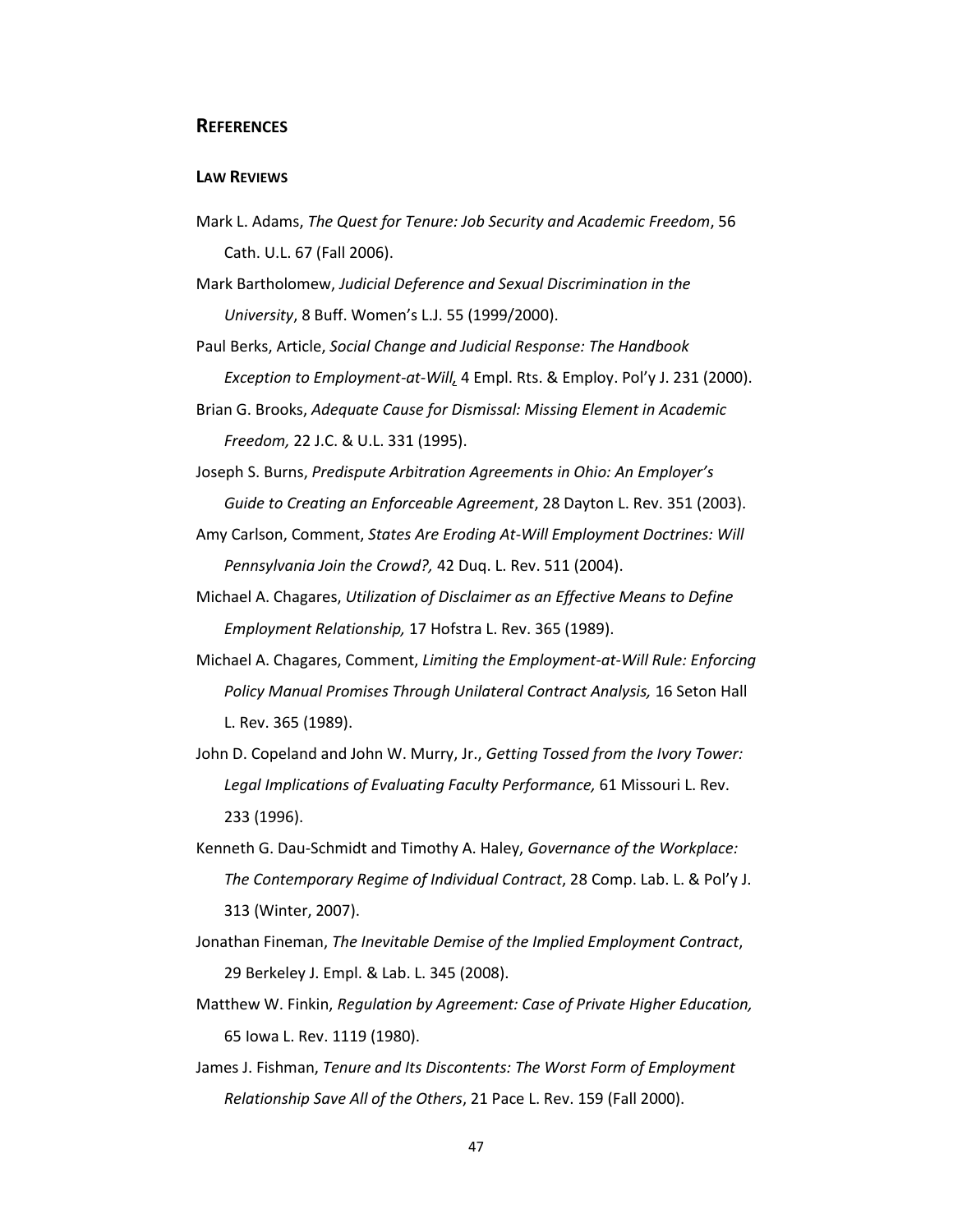- John Giovannone, Note & Comment, *In the Wake of Hurricane Asmus: A Lost Opportunity in Our Struggle with Employment Handbooks*, 37 Loy. L. A. L. Rev. 1687 (2004).
- Jim Jackson, *Express and Implied Contractual Rights to Academic Freedom in the United States*, 22 Hamline L. Rev. 467 (1999).
- Annette B. Johnson, *Current Trends in Faculty Personnel Policies: Appointment, Evaluation, and Termination*, 44 St. Louis L.J. 81 (2000).
- Marc L. Kesselman, *Putting the Professor to Bed: Mandatory Retirement of Tenured University Faculty in the United States and Canada,* 17 Comp. Labor L. J. 206 (1995).
- Joanna C. Kloet, Comment, *Using Promissory Estoppel to Preserve Traditional Contract Principles and Protect Employee Rights*, 2005 Mich. St. L. Rev. 1235 (Winter, 2005).
- Brian T. Kohn, Note, *Contracts of Convenience: Preventing Employers from Unilaterally Modifying Promises Made in Employee Handbooks*, 24 Cardozo L. Rev. 799 (2003).
- Rachel Leiser Levy, *Judicial Interpretation of Employee Handbooks: the Creation of a Common Law Information-Eliciting Penalty Default Rule*, 72 U. Chi. L. Rev. 695 (2005).
- Ralph D. Mawdsley, *Litigation Involving Higher Education Employee and Student Handbooks,* 109 Ed. L. Rptr. 1031 (1996).
- Richard Moberly, *Protecting Whistleblowers by Contract*, 79 U. Colo. L. Rev. 975 (2008).
- Natalie Buccuarelli Pedersen, *A Subjective Approach to Contracts?: How Courts Interpret Employee Handbook Disclaimers*, 26 Hofstra Lab. & Empl. L.J. 101 (Fall, 2008).
- H. Perritt, Note, *Employee Handbooks: Mere Management Guidelines or Enforceable Contracts?,* 18 U. Tol. L. Rev. 459 (1987).
- Richard J. Pratt, Comment, *Unilateral Modification of Employment Handbooks: Further Encroachments on the Employment-at-Will Doctrine,* 139 U. Pa. L. Rev. 197 (1990).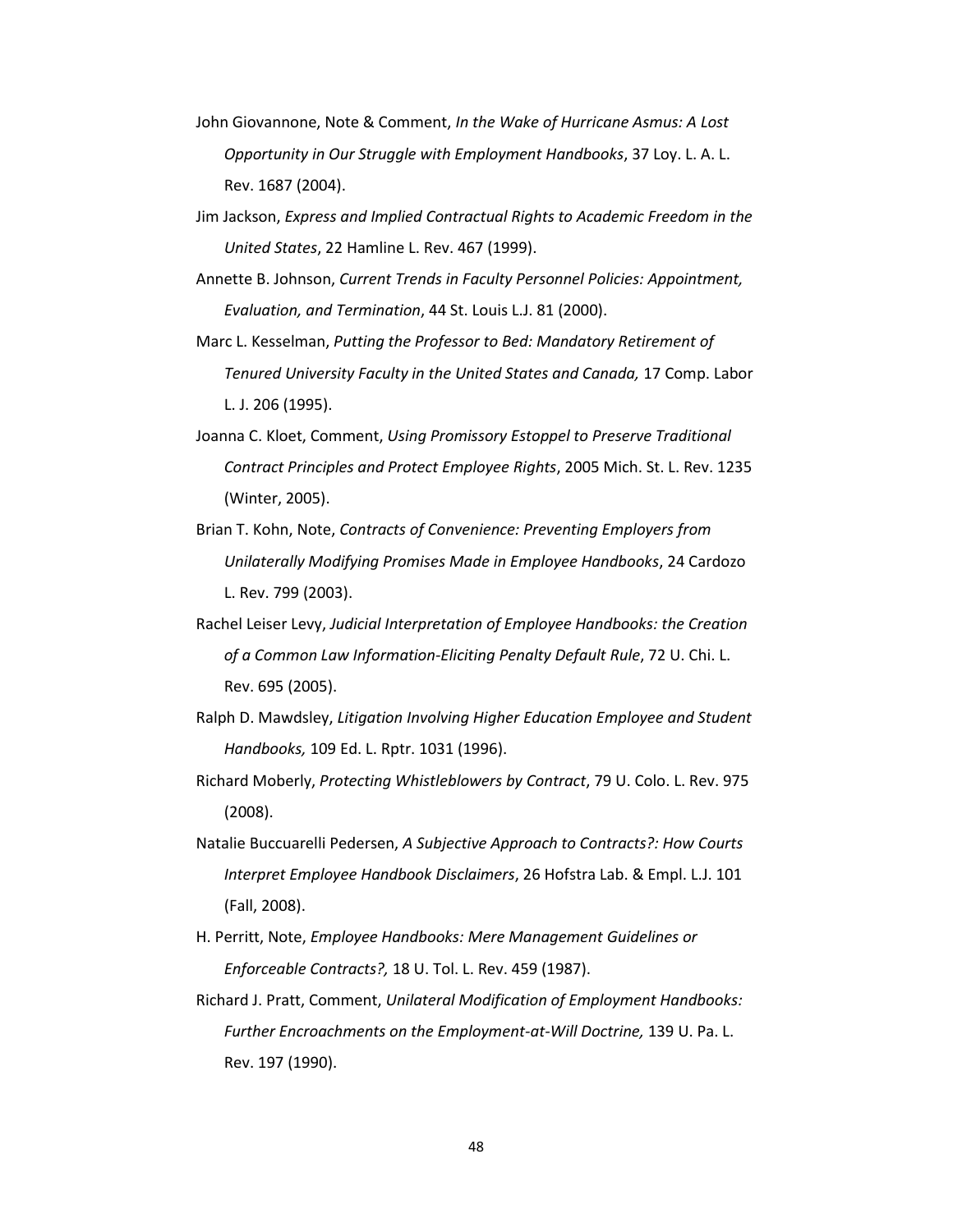- Gabriel S. Rosenthal, Note & Comment, *Crafting a New Means of Analysis for Wrongful Discharge Claims Based on Promises in Employee Handbooks*, 71 Wash. L. Rev. 1157 (1996).
- Theodore J. St. Antoine, *Labor and Employment Law in Two Transitional Decades*, 42 Brandeis L. J. 495 (2004).
- Deborah A. Schmedemann and Judi McLean Parks, *Contract Formation and Employee Handbooks: Legal, Psychological and Empirical Analyses,* 29 Wake Forest L. J. 647 (1994).
- Elinor P. Schroeder, *Handbooks, Disclaimers, and Harassment Policies: Another Look at Clark County School District v. Breeden,* 42 Brandeis L. J. 581 (2004).
- W. David Slawson, *Unilateral Contracts of Employment: Does Contract Law Conflict with Public Policy?,* 10 Tex. Wesleyan L. Rev. 9 (2003)
- Michael D. Strong, *Personnel Policy Manuals as Legally Enforceable Contracts: The Implied-in-Fact Contract—A Limitation of the Employer's Right to Terminate at Will,* 29 Washburn L.J. 368 (1990).
- Clyde W. Summers, *Individualism, Collectivism and Autonomy in American Labor Law*, 5 Emply. Rts. & Employ. Pol'y J. 453 (2001)
- Jason A. Walters, Comment, *The Brooklyn Bridge is Falling Down: Unilateral Contract Modification and the Sole Requirement of the Offeree's Assent*, 32 Cumb. L. Rev. 375 (2001).
- R.H. Winters, Note, *Employee Handbooks and Employment-at-Will Contracts,* 1985 Duke L.J. 196 (1985).
- Bryce Yoder, Note, *How Reasonable is "Reasonable"? The Search for a Satisfactory Approach to Employment Handbooks*, 57 Duke L.J. 1517 (March 2008).

# **OTHER**

Annotation, *Construction and Effect of Tenure Provisions of Contract or Statute Governing Employment of College or University Faculty Member*, 66 A.L.R.3d 1018 (1975 & 2004 Supp.).